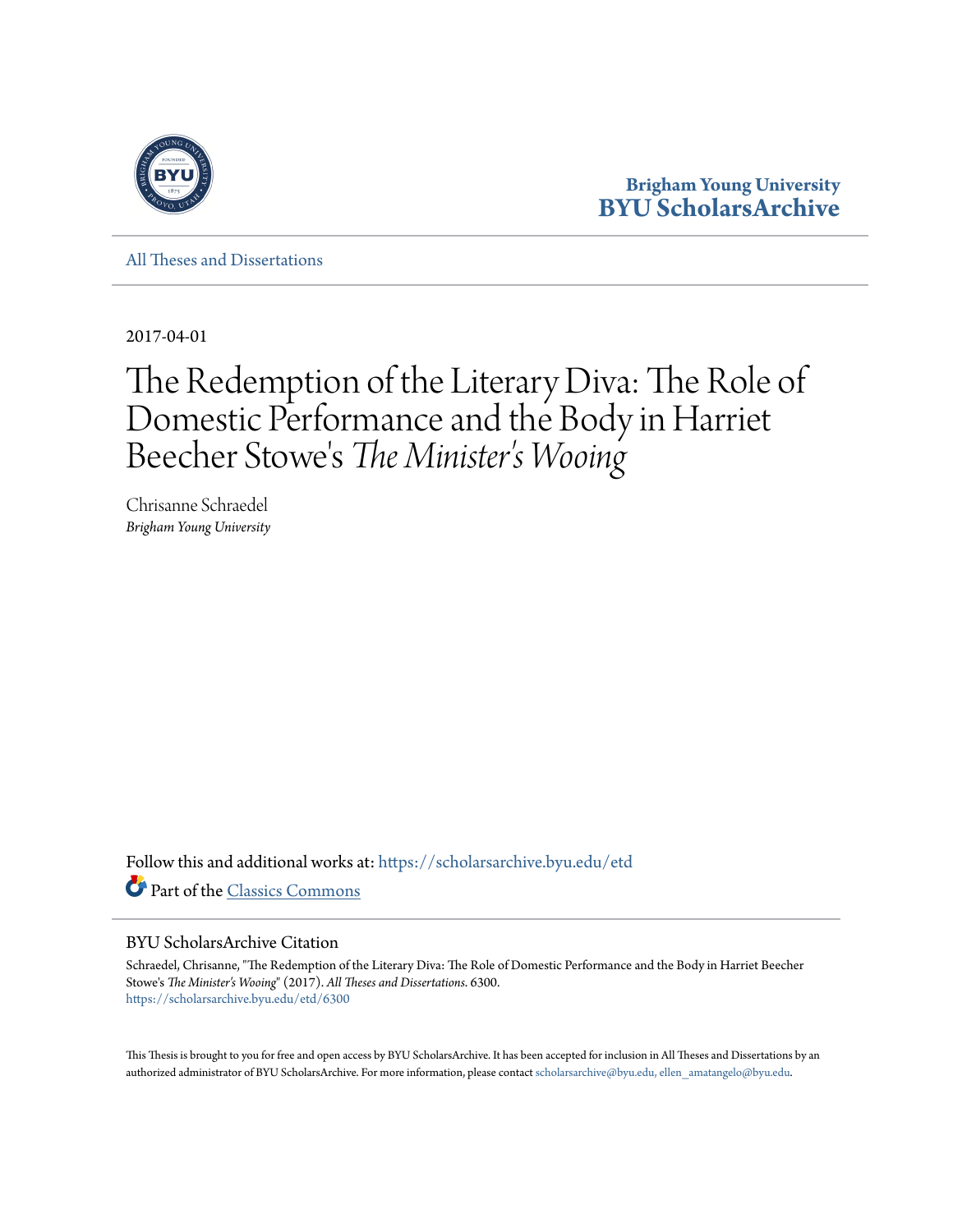<span id="page-1-0"></span>The Redemption of the Literary Diva: The Role of Domestic Performance and the Body

in Harriet Beecher Stowe's *The Minister's Wooing*

Chrisanne Schraedel

# A thesis submitted to the faculty of Brigham Young University in partial fulfillment of the requirements for the degree of

Master of Arts

Carl H. Sederholm, Chair Francesca R. Sborgi Lawson Mary K. Eyring

Department of Comparative Arts and Letters

Brigham Young University

Copyright © 2017 Chrisanne Schraedel

All Rights Reserved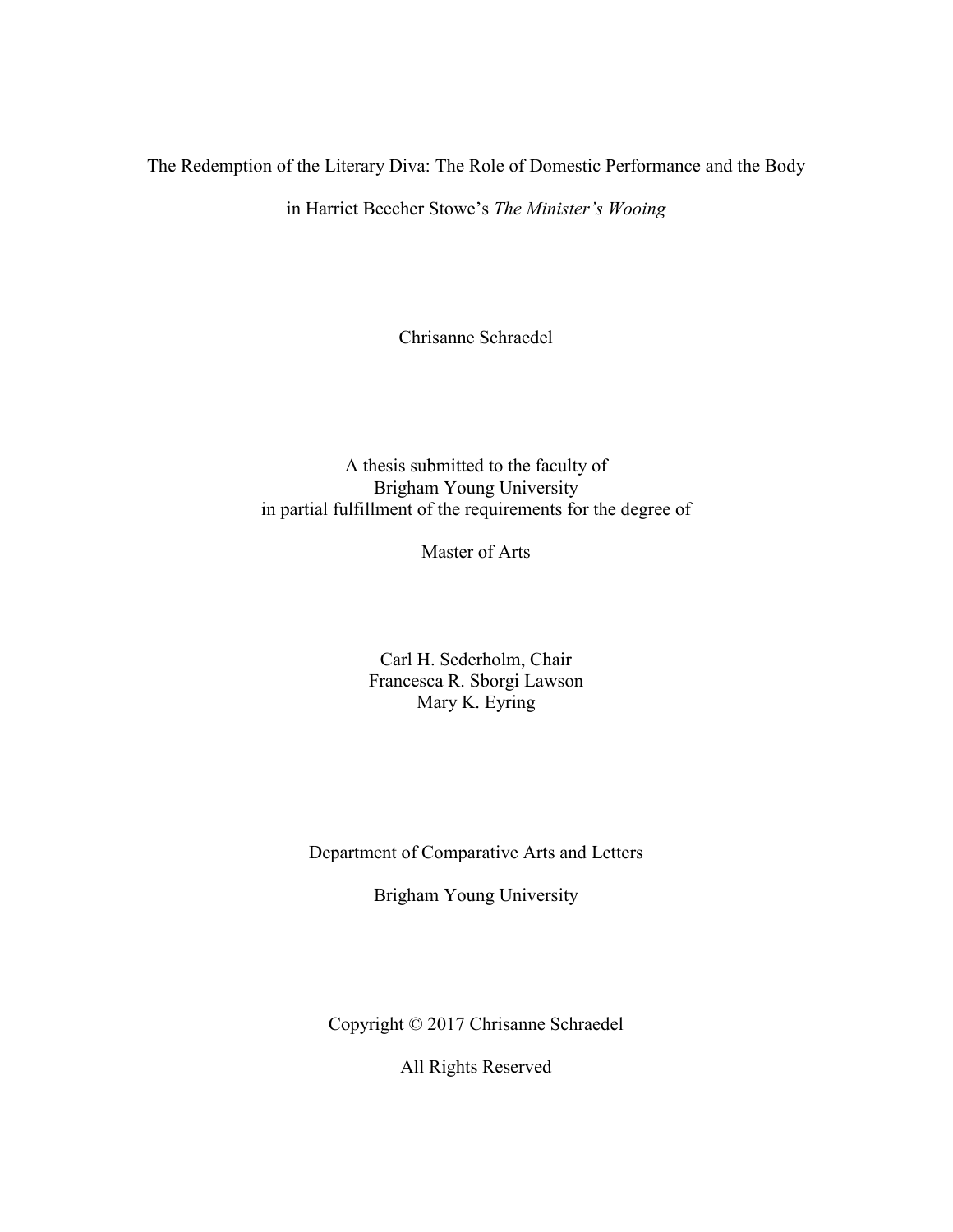#### ABSTRACT

# <span id="page-2-0"></span>The Redemption of the Literary Diva: The Role of Domestic Performance and the Body in Harriet Beecher Stowe's *The Minister's Wooing*

# Chrisanne Schraedel Department of Comparative Arts and Letters, BYU Master of Arts

An exploration of Harriet Beecher Stowe's *The Minister's Wooing* as viewed through the lens of performance studies and domesticity. Previous tales of fallen women, both in novels and operatic form, deprived the coquette of the agency to change her societally determined route of personal destruction as previously shown in the studies of Catherine Clément. Stowe's unique tale of a French coquette overturns the typical plot of the fallen woman, as demonstrated in Hannah Webster Foster's *The Coquette*, by giving the coquette agency to redeem herself through key performative, domestic and, according to Judith Butler, transformative acts. Such treatment of this character made Stowe a forerunner in sexual equality.

Keywords: Harriet Beecher Stowe, performance, coquetry, literary diva, undoing, Judith Butler, domesticity, Hannah Webster Foster, *The Minister's Wooing*, redemption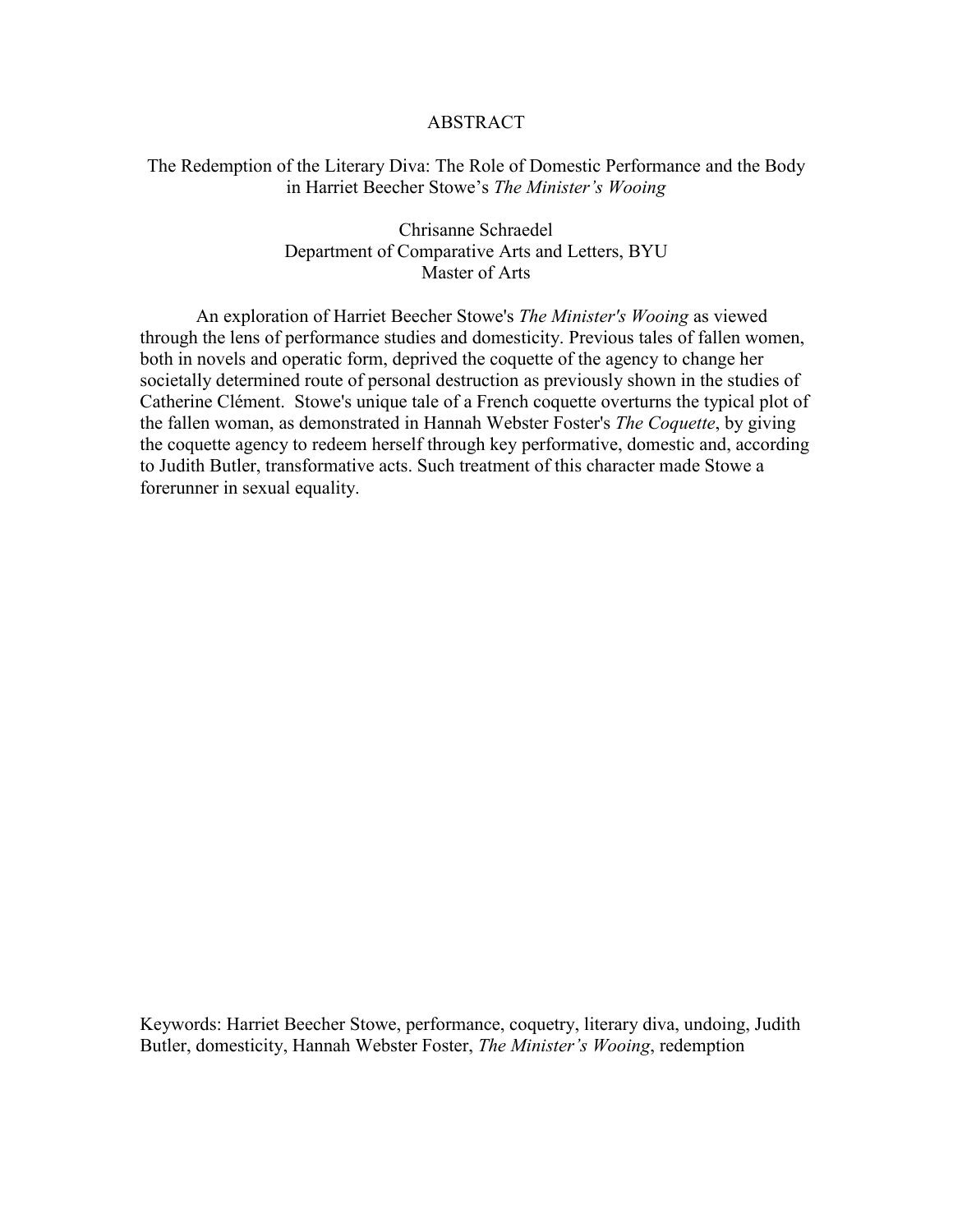## ACKNOWLEDGMENTS

<span id="page-3-0"></span>My sincerest appreciation to Dr. Sederholm for introducing me to *The Minister's Wooing*, Dr. Eyring for introducing me to domesticity, and Dr. Lawson for introducing me to gender performance studies. I also owe gratitude to Cameron, and Collin, and to the faculty and staff at BYU who all provided valuable insight and encouragement. I am grateful for my dad, to whom "I don't know" was never an acceptable answer, and Michael, for his support and last, but not least, I owe everything to my mother who taught me to love learning, performance, and the true source of redemption.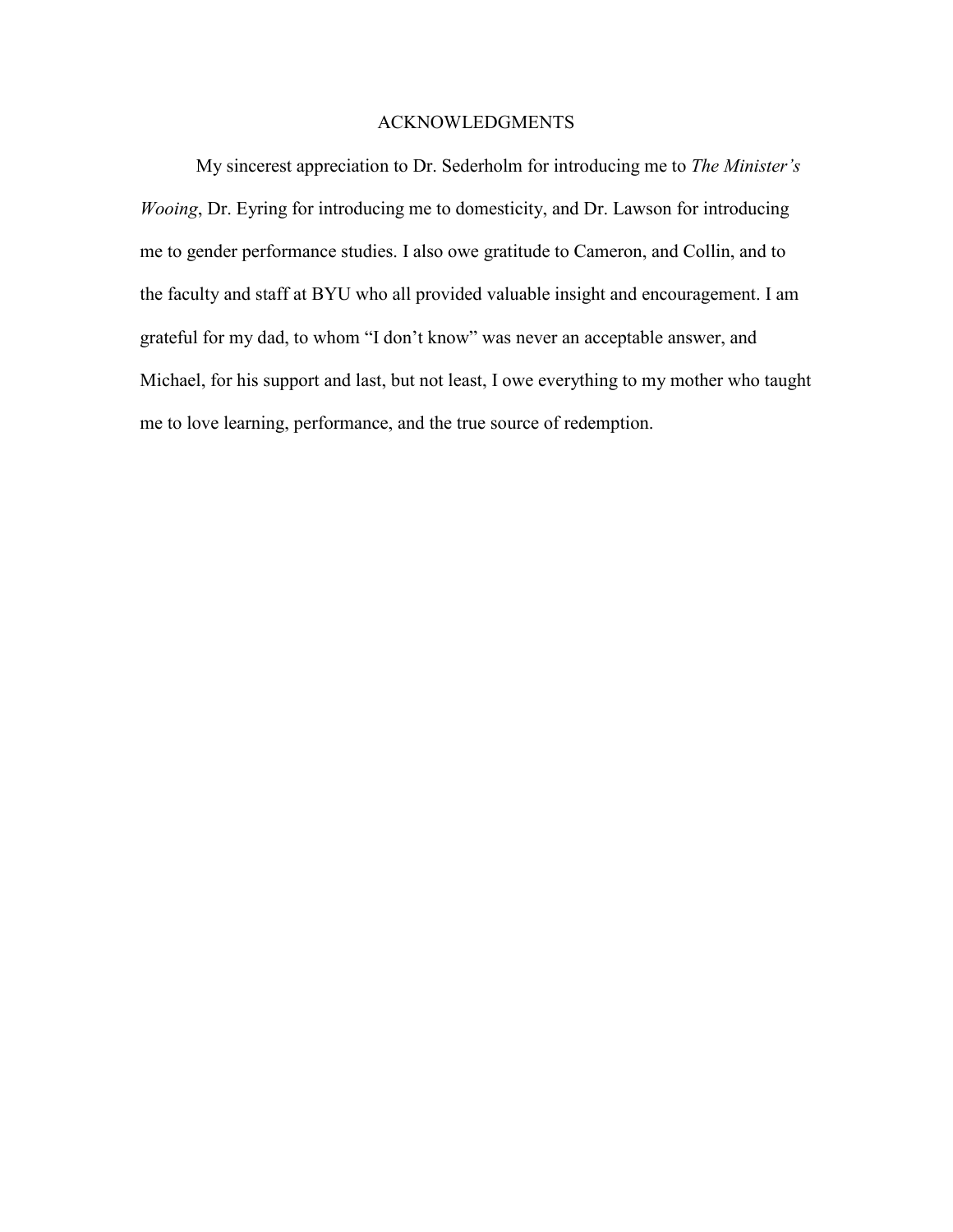# <span id="page-4-0"></span>TABLE OF CONTENTS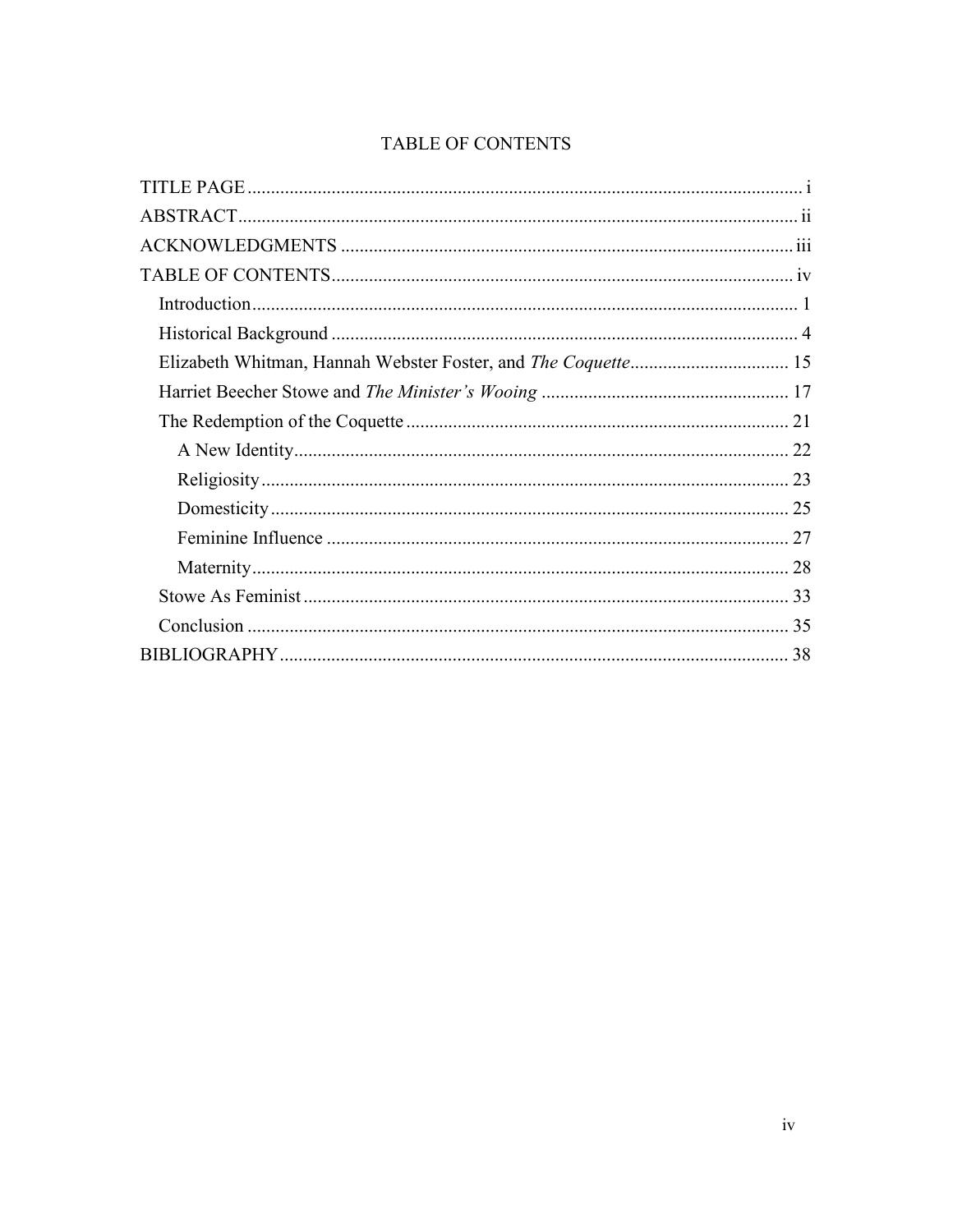#### **Introduction**

<span id="page-5-0"></span>*The Minister's Wooing* by Harriet Beecher Stowe has drawn scholarly interest in recent years because of its treatment of religious abuse, race, and depictions of interfeminine relations. Joan Hedrick wrote about its historical background, rooted in Stowe's own deeply religious concerns, claiming that it was a counterattack "implicitly at odds with the pastoral model of her father and explicitly challenging [to] the male clerical establishment."<sup>[1](#page-5-1)</sup> Because the separation of the sexual spheres was so clear, Hedrick claims that "women were free to develop their own forms, expressions, rituals, and cosmologies" and suggests that Stowe's role was to minister within those forms, preferring to focus more on the differences between the male and female world and why and how bonds developed between women.<sup>[2](#page-5-2)</sup> She argues that these bonds developed because women were on the front lines of life. Women attended and aided in birth, death, and were wet-nurses to their neighbor's children when required. Although Hedrick acknowledges that women existed in their separate religious sphere, she does not address the implications of the bonds that were formulated between women within that sphere and why Stowe thought they were essential to female mental and emotional health.

 Another scholar, Susan Harris, has explored the religious and inherently feminine metaphysical and sexual symbolism found in the central chapters of the book, more so in the characters of Mary and Virginie.<sup>[3](#page-5-3)</sup> Using the French theorists Gaston Bachelard and

<span id="page-5-1"></span><sup>&</sup>lt;sup>1</sup> Hedrick, Joan D. "'Peaceable Fruits': The Ministry of Harriet Beecher Stowe." American Quarterly 40, no. 3 (1988): 307-332, 308

<span id="page-5-2"></span><sup>2</sup> Ibid., 307-308

<span id="page-5-3"></span><sup>3</sup> Harris, Susan. "The Female Imaginary in Harriet Beecher Stowe's the Minister's Wooing." *The New*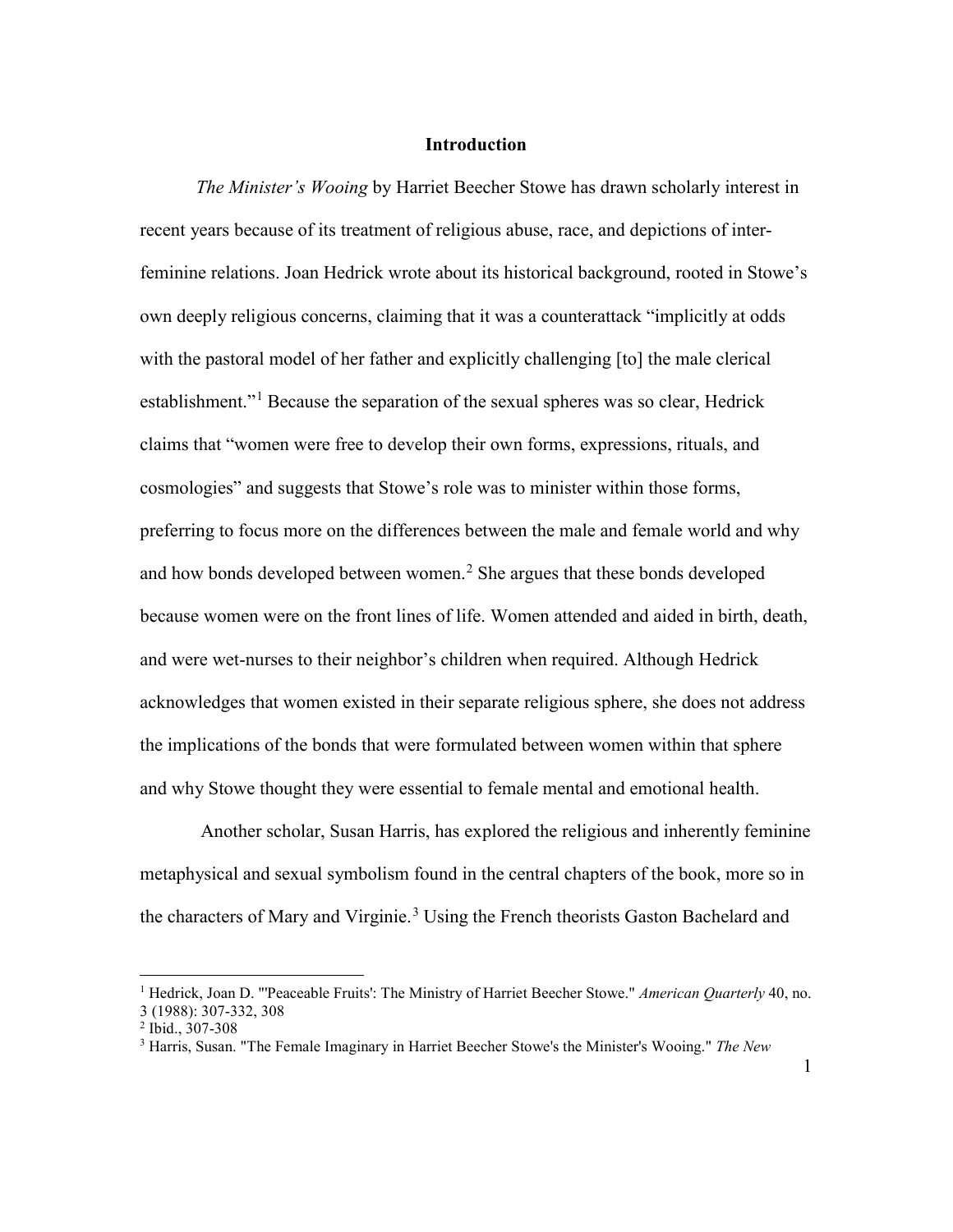Luce Irigaray, Harris claims that examining the secondary plot between the two female characters "undercut[s] the explicit valorization of heterosexual and hierarchical relationships."[4](#page-6-0) While she focuses on the "gynocentric plot…that positions women in relation to each other, often in the absence or marginality of men" and suggests that Mary's cloister-like existence provides her friend Virginie space to heal, Harris does not delve deeply enough into the methodology of Stowe's healing process in the novel.<sup>[5](#page-6-1)</sup> Virginie was raised in a convent surrounded by nuns, which must not have taught the tools for the healing that she required. What does the cottage provide that the convent did not and how is her experience there different from that of her childhood?<sup>[6](#page-6-2)</sup> While Harris is correct in saying that the novel underlines the need women have for transcendent spaces and isn't solely about Stowe's struggles with patriarchal religion, there is more going on in Virginie's healing process than just her prolonged stay at the cloisteresque cottage. [7](#page-6-3)

On the other hand, Dorothy Baker writes that Harriet Beecher Stowe's acceptance and description of the corporeal feminine body is a manifesto in favor of the physical body and that Stowe believed "that the physical body exerts a potent force in domestic life and religious experience."[8](#page-6-4) Tracing Stowe's trip through Europe and her favorite

<span id="page-6-3"></span><sup>7</sup> Ibid., 187

*England Quarterly* 66, no. 2 (1993): 179-98. 180 Gaston Bachelard posits that a house contains "feminine space," somewhat like a womb, and that women thrive emotionally and mentally within this space. Luce Irigaray claims that the feminine is shamed so by the masculine that women need to recover from that shame in secret. In this instance, the metaphysical refers to the intangible and abstract. In Bachelard's era, this included emotions, thoughts, and other areas of a person that were not encompassed by the word "physical."

<span id="page-6-0"></span><sup>4</sup> Ibid., 182

<span id="page-6-1"></span><sup>5</sup> Ibid., 180

<span id="page-6-2"></span> $6$  Ibid., 183

<span id="page-6-4"></span><sup>8</sup> Baker, Dorothy. "French Women, Italian Art, and Other 'Advocates of the Body' in Harriet Beecher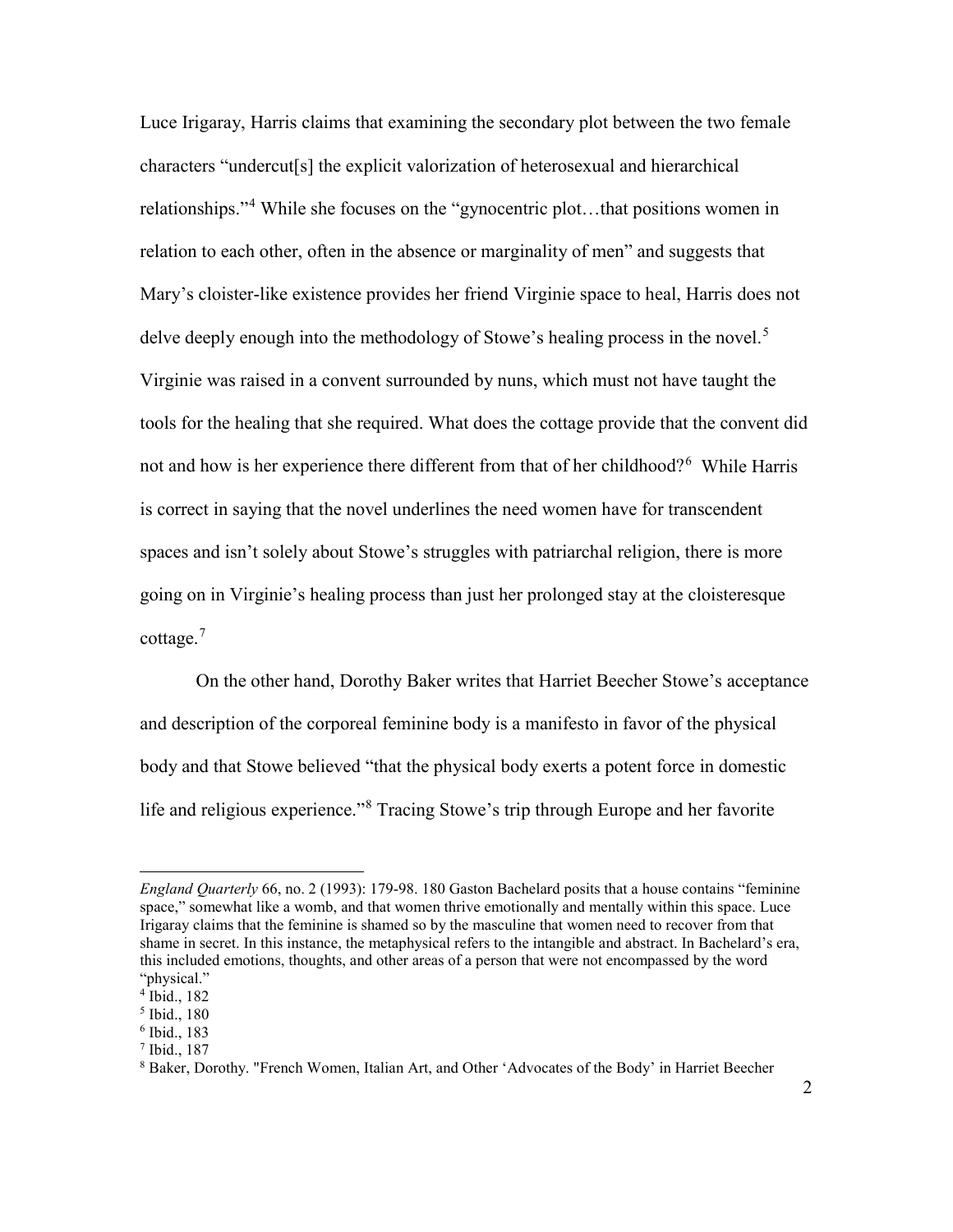paintings of the Madonna, Baker shows that Mary Scudder's physicality is meant to be earthly. Mary is depicted in a positive manner as expressing physical love—a unique stance for an American novel of that time—and the side character, Virginie, is compared to a fleshy Rubens painting by Stowe herself. <sup>[9](#page-7-0)</sup> Mary teaches Virginie morality and Virginie teaches Mary about physicality in relationships.[10](#page-7-1) Baker claims that it is the physical acts of mothering that allow women to eliminate "barriers between ministry and laity, Calvinist and Catholic, Jew and Gentile, free woman and slave, saint and sinner."<sup>[11](#page-7-2)</sup> While this helps explain the role of physicality, the article also overlooks the fact that Stowe includes prerequisite acts that the coquette must perform before motherhood is even possible. Motherhood is not the redemptive process, it is the result of the redemptive process. In short, all fail to delve deeply enough into the significance of their observations regarding the novel.

I suggest that Stowe, in *The Minister's Wooing*, is claiming that it is *through* performing specific physical and domestic acts with feminine bodies that fallen women can be healed of their spiritual and societal wounds. This is seen in the character of Virginie, the French coquette, who occupies the role of literary diva in this novel. In theater, a diva usually had the most demanding and dramatic role. She was an attentionseeker. In the opera proper, and in Stowe's time, a woman who stepped out of proper bounds to seek attention had to be punished—and the typical punishment was death. The diva archetype in theater is identical to the fallen woman character in literary works.

Stowe's The Minister's Wooing." *The New England Quarterly* 83, no. 1 (2010): 47-72, 48

<span id="page-7-0"></span> $9$  Ibid., 59, 61

<span id="page-7-1"></span> $10$  Ibid.,  $64$ 

<span id="page-7-2"></span> $11$  Ibid., 71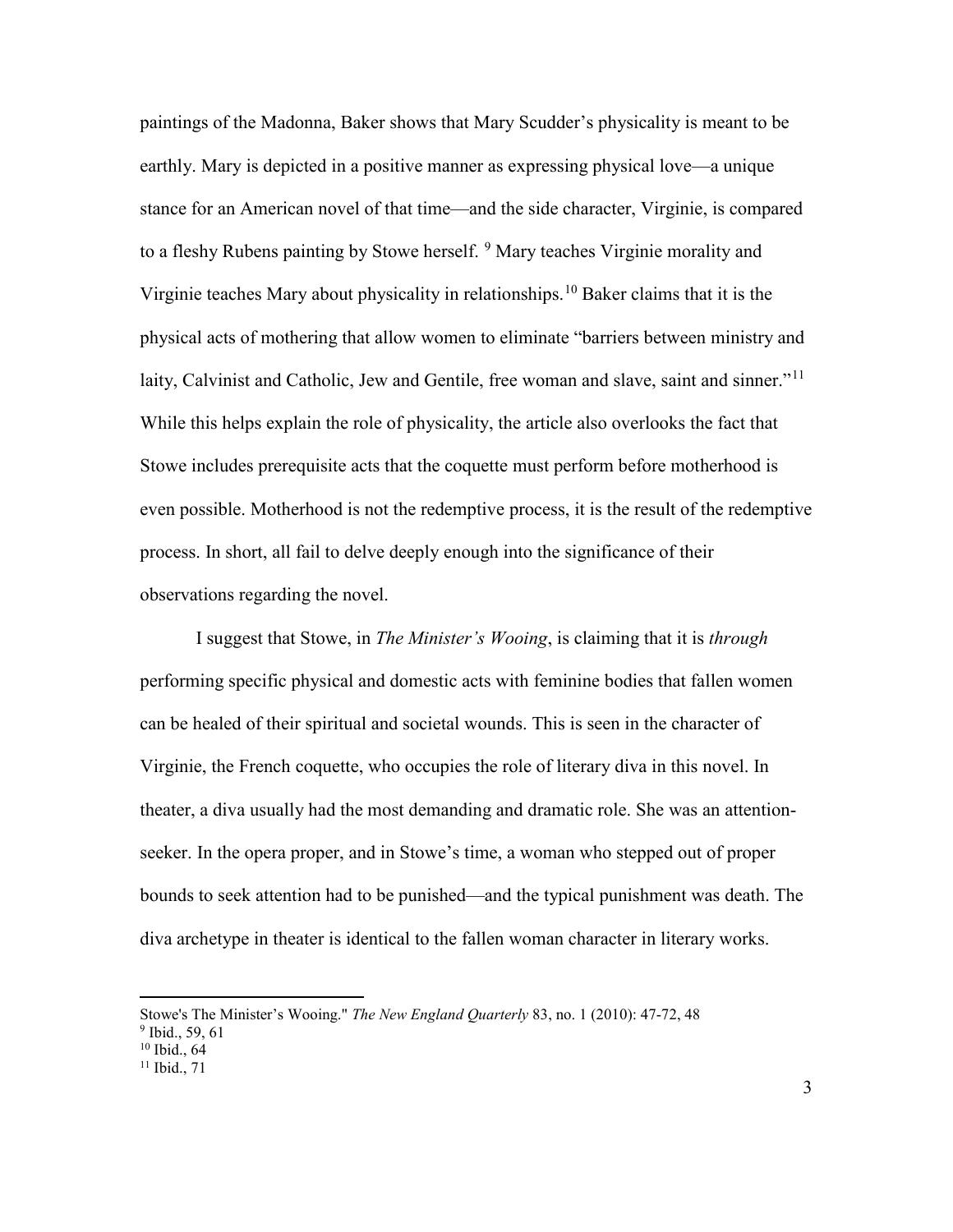While Stowe's solutions for that character may be deemed antiquated and misogynistic, given Judith Butler's theory of performance and Amy Kaplan's explanation of domesticity as a feminist movement, there is much more going on here than previous critics have discussed. Although they may not mirror the feminist actions of today, there is value in exploring Stowe's creeds and the manner in which they were expressed, however repressed they may seem in comparison. Given her work in *The Minister's Wooing*, Stowe should be considered a feminist in her time who worked within the system, however flawed, to showcase what was, in her opinion, the highest recompense a woman could receive. [12](#page-8-1) While *her* literary diva was not excused from her bad behavior, she was one of the first to redeem herself without the aid of man.

At this point it is necessary to explore some historical background, including the definition of terms, an example of the typical fallen woman in Hannah Webster Foster's *The Coquette*, and summary of the plot of *The Minister's Wooing*, before delving into the significance of the specific actions that the coquette must take before she can be redeemed. Ultimately, while she may have acted within her socially assigned sphere, Stowe's feminist methodology will be examined because to understand the works of an individual, one must first understand how they perceive themselves.

## **Historical Background**

<span id="page-8-0"></span>Early Americans were fascinated with the role of the performing female body. Morality tales warned contemporaries about the dangers of behaving improperly with

<span id="page-8-1"></span> $12$  Hedrick, "'Peaceable Fruits': The Ministry of Harriet Beecher Stowe," 325. As a brief example, view Stowe's approach to slavery. It was perfectly acceptable for women to write and read what other women had written. Therefore she wrote a book that women would read about slavery.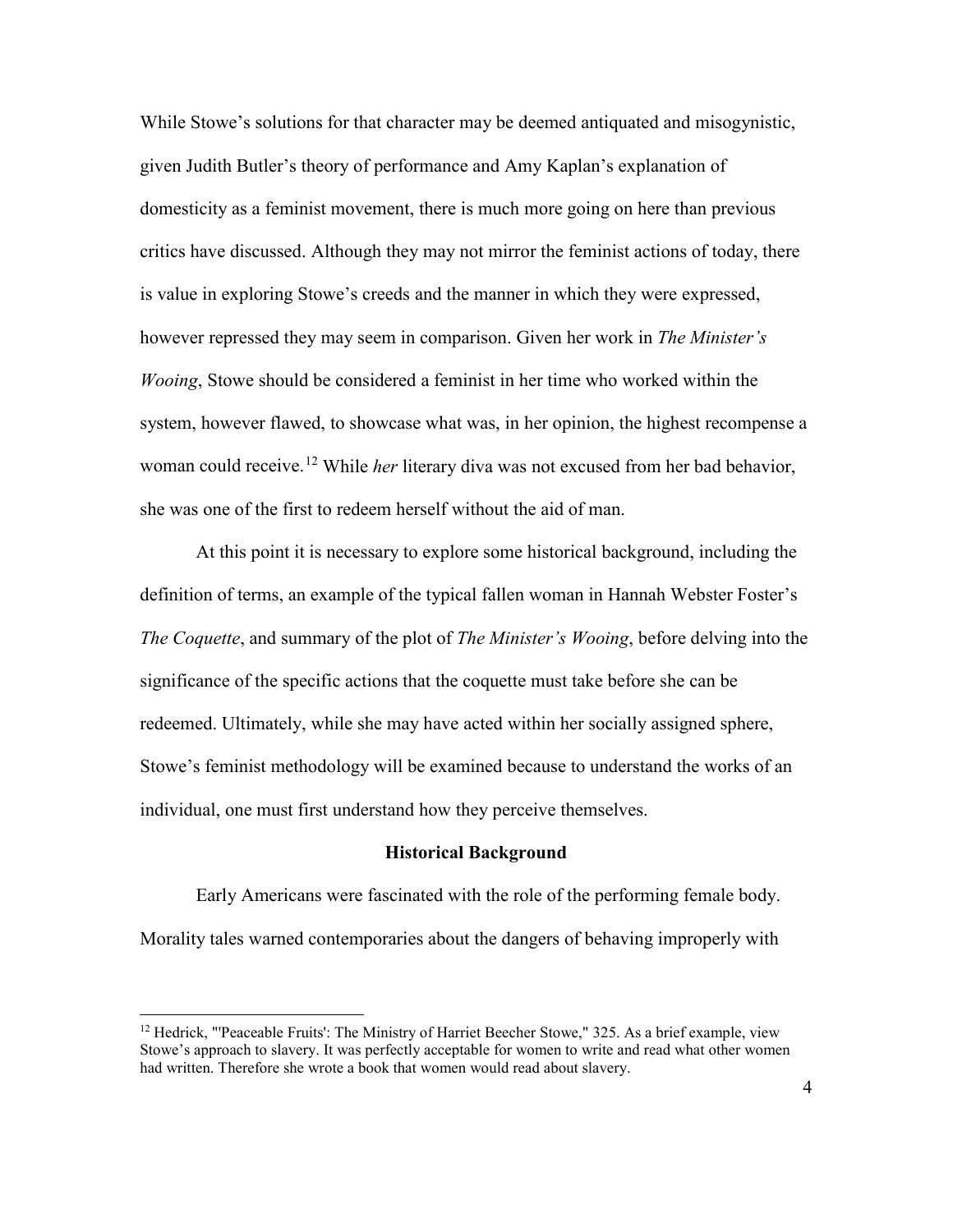men of ill repute. One poor decision would inevitably throw into motion a series of unstoppable events and, once lost, one's virtue was irretrievable. Such actions did not render offenders less lovable or pitiable, but they always merited the strictest punishment. Samuel Richardson's *Clarissa*, Charles Brockden Brown's *Arthur Mervyn*, and Susanna Rowson's *Charlotte Temple* are popular titles from the period, and all represent women who "fall" within their pages suffer consequences that result in their demise, no matter how penitent their characters. These "falls" from grace are the result of physical acts, demonstrating the presumed natural fallibility of the feminine body. However, rather than follow the path of her predecessors, Harriet Beecher Stowe takes another look at this frequently-maligned character and posits that the coquette is redeemable through replacing her acts of coquetry with repeated acts of domesticity, religion, and morality. Therefore, the body that creates the downfall of the coquette also allows her to make amends and redeem herself. Her performances can enable her redemption.

All this is not to say that the coquettes in those previously mentioned novels never felt shame. Nor did they submit completely to the subsequent consequences of their actions. Charlotte Temple is remorseful unto death, the mysterious woman in *Arthur Mervyn* goes about with sorrow in her eyes, and Clarissa, despite her incessant weeping, tries desperately to escape her living quarters that are a constant reminder of her "sin."<sup>[13](#page-9-0)</sup>

<span id="page-9-0"></span><sup>&</sup>lt;sup>13</sup> Even though, in the case of *Clarissa*, the sexual act is nonconsensual, her hysteria is not completely based in trauma. Because she ran away from home and, in so doing, behaved in a shameful manner, she instigated this sequence of events. Thus, her hysteria is based on the fact she has been violated and now feels that she is not clean before God. Her acts of fasting and prayer are acts of penitence, not pleadings for opportunities to escape.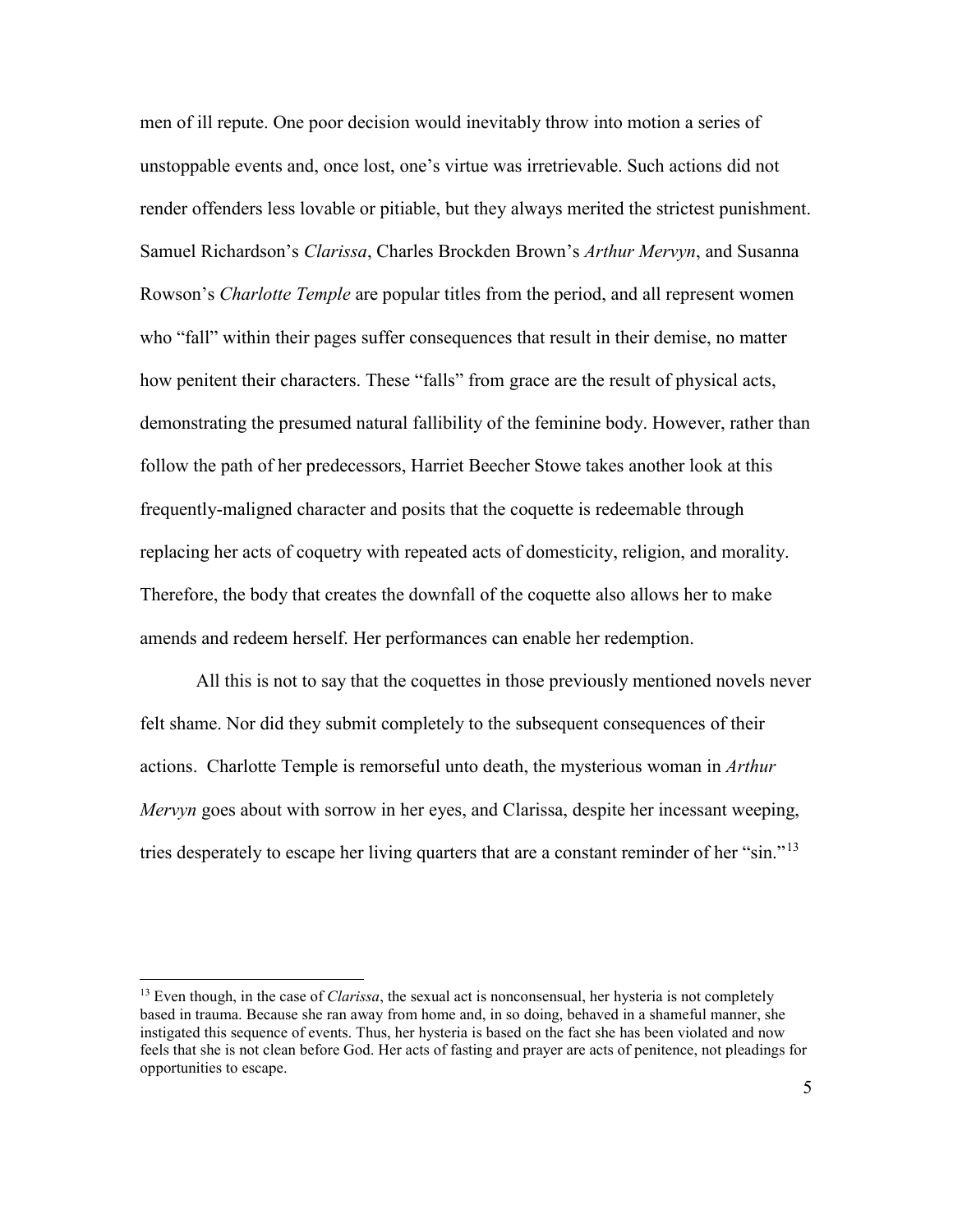Yet their creators never allow them redemption. Regardless of their repentant state, they were condemned to complete the journey.

Part of their failure to be redeemed is due to a cultural view of women and sex. Women of that time lacked "sexual agency" or the ability to govern themselves sexually.<sup>[14](#page-10-0)</sup> Some claim that this flaw is tied to their ability to be impregnated. Pregnancy carried with it a high risk of death for both child and mother and, since women had limited ability to control reproduction, "autonomous female sexuality" was not encouraged—even by those unconcerned with morality.<sup>[15](#page-10-1)</sup> To become pregnant was literally to risk death. These stories were morality tales to warn girls of the inevitable consequences of such acts. [16](#page-10-2)

Central to this argument is understanding what has been termed by Faye Dudden as "the body problem," which is the idea that sexually mature women cannot be separated from assumptions about their bodies.<sup>[17](#page-10-3)</sup> As John Berger said, "Men look at women. Women watch themselves being looked at. This determines not only most relations between men and women but also the relation of women to themselves."<sup>[18](#page-10-4)</sup> For a nineteenth century culture that believed Eden's apple was symbolic of the sex act, it was impossible to reach a middle ground regarding the body: a woman was either Eve—the instigator of pain, sexuality, and death—or she was Mary of the immaculate conception, a

<span id="page-10-0"></span><sup>14</sup> Waterman, Brian. "Elizabeth Whitman's Disappearance and her 'Disappointment.' *The William and Mary Quarterly.* Third Series, Vol 66, No 2 (Apr, 2009), 327

<sup>15</sup> Ibid., 326.

<span id="page-10-2"></span><span id="page-10-1"></span><sup>16</sup> Rust, Marion. *Prodigal Daughters.* University of North Carolina Press, Chapel Hill, Chapel Hill, 2008, 48-54.

<span id="page-10-4"></span><span id="page-10-3"></span><sup>17</sup> Dudden, Faye E*. Women in the American Theatre.* Yale University Press, New Haven, 1994, 3  $18$  Ibid., 4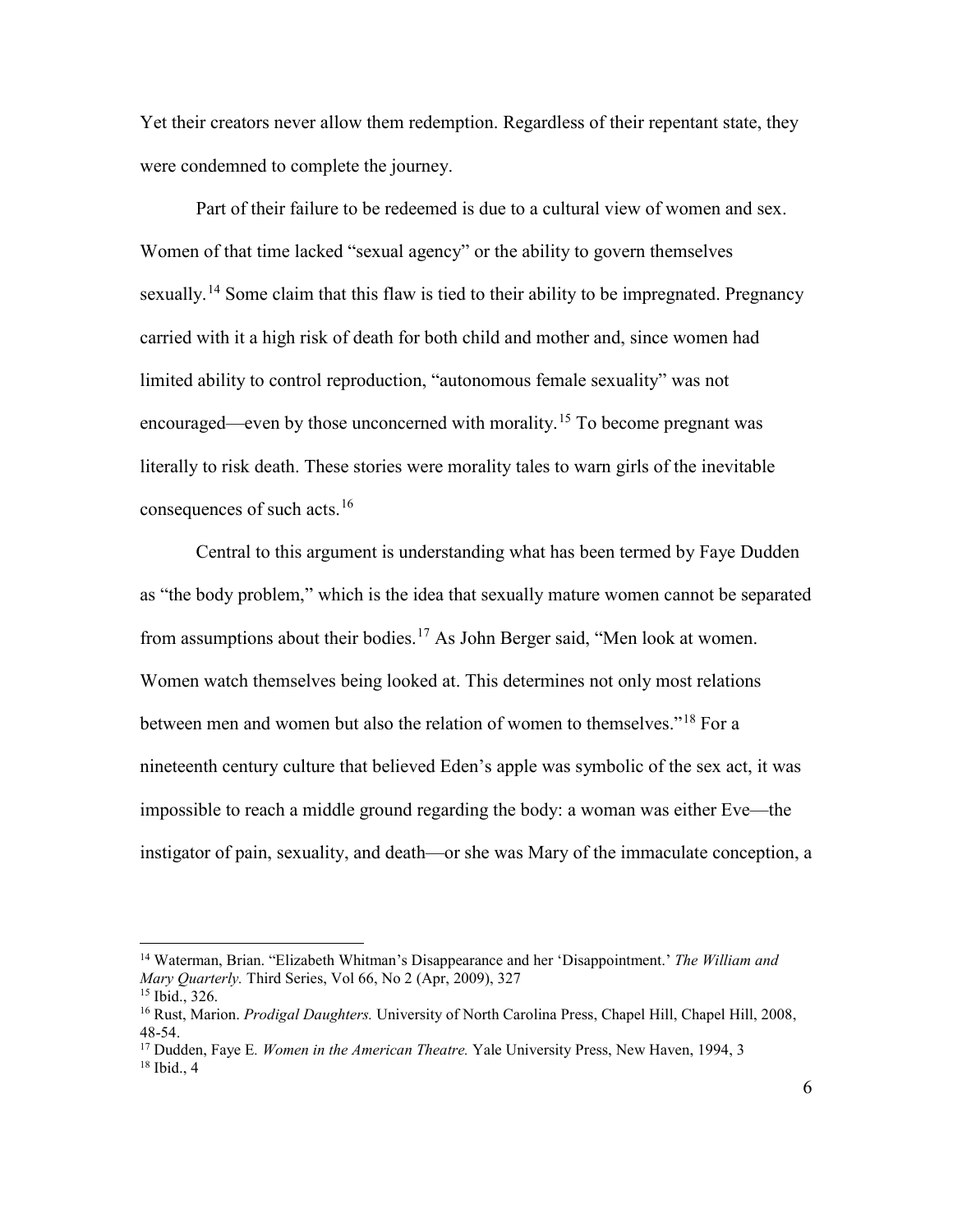woman worshipped and honored for her lack of sexuality.[19](#page-11-0) Women, like these two Biblical archetypes, were classified by what they did in public or private with their bodies---their performances.

Judith Butler claims that it is repeated actions, or performances, that alter identity.<sup>[20](#page-11-1)</sup> All performances are pre-preformed actions that will, in turn, affect future enactments. Acting like a woman transforms the performer bit by bit into a woman. Transformative performances associated with transitory events in life, such as marriage and the birth of a child, help the participants through that liminal state to form identity.<sup>21</sup> In Butler's argument, there is a difference between performance and performativity. Performativity is a social construct that is hard to distinguish because it is embedded in the world around it. Usually disguised in the nurturing process, it is an action that happens without thought, like dressing in the morning. In most cultures, to walk in public unclothed is taboo. Therefore, it is almost second nature to clothe oneself. Performativity, additionally, "is not only a ritual practice: it is one of the influential rituals by which subjects are formed and reformed."<sup>[22](#page-11-3)</sup> In this instance, the initial behavior of Stowe's coquette, is performative.

Performance, on the other hand, is a deliberate choice made by the performer—an act entirely dependent on the intent of the actor.<sup>[23](#page-11-4)</sup> This is the type of action that Stowe

<span id="page-11-1"></span><sup>20</sup> Oliver, Kelly. "What Is Transformative about the Performative? From Repetition to Working-Through." *Studies in Practical Philosophy* 1, no 2 (fall 1999), 144-66; Butler, Judith. *Gender Trouble: Feminism and the Subversion of Identity.* New York: Routledge, 1990, 186-187. Butler, Judith. "Performative Acts and Gender Construction." *Theatre Journal* 40, no. 4 (1988): 521, 524-28

<span id="page-11-0"></span><sup>19</sup> Gayle Kimball, *The Religious Ideas of Harriet Beecher Stowe* (Mellen Press, New York, 1982), 157, 74, 72

<span id="page-11-2"></span><sup>21</sup> Schechner, Richard. *Performance Studies.* Routledge, London; New York, 2002. 64

<span id="page-11-3"></span><sup>22</sup> Butler, Judith P. *Excitable Speech.* Routledge, New York, 1997, 160

<span id="page-11-4"></span><sup>&</sup>lt;sup>23</sup> Performance Theory as a genre was developed in the 1970s by Richard Schechner and Victor Turner.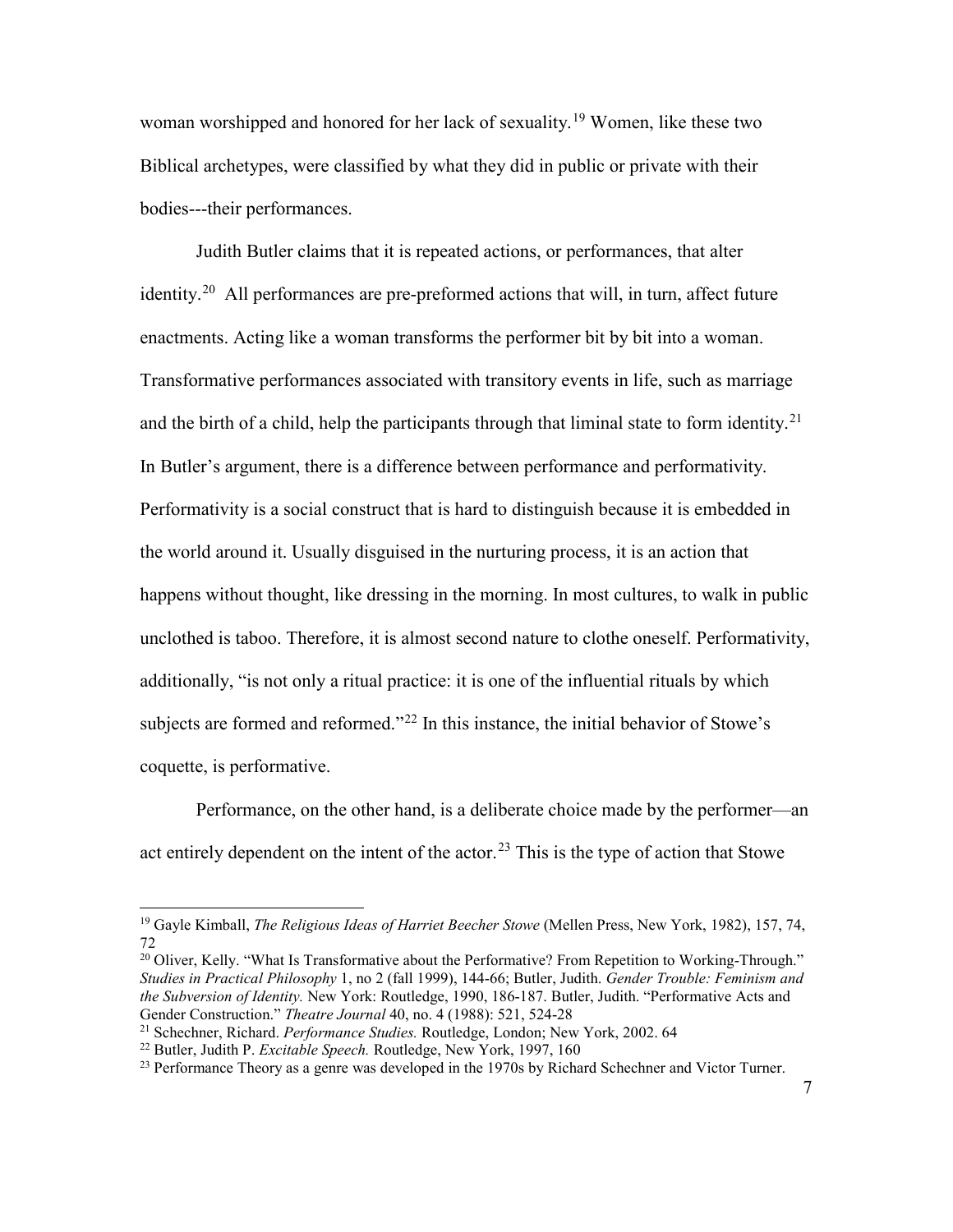includes in her redemptive process. In this instance, performance is not limited to stage work, but includes actions, behaviors, and choices made in our daily life. What is worn, how it is worn, and what is done are all part of the composite performance if it is a thoughtful act by the agent. The study of performance theory includes invisible acts, like thought patterns, spoken acts like an expression of belief, and physical acts. These behaviors change or create identity, entertain, engender community, heal, educate, and invite communication with other worlds, such as the sacred.[26](#page-43-0) Such rituals evoke a feeling of unity that is generated between the performers and those watching the performance. Included in this study of performance is the term *communitas,* which describes the short-lived feeling of connection felt by the performers and the viewers during the performance. $27$ 

Performance can also extend to the written word. As Michel de Certeau claims

Every story that relates what is happening or what has happened constitutes something real to the extent that it pretends to be the representative of a past reality. It takes on authority by passing itself off as the witness of what is or of what has been. It seduces, and it imposes itself, under a title of events; which it pretends to interpret…in effect, every authority bases itself on the notion of the "real," which it is supposed to recount.<sup>[28](#page-43-2)</sup>

Thus, to interpret, de Certeau, performance is manifest when a writer portrays the past, just like Stowe is portaying the late eighteenth century. Even when scrupulously based on written histories, journals, and letters, she is still portraying those characters as performing a certain role or fitting into a certain mold.<sup>[29](#page-43-3)</sup> In other words, by setting their

<sup>26</sup> Schechner, *Performance Studies,* <sup>38</sup>

<sup>27</sup> Turner, Victor. *From Ritual to Theatre: The Human Seriousness of Play*. New York: Performing Arts Journal Publications 1982, 44-48

<sup>28</sup> de Certeau, Michel. *Herterologies: Discourse on the Other*, trans Brian Massumi, Minneapolis, University of Minnesota Press, 1986, p 203.

<sup>&</sup>lt;sup>29</sup> While some of Stowe's characters are fictitious, others are portrayals or performances of people who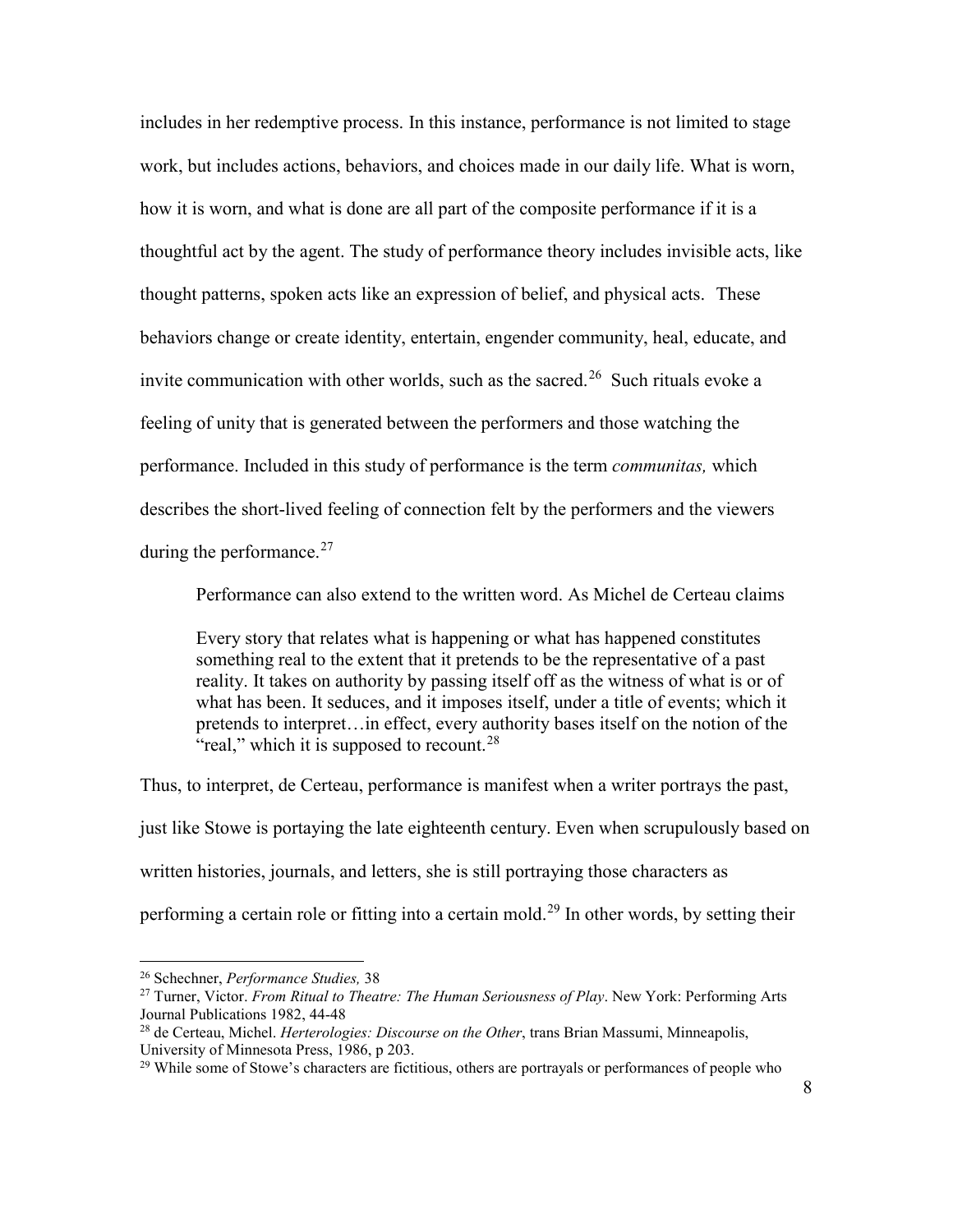stories in the past, authors add legitimacy to their portrayals because it seems as if the performance really happened. This legitimacy adds to the potential implications of their work. While huge physical transformations do not immediately occur in Virginie, mental transformations happen. Virginie is Americanized and domesticated.

Even though it isn't entirely a physical performance, like a theatrical play, I argue that the text is nonetheless being performed by the author and the reader. Through mentally creating those words and sentences, Stowe is performing the actions depicted in the text in her head as she writes, as are readers when they read the book. These portrayals, in turn, make the book a literary description of performance. It is a performance of a time and place, with people who act the way that the author portrays them.

Additionally, since this is Stowe writing about her own sex, her writing adds a sense of integrity about this portrayal of women. When men write about women, they create a script to which the women must conform. In Stowe's book, however, she is not communicating how men wish women to act; rather, rather she is dictating what she herself feels. Stowe understands femininity, motherhood and the performance of it in a way that no male can. When we ask Roland Barthes' question, "Who is speaking?" there are no gaping distinctions between the author and the character.  $30$  Stowe writes or speaks to truly express herself to her female contemporaries, and she does it publically through

really did exist in Rhode Island at that time. While Aaron Burr has already been mentioned here, Stephen Hopkins is a central character who was living at the time. Stowe does take some liberties with his story (at this time in history, the real Hopkins was comfortably married and settled in his own home). Additionally, Sarah Pierrepont Edwards and Jonathan Edwards were real people who Hopkins had known. However, Stowe spent more time on their theology in the novel. In other areas, they are not faithful representations. <sup>30</sup> Barthes, Roland G. "The Death of the Author." Aspen no. 5 6, item 3: Three Essays. Accessed January 31, 2017. http://www.ubu.com/aspen/aspen5and6/threeEssays.html#barthes.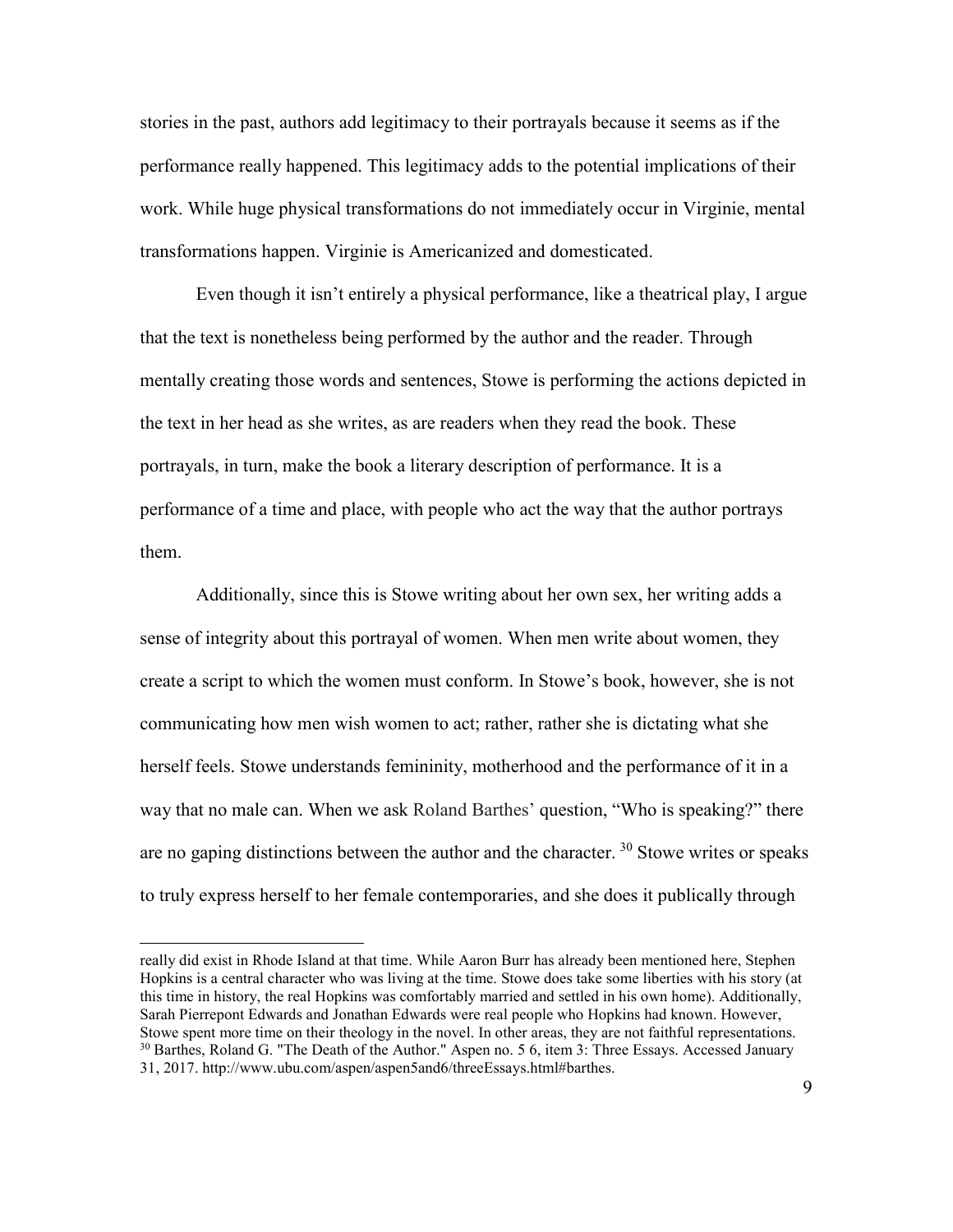word, unlike the disreputable coquette, who shames herself publically through her actions  $31$ 

One of the common traits of coquetry was physical visibility in the public sphere. In a male-centric society, outspoken and performing women were problematic because they abandoned the feminine sphere and occupied a role in the masculine sphere.<sup>[32](#page-43-6)</sup> At the publication date of the novel women were allowed to perform on stage but, in order to work around the potential temptation of a publicly displayed feminine body, the central roles for women in opera and theatre portrayed them as fallen. These theatrical productions gave birth to the diva—or the woman who becomes "undone." This theory about the way opera undoes female characters was developed by Catherine Clément, who focused on the libretti of opera. She noticed that the characters of women on stage were richly explored, displayed in opulent settings, and given the most glorious music to sing. However, these female characters were women of ill-repute who, in the end, were silenced by the advent of their own death or descent into madness.  $33$  Susan McClary deduces from Clément's theory that that in a male-constructed universe, a female character who flouted convention must die in order to preserve the status quo.<sup>[34](#page-43-3)</sup> McClary explains that, on the one hand, women are the center of the opera but, on the other hand, they are its victims.

<sup>&</sup>lt;sup>31</sup> Additionally, as Foster points out, the reader sees Stowe in the story of Mrs. Mary n (who believes that her son, who was lost at sea, is damned because he was not converted before his death). Harriet Beecher Stowe performs her own tragic sorrow, worry, and wonder through the writing of this character. Stowe performs the writing and Mrs. Marvyn performs Stowe's sorrow for her. Words are actions and they perform—even though they are not oftentimes visible to another.

<sup>32</sup> Dudden, *Women in the American Theatre,* 3, 21-23,

<sup>33</sup> Clément, Catherine. *Opera, Or, the Undoing of Women.* University of Minnesota Press, Minneapolis, 1988, 59

<sup>&</sup>lt;sup>34</sup> Ibid., xvi, xviii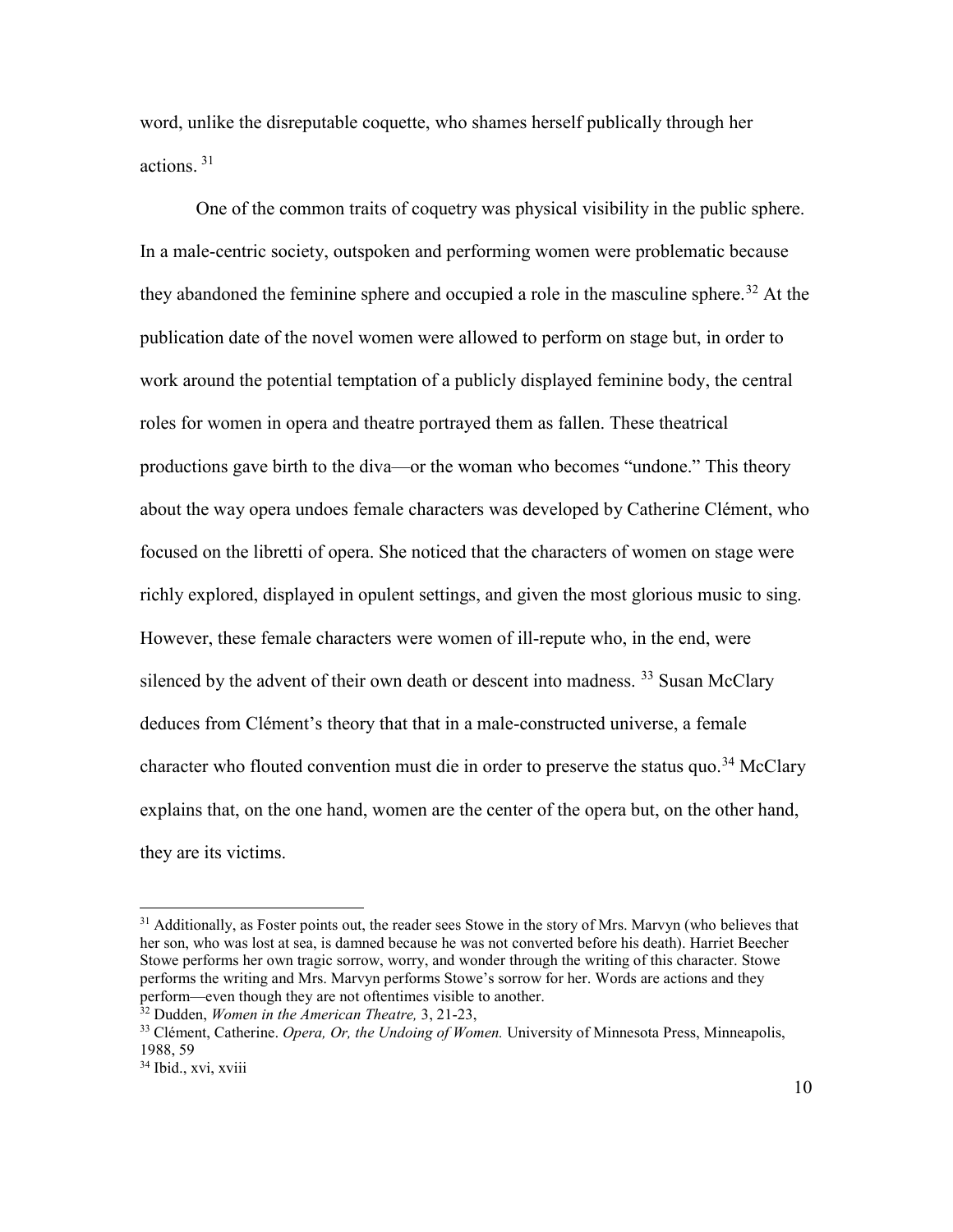No prima donna, no opera. But the role of a jewel, a decorative object, is not the deciding role; and on the stage women perpetually sing their eternal undoing… And when the curtain closes to let the singers take the last bow, there are the women kneeling in a curtsey…and there beside them, the producer, the conductor, the set designer… Not many women have access to the great masculine scheme surrounding this spectacle thought up to adore, and also to kill, the feminine character… Opera concerns women. No, there is no feminist version; no, there is no liberation. Quite the contrary: they suffer, they cry, they die…Not one of them escapes with their life.<sup>[35](#page-43-7)</sup>

In the literary world, female characters seem to have a similar fate. In other words, because of their diva-like performances, flirtatious literary characters must be silenced in the same way divas are undone in opera<sup>[36](#page-43-8)</sup> For example, in Hannah Webster Foster's *Coquette*, which displays the typical fallen woman plot, the demise of the female character becomes certain as Eliza grows increasingly closer to her illicit lover. The letters from her cease and the reader only learns of the events and her thoughts through fragments, unfinished notes, and reports from others around her.<sup>[37](#page-43-0)</sup> She confines herself to her room, leaving only for rendezvous with Sanford and short visits with her concerned friends. Her ability to use words and perform daily tasks diminishes until she places herself in the care of a hotel in a neighboring town.<sup>[38](#page-43-6)</sup> The last words we have from her are two letters pleading for the continued love of her mother and friends.<sup>[39](#page-43-4)</sup>

While Stowe and Foster's female protagonists are not opera stars, they perform roles similar to the diva. Eliza's well-wishers, women who conform to societal norms,

 $\frac{35}{36}$  Ibid., 5-6, 11<br> $\frac{36}{36}$  Ibid., xi, xviii, 47, 180

<sup>&</sup>lt;sup>37</sup> Couch, Daniel Diez. "Edith Wharton's Scraps of Writing: Dissipation and Fragmentation in the Coquette." *Early American Literature*. 49, no. 3 (2014), 687

<sup>&</sup>lt;sup>38</sup> Hotels in this time period were often makeshift rest homes. Elderly or sickly persons with no family to care for them would be given shelter, care, and food in exchange for money.

<sup>39</sup> Foster, Hannah. *The Coquette, Or, the History of Eliza Wharton: A Novel, Founded on Fact.* Proquest LLC, Charlottesville, VA, 2000. 235-238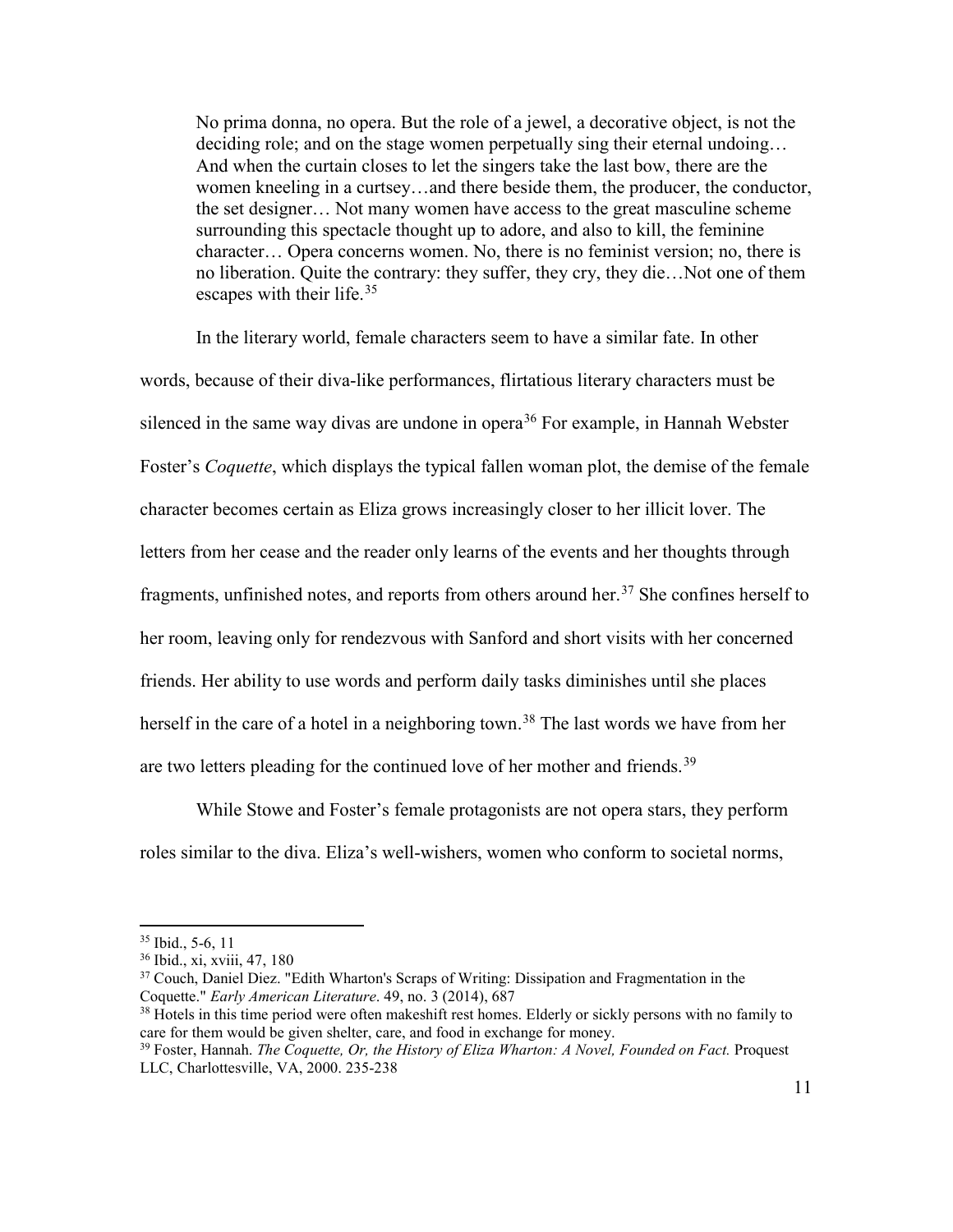warn her about her need to be noticed, to flirt, and have fun. In essence, Eliza's problem is that she wants to be on a stage—to be seen. The natural punishment, according to the culture of the time, is too much attention for the wrong reasons and eventual death, thus solidifying her undoing. Virginie, repressed by the patriarchal system that dictated her formative years and her marriage, wants to flout that tradition and follow her heart. She is in the process of being undone as Burr plays with her emotions, tempts her to leave her husband, destroys her reputation, and makes her jealous by flirting with other women in the process.

Additionally, these desires are emphasized because Stowe's character Virginie is French, and the avoidance of moral conformity were considered typical French traits.<sup>[40](#page-43-6)</sup> Virginie's ethnicity is important to note because another typical role of the diva is that of societal outsider, a role often emphasized by foreignness and lack of masculine ties. In *Carmen*, an opera written during the same time period, Carmen is an outsider, a gypsy who runs her own life, flouts convention and is culturally unacceptable because of her foreignness. Similarly, Isolde is brought as a foreigner to Mark's court, her wants and desires already silenced by virtue of her sex, and by the end of the opera, she dies. Coquetry, as a performance, was part of the problem. <sup>[41](#page-43-2)</sup> The negative effects of performing flirtatiousness and refusing the restraint that was so valued in the surrounding culture were exacerbated by being foreign. [42](#page-43-3) As Amy Kaplan explains, in Antebellum America "a sense of the foreign [was] necessary to erect the boundaries that enclose the

<sup>40</sup> Baker, "French Women, Italian Art, and Other 'Advocates of the Body,'" 63-64

<sup>&</sup>lt;sup>41</sup> Korobkin, Laura H. "'Can Your Volatile Daughter Ever Acquire Your Wisdom?' Luxury and False Ideals in the Coquette." *Early American Literature* 41, no. 1 (2006), 80

<sup>42</sup> Clément, *Opera, Or, the Undoing of Women*, 59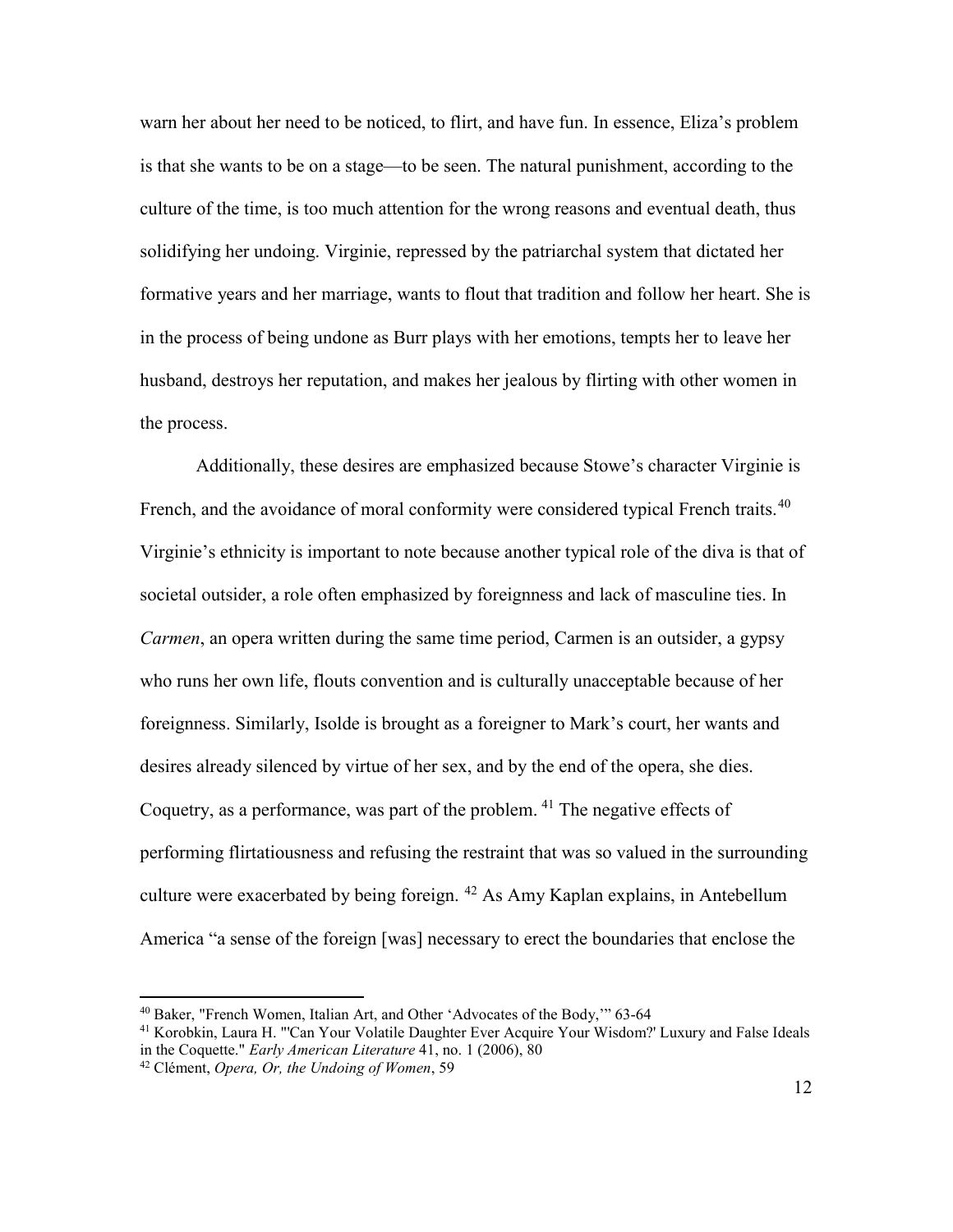nation as a home.<sup>3[43](#page-43-6)</sup> Thus, because Virginie is French, she represents someone who has intruded upon and is a threat to Anglo-American boundaries, underscoring the danger of her coquetry.

Virginie's flirtatious behavior as a foreign woman in Antebellum America necessitates her domestication. In the earlier years of the "Manifest Destiny" movement, women occupied their own place. Not physically strong, they were nevertheless thought of as the moral and mental strength in the traditional marital union of the time. As Kaplan put it: "if domesticity plays a key role in imagining the nation as a home, then women, positioned at the center of the home, play a major role in defining the contours of the nation and its shifting borders with the foreign."<sup>[44](#page-43-2)</sup>

Women learned that their role in life was to tame or domesticate the foreigners who surrounded them. While men went into the wilderness to tame the land, women went with them to tame the Native Americans or the surrounding communities. Of course, intertwined with the domesticating "Americanization" process was spreading the protestant Christian religion. However, religion didn't just include the conversion of the various tribes. It also applied to those who immigrated to the shores of the United States. The largely Catholic and starving Irish were, in the opinion of the elite middle and upper class, just as much in need of domestication.<sup>[45](#page-43-4)</sup> A woman's influence was not felt merely among her daily contacts, but was magnified as a lower-class woman went on to form a household of her own, after being properly domesticated. Therefore, when we speak of

<sup>43</sup> Kaplan, Amy. "Manifest Domesticity." *American Literature* 70, no. 3 (1998), 582

 $44$  Ibid.

<sup>45</sup> Ibid., 591; Hale, Sarah Josepha. *The Good Housekeeper, Or the Way to Live Well and to Be Well While We Live.* 1st ed. Boston: Weeks, Jordan and Company, 1839, 124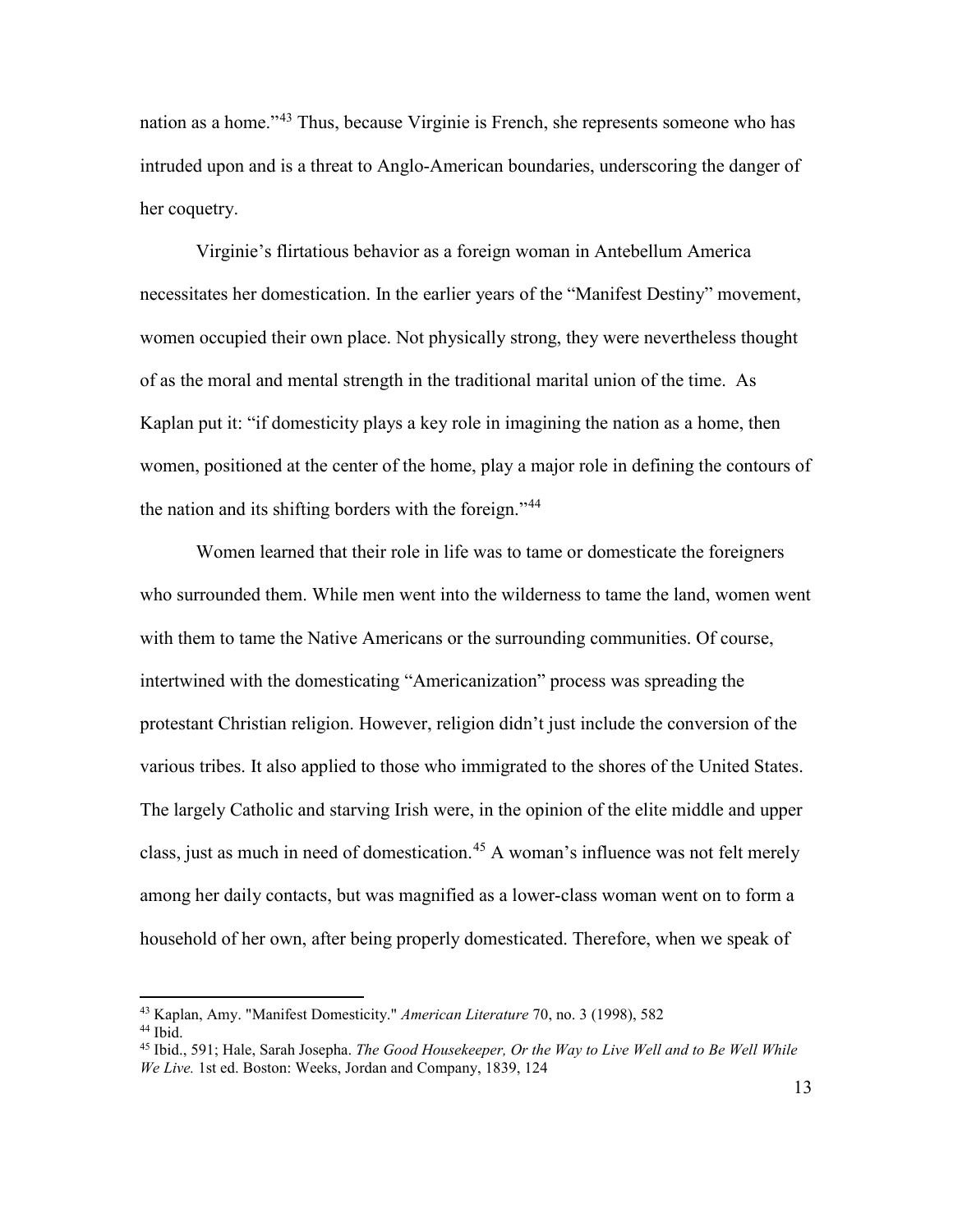women as having a domesticating influence, we are talking about a conversion to Protestant American ideals as exemplified by Virginie's relationship with Mary.

As defined by the culture around them, Rowson, Richardson, and Brown's fallen women could not use agency to alter their performances. They were caught in a performative loop.[46](#page-43-2) Because the social pressures of the time didn't allow for a coquette to reverse the tide of events and regain happiness, her pitiable condition was understood to be a guaranteed consequence of immoral behavior. While this turn of events is predictable, given the culture of the time, it is interesting to note that few, if any, of those women performed domestic tasks after their fall. In contrast to the flirtatious behavior of fallen heroines, Stowe portrays domesticity as a repentant act that enables agency.

In early America, character was an integral part of identity. It was common thought in the late 1700s and early 1800s that a woman's ability to mother determined whether or not her child would live through gestation and birth.<sup>[47](#page-43-4)</sup> If the woman's body could not appropriately care for the child, she would be infertile or the child would be deformed or have other complications. Likewise, the likelihood of coquetry increased if a woman did not perform the appropriate motherly behavior, allowing her to permanently become a coquette. Thus, these fallen women would be incapable of conceiving, bearing, and giving birth to a healthy child.

The Americans saw the French as a particularly volatile culture in need of domestication. Their preoccupation with what puritanical America considered frivolities

<sup>46</sup> Oliver, "What Is Transformative about the Performative?," 144-66

<sup>47</sup>Fowler, Orson Squire. *Maternity, Or, the Bearing and Nursing of Children Including Female Education and Beauty.* 1st ed. New York: Fowlers & Wells, 1853. 31, 72, 75-76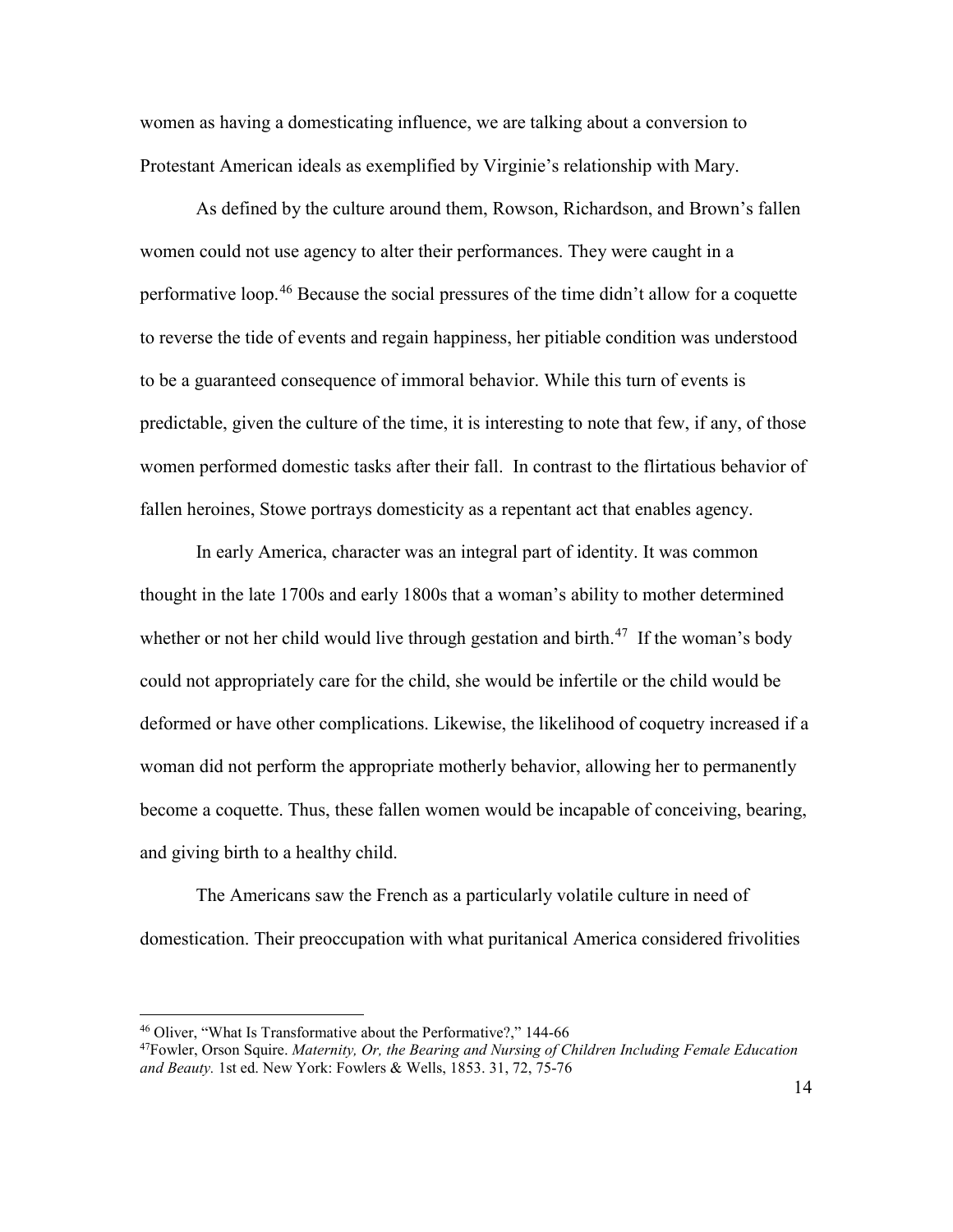led Stowe to write, "Instead of scorning, then, the lighthearted, mobile, beauty-loving French, would that we might exchange instructions with them---imparting our severer discipline in religious lore.<sup>148</sup> Again, in this era of Manifest Destiny, it was expected that the men would tame the land while women, as the moral compasses of the nation, would subdue the foreigners through conversion. Thus, it is no coincidence that Mary, an American woman, domesticates Virginie, a French woman. Mary is only performing her patriotic duty in promoting American domestic values. [49](#page-43-2) Viriginie's inability to control herself is evidence of her lack of domestication. In other words, while there certainly were fallen American women, Stowe's need to demonstrate the superiority of American ideals and perpetuate those ideas is enhanced when her fallen woman archetype was French.

#### **Elizabeth Whitman, Hannah Webster Foster, and** *The Coquette*

<span id="page-19-0"></span>In order to understand how Stowe rewrites the fallen woman plot with her French character, it is important to have an idea of the norm. The fallen, or undone, female archetype is not only present in fictional tales but in real life as well. Hannah Webster Foster's *The Coquette* was based on real events—the life of Elizabeth Whitman. Impregnated by a man whose identity is still not known, 40-year-old Whitman ran from her friends and family and lived for a time at a hotel until giving birth to a stillborn child. [50](#page-43-4) Whitman died two weeks later from complications of that childbirth, after having destroyed letters that would identify her or (presumably) the father. One of the suspected

<sup>48</sup> Baker, "French Women, Italian Art, and Other 'Advocates of the Body,'" 63-64

<sup>49</sup> Kaplan, "Manifest Domesticity," 582

<sup>50</sup> Davidson, Cathy N. *Revolution and the Word: The Rise of the Novel in America* Oxford University Press, New York, 2004, 221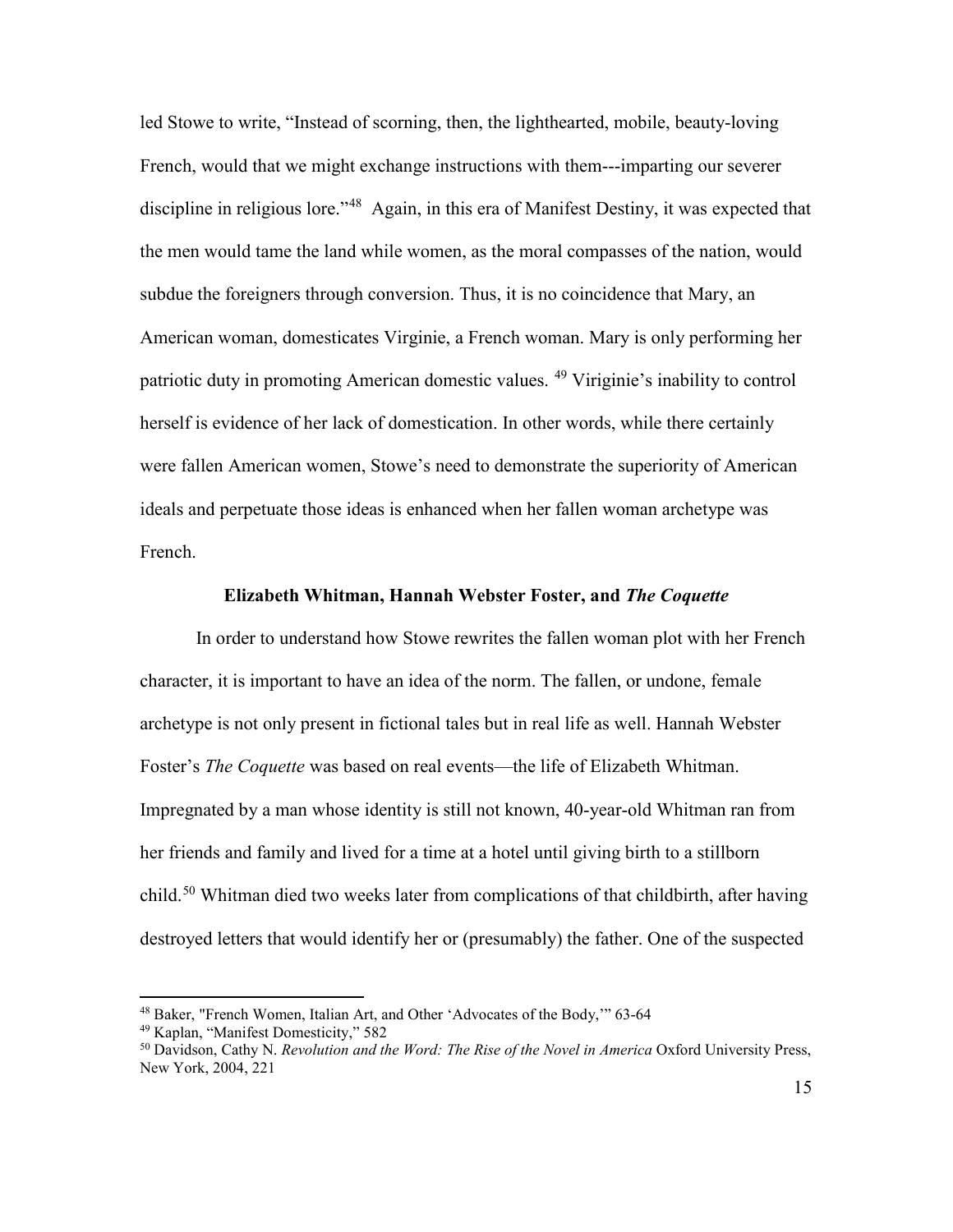fathers of her child was no less than Aaron Burr, a member of the social and political elite, but more will be said about him later.<sup>[51](#page-43-6)</sup> A notice placed in the newspaper enabled her identification by family a few weeks later and a marker was placed over her remains. [52](#page-43-2)

Unlike the fictional heroines that surrounded her, as well as Foster's character Eliza, Elizabeth Whitman was in good spirits preceding her death. One newspaper commented on "her deportment, amiable and engaging; and though in a state of anxiety and suspense, she [preserved] a cheerfulness... of a firm and patient temperament."<sup>[53](#page-43-3)</sup> Foster reworked the tale in her epistolary novel, giving her coquette a similar name and a fictional identity to the unknown father. She also added the moral remorse that would have been requisite for appropriate public consumption in her time; Eliza Wharton, Elizabeth's counterpart, most definitely was not cheerful in her final moments.

Eliza's demise allows the consequences associated with improper female behavior to be exemplified in the novel. The main character, Eliza Wharton, is solely focused on fun and frivolity. Engaged to marry a pastor much older than she, Eliza cares for him when he falls ill and continues this care until his death. The novel begins at this point, with a letter to her friend Lucy, including Eliza's admission, in that letter, that she is excited to leave home. As she continues to write her letters, the audience discovers that she prefers wealth, position, and frivolity to the subtle comforts of home. This leads to a flirtation with a man, Peter Sanford, who is unconcerned with her personal well-being.

<sup>51</sup> Ibid., 222

<sup>52</sup> Foster, Hannah Webster. *The Coquette and The Boarding School*. Norton & Company New York. Ed. Jennifer Harris and Bryan Waterman, xi

 $53$  Ibid., xiv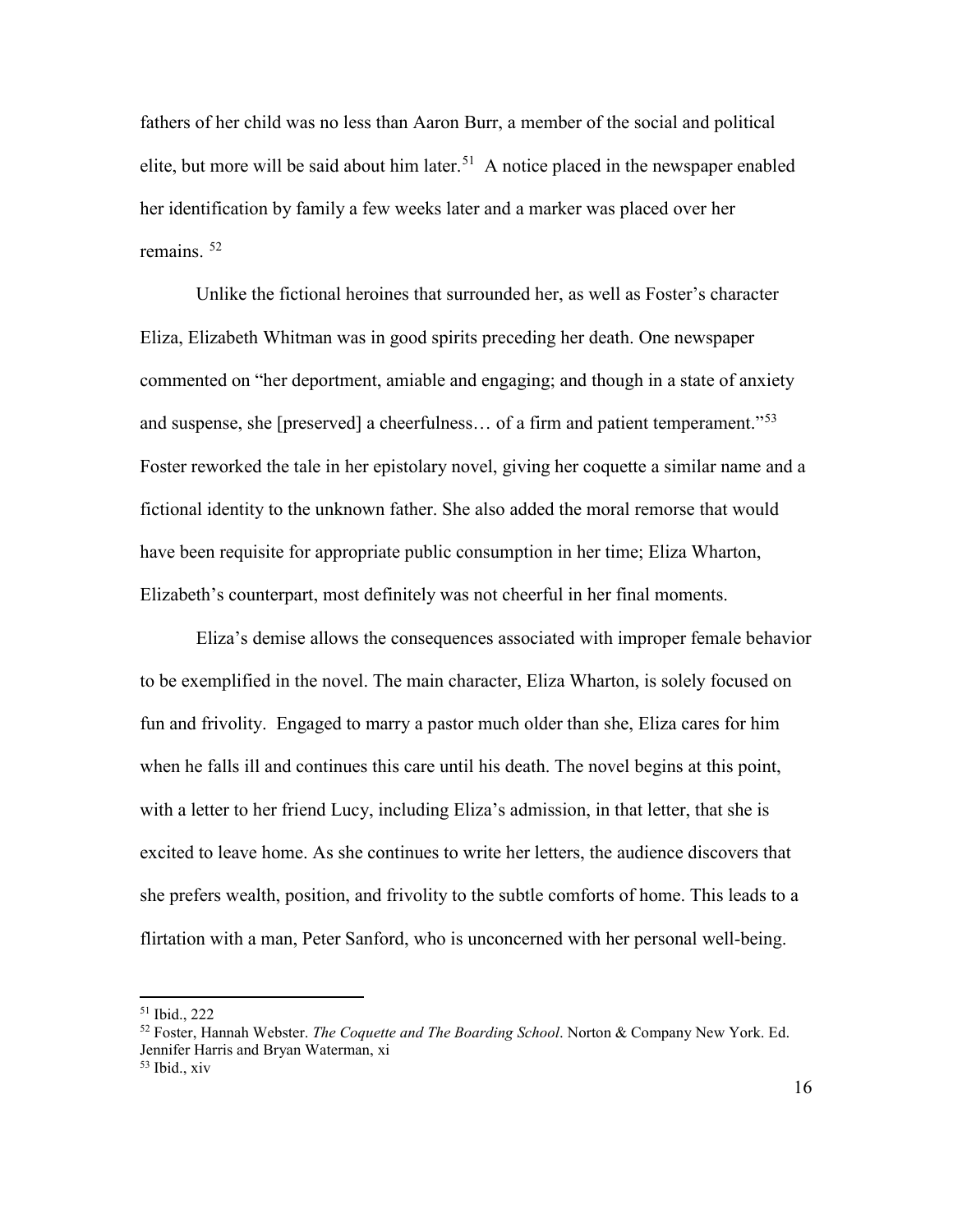Sanford's character stands in for multiple men, among them Aaron Burr, who are suspected to have been Elizabeth Whitman's lovers. Because Eliza finds culture and customs repressive, she avoids responsibility and duty throughout the novel, not just in finding a husband, but performing other typical domestic tasks of the day. She favors parties and other playful pursuits.<sup>[54](#page-43-4)</sup>

Although she has officially rejected Sanford (on the advice of her friends) and he is now married to another woman, she is still intrigued by his power, prominence and apparent wealth. After a series of clandestine meetings, she discovers that she is pregnant. True to the conventions associated with the archetype of fallen women, Eliza's health and spirits decline, worrying her close friends and family. She runs away one night, leaving the comfort of her mother's home for a public hotel in a nearby town. After giving birth to a stillborn child, she writes a letter of remorse and dies, unredeemed in the eyes of Foster's God and society. While her epitaph, included at the end of the book, may not be fully condemning, it does not completely erase the sins of either Whitman or Wharton and warns women of a similar temperament. It is telling of the culture's moral perspective that, after the publication of the novel, sympathetic readers added a similar epitaph to the real Elizabeth Whitman's grave. [55](#page-43-3)

#### **Harriet Beecher Stowe and** *The Minister's Wooing*

<span id="page-21-0"></span>A generation later, Harriet Beecher Stowe wrote her short novel *The Minister's Wooing*. Set in the late 1790s, a time corresponding with the Whitman episode and, subsequently, Foster's *The Coquette*, it tells the story of another fictional woman named

<sup>54</sup> Ibid., 8-9

<sup>55</sup> Ibid., 148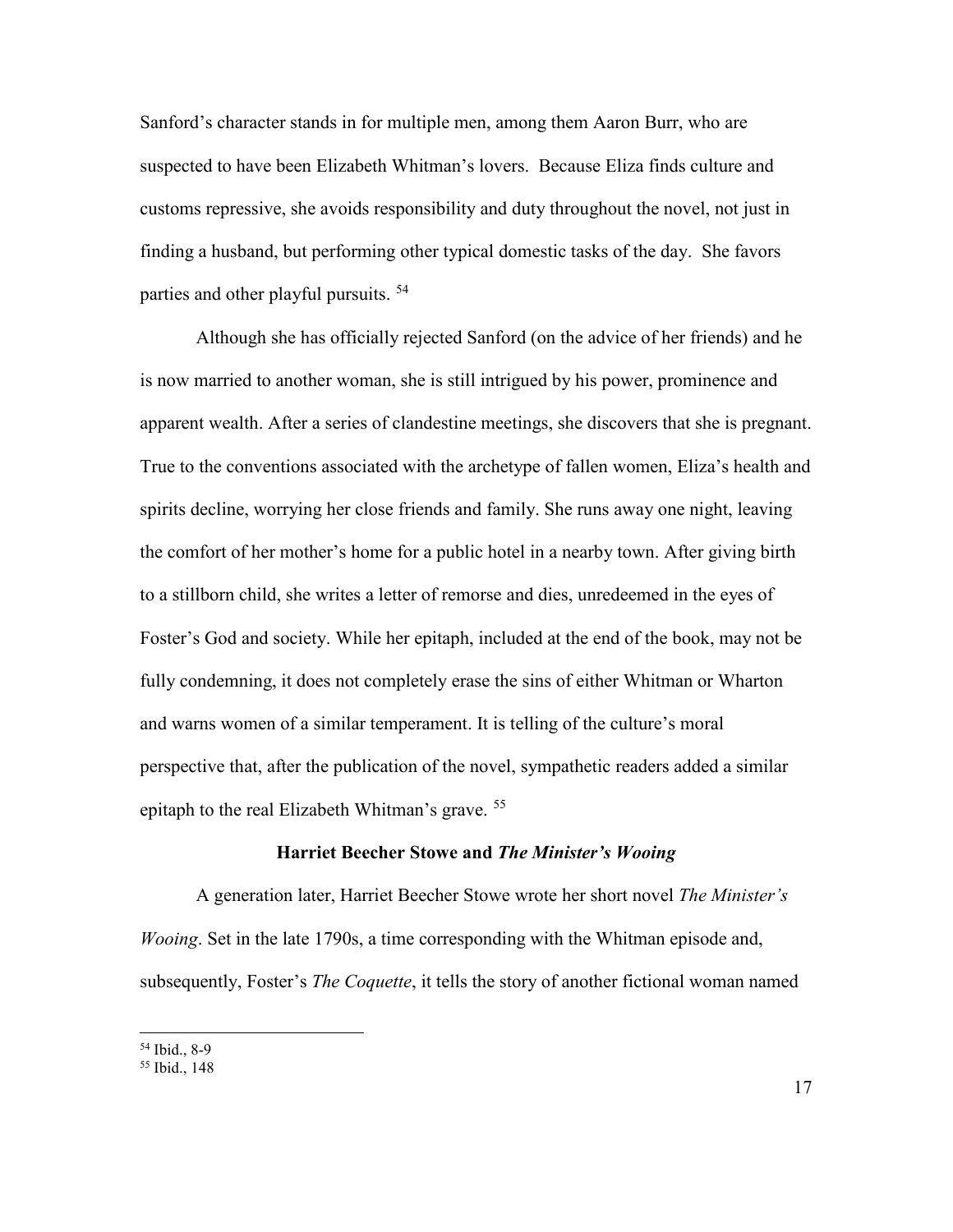Virginie who had also been seduced by Aaron Burr. In Stowe's novel, however, the coquette is not the main character. This honor belongs to Mary, an intensely religious girl whose widowed mother boards the celebrated minister of the town. Admired by all who know her, she falls in love with a young sailor named James Marvyn whose ship is lost at sea. It is at this point that Mary becomes friends with Virginie de Frotignac, the wife of a French ambassador, who is trying to escape her paramour's charm. To avoid temptation and find healing, Virginie comes to live with Mary, who domesticates Virginie through her American virtue. After a proper time of mourning, Mary, to please her mother who never approved of the sailor, accepts the proposal of the resident minister and plans for her wedding. The sailor, of course, has not drowned, and when he returns, Mary, bound by her honor, refuses to break her engagement. However, well-intentioned friends intervene, the fiancé relents, Mary and James are married, and "the fair poetic maiden, the seeress, the saint, [passes] into that appointed shrine for woman, more holy than cloister, more saintly and pure than church or altar, --- a Christian home."[56](#page-43-3) At the end of the novel, Mary is instrumental in redeeming the coquettish Virginie, who finds redemption in the eyes of God and society.

If Stowe were working within the conventions of her time, a fate similar to Eliza Wharton's would have been Virginie de Frontignac's destiny. Her reputation in tatters, Virginie would have been abandoned by Burr and left to muddle out the rest of her shortened life alone in repentant agony. She would die in childbirth and leave an infamous legacy. However, contrasting with the trends of the time, Harriet Beecher

<sup>56</sup> Stowe, Harriet Beecher. *The Minister's Wooing.* Houghton Mifflin, Boston, 1859. 410.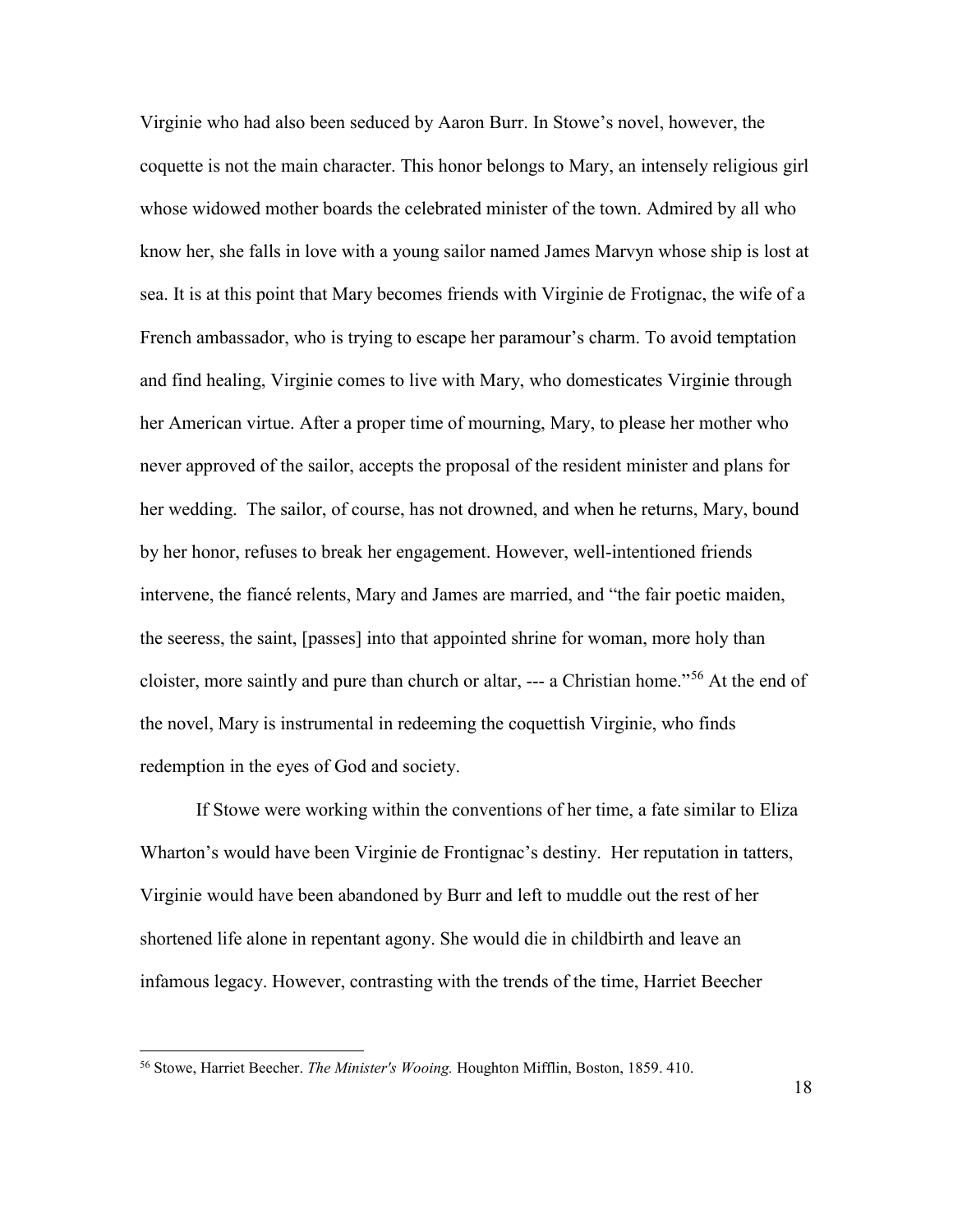Stowe changes the story of *her* literary diva, Virginie, and allows her to perform actions that lead her to redemption.

Virginie is different from Elizabeth Whitman in several unique ways. First, she is essentially an orphan. Raised in a convent "where she was kept for the very purpose of educating her in ignorance of the world," she has not had the benefit of continuing feminine companionship typically provided by a mother. [57](#page-43-7) Secondly, she is French. The French were the opposite of everything that the Puritans, and by extension Stowe, believed. <sup>[58](#page-43-8)</sup> They were the epitome of style, frivolity, and gaiety—all characteristics of a lifestyle that Virginie performs very well at the beginning of this tale.<sup>[59](#page-43-0)</sup>

Virginie's husband is an older man and their marriage was an arrangement. He married her because she was pretty and had been trained to be the perfect hostess of a titled man. [60](#page-43-3) She is French, a baptized Catholic, obviously meant to be distrusted by the puritanical audience, and spends her time at parties, entertaining herself. Like Eliza, Virginie, though she is aware of them, lacks a respect for cultural conventions, responsibilities, and duties and finds certain customs repressive. After living for some time in the fledgling United States, she falls for charismatic and unconventional Aaron Burr and is tempted to run away with him.

<sup>57</sup> Ibid., 229

<sup>&</sup>lt;sup>58</sup> Baker, "French Women, Italian Art, and Other 'Advocates of the Body," 63-64

<sup>59</sup> Hedrick, Joan D. *Harriet Beecher Stowe* Oxford University Press, New York, 1994, 12. Stowe, on the other hand, was raised in a strict Congregationalist household by her father Lyman Beecher (a prolific preacher and father to 13 children who in turn became prolific writers and preachers) and was well versed in life of strict denial. She remembers that one time they celebrated Christmas with gifts—not because her father relented in his aversion to celebrations—but because her Episcopalian relatives sent gifts for the day. <sup>60</sup> Stowe, *The Minister's Wooing,* 229.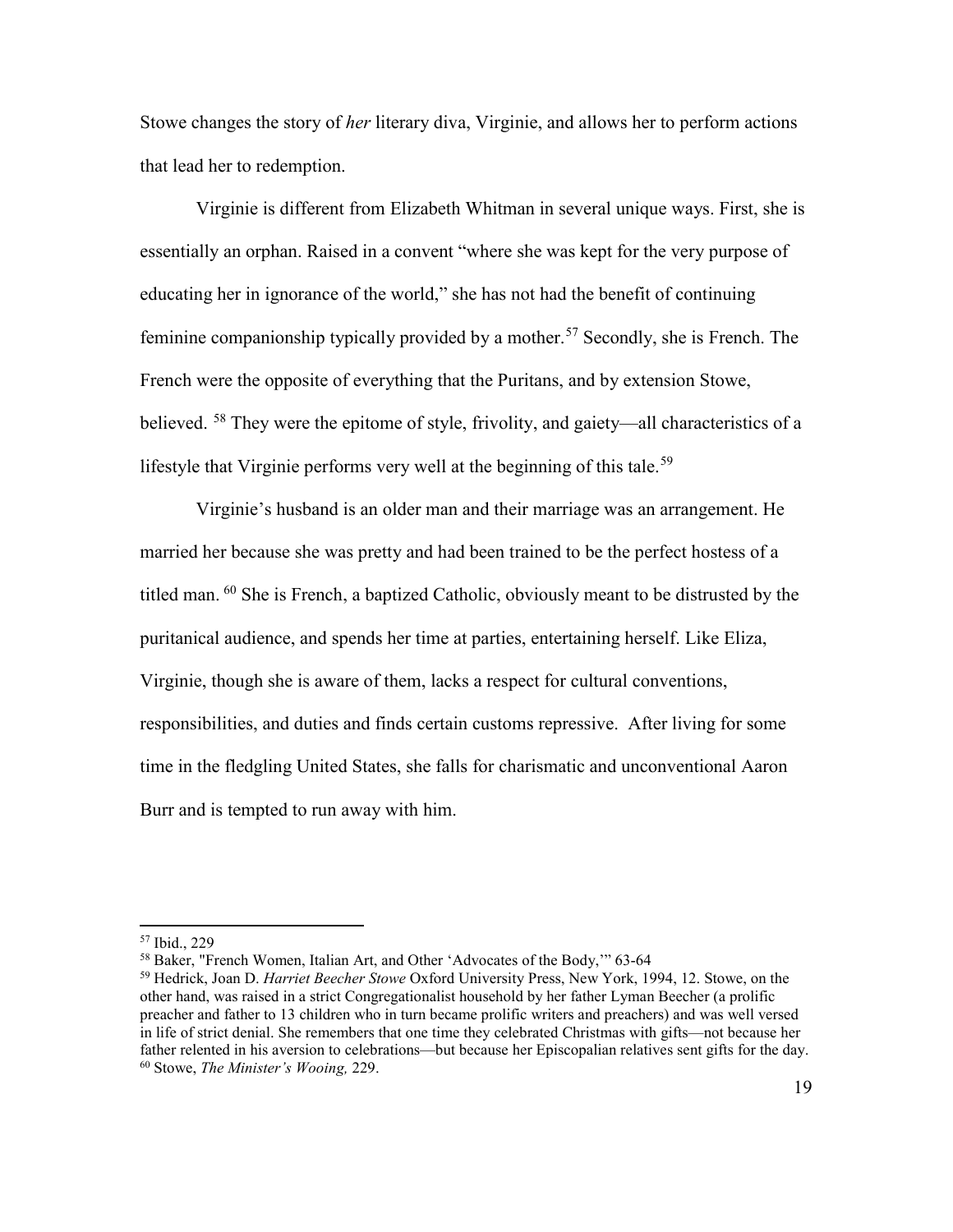Modeled on the actual infamous grandson of Jonathan Edwards, the charmer Aaron Burr, not satisfied with his current conquest, attempts to attract Stowe's virtuous heroine, Mary.<sup>[61](#page-43-8)</sup> Rebuffed because of his lack of respect for God and religion, he returns to his current residence and is ultimately unrepentant at the end of the novel. Burr is a masculine intruder and the ultimate traitor in Stowe's eyes. Known for his fatal duel with Hamilton, Burr becomes much worse when you look at his life from Stowe's Congregationalist-Sentimentalist background. Burr is the grandson of the famous preacher-author Jonathan Edwards, who is revered by Lyman Beecher and his family as an upright, irreproachable man.  $^{62}$  $^{62}$  $^{62}$  As his grandson, Burr has no excuse to not know the standard of moral behavior and act accordingly. In fact, several times in the novel, Stowe refers to Burr's venerated ancestors (both grandmother and grandfather) and urges him to do the right thing in their memory.[63](#page-43-3) But these invitations are coolly ignored by the unrepentant man.

Aaron Burr's disregard for virtue and morality highlights another inequity between men and women of that time. A woman, having sinned or trespassed the law, was irredeemable. She could not go about in society without being branded as fallen. In cases of sexual transgression and pregnancy, the performance of illicit sexual actions physically changed her body. However, a man, such as Burr or Sanford, was more easily accepted back into society once he had admitted his guilt and made sufficient

<sup>&</sup>lt;sup>61</sup> While we do know that some claimed that Sanford in Webster's novel was thought to be Aaron Burr, there is no definite proof. However, it is safe to claim that Sanford's character in *The Coquette* and Burr's character in *The Minister's Wooing* are meant to be similar. The role of the American rake offers the same threat and suffers the same fate in both novels.

 $62$  Edwards was a prominent Early American preacher who gave the famous *Sinners in the Hand of an Angry God* sermon. This sermon would have been widely published and well-known in his day. <sup>63</sup> Stowe, *The Minister's Wooing*, 271. The real Stephen Hopkins would have known Edwards personally.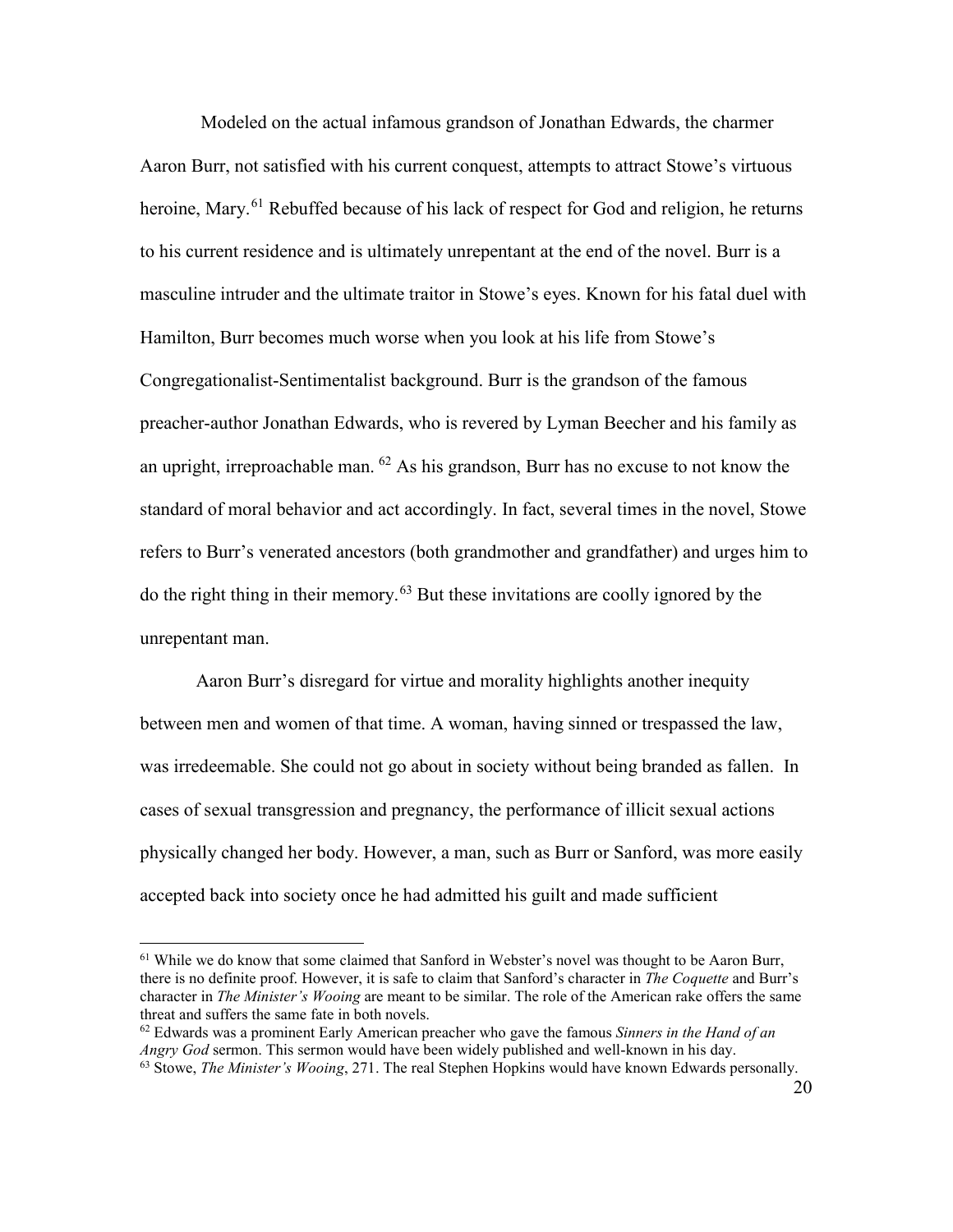reparation.<sup>[64](#page-43-7)</sup> In Stowe's eyes this is reprehensible because Burr, as an American, should be an example of true Americanism in his actions. His apathy towards women damages the emotional health of his female victims—a point referred to by Mary when she refuses to let him see Virginie.<sup>[65](#page-43-8)</sup> In Clément's words, he undoes the women he seduces.

While Burr and, by extension Sanford, are redeemable, Virginie is a different story. Wanting redemption for her sins, but not certain how to achieve it, Virginie finds a religious and philosophical helpmeet in Mary. Coming to live with her in the town of Newport, Virginie begins to imitate Mary's daily physical performances. Eventually, Virginie returns to her husband and to France, where, after a time, she gives birth to a baby boy.

Subscribers to popular belief at that time would claim that Virginie's sins were physical and that her feminine body was inherently culpable; existing in a female body, a woman is culpable for every thought or act of that body. However, as the story continues, Stowe argues that physicality also makes redemption possible for women.

#### **The Redemption of the Coquette**

<span id="page-25-0"></span>The physicality of one's daily actions underscores a vital belief that the body is not just a symbol that "implies morality, vulnerability, [and] agency."<sup>[66](#page-43-4)</sup> It is not about merely being exposed and exposing yourself "to touch and to violence."<sup>[67](#page-43-3)</sup> The body is an

<sup>64</sup> Rust, *Prodigal Daughters*, 51-52, 55

<sup>65</sup> Stowe, *The Minister's Wooing,* 477-478 This is a huge point for Stowe in the novel. Looking at some of the narrator's pleas for understanding, one does see that the author is aware of a disconnect between the prominent religion and feminine emotional needs. When James is presumed lost at sea, the narrator attacks some of the doctrines that cause women to be emotionally torn. She really is making a case here for the emotional as well as physical care of women.

<sup>66</sup> Butler, Judith, *Undoing Gender* Routledge, New York; London, 2004. 21 67 Ibid.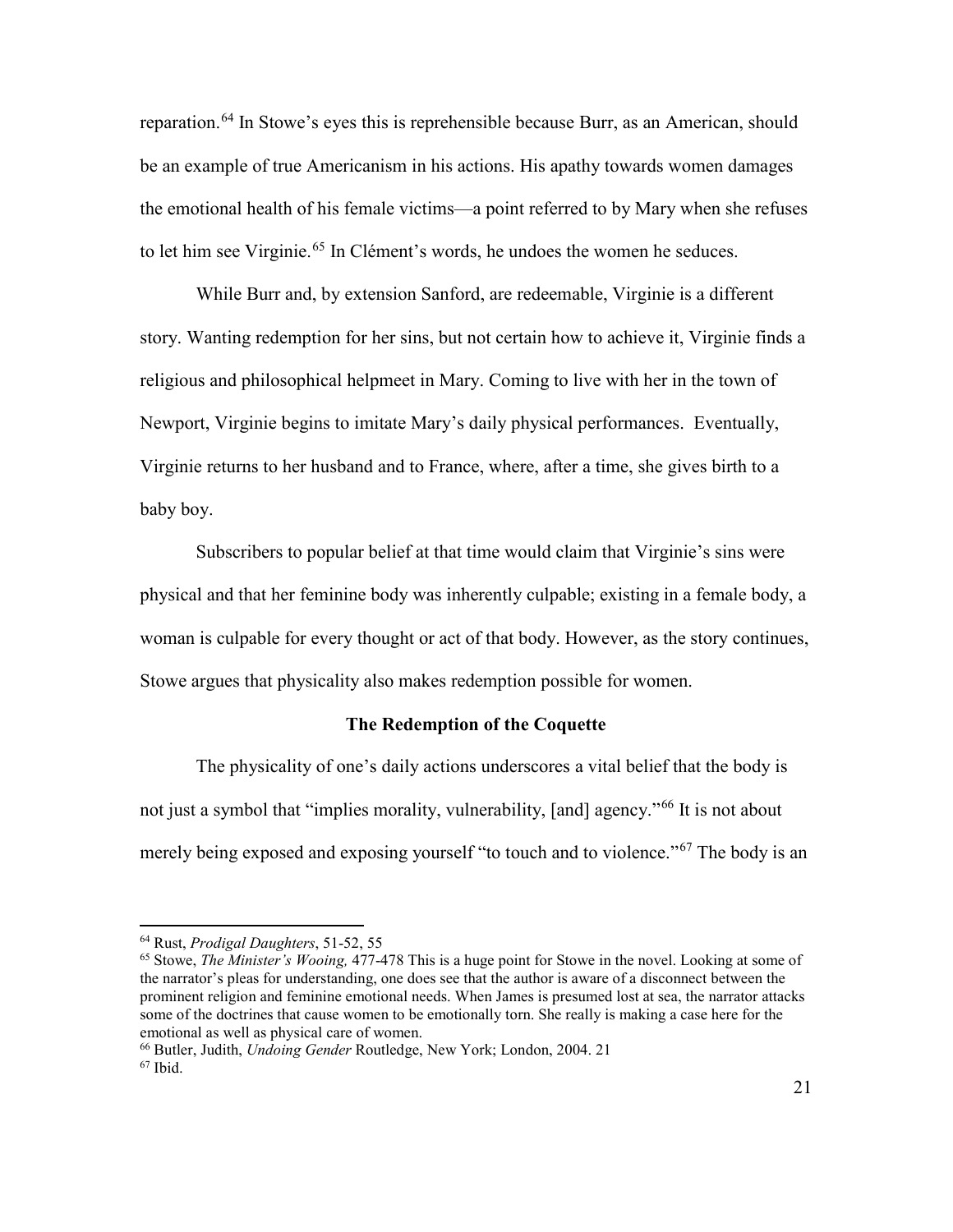instrument for change and can be used as the means for repentance. Therefore, outward acts must be required in order to completely redeem the body.

For Stowe and Virginie, the body is as much of a blessing as it is a curse. While mortality allows for sin and pain, it is also through physicality that Virginie is able to perform the acts required for redemption, which, for Stowe, begin with desire. Virginie says in an early letter to Mary that "I am sad… I am not so happy as I used to be, when I cared for nothing but to sing and smooth my feathers like the birds. That is the best kind of life for us women—if we love anything better than our clothes, it is sure to bring us great sorrow."[68](#page-43-2) During her time with Mary, however, Virginie performs six specific actions that allow her to be redeemed in the eyes of the culture, God, the prevailing American puritanical tradition of the time-period, and the reader.

#### <span id="page-26-0"></span>**A New Identity**

First, she begins by leaving behind her un-American title and persona and behaving as if she were single: "Do you know… there are two mes to this person? –one is Virginie, and the other is Madame de Frontignac… Madame never comes here,--never call me Madame." [69](#page-43-4) Because she is trying to leave her old self behind, she is no longer "madame," nor does she respond to her husband's name that she assumed by marriage, but she is simply "Virginie" or, using the etymology of the word, "virgin." <sup>[70](#page-43-3)</sup> This suggests that she wants to return to her former, unmarried life.

<sup>68</sup> Stowe, *The Minister's Wooing*, 383

<sup>69</sup> Ibid., 386

 $70$  Harris, "The Female Imaginary in Harriet Beecher Stowe's the Minister's Wooing," 187-188;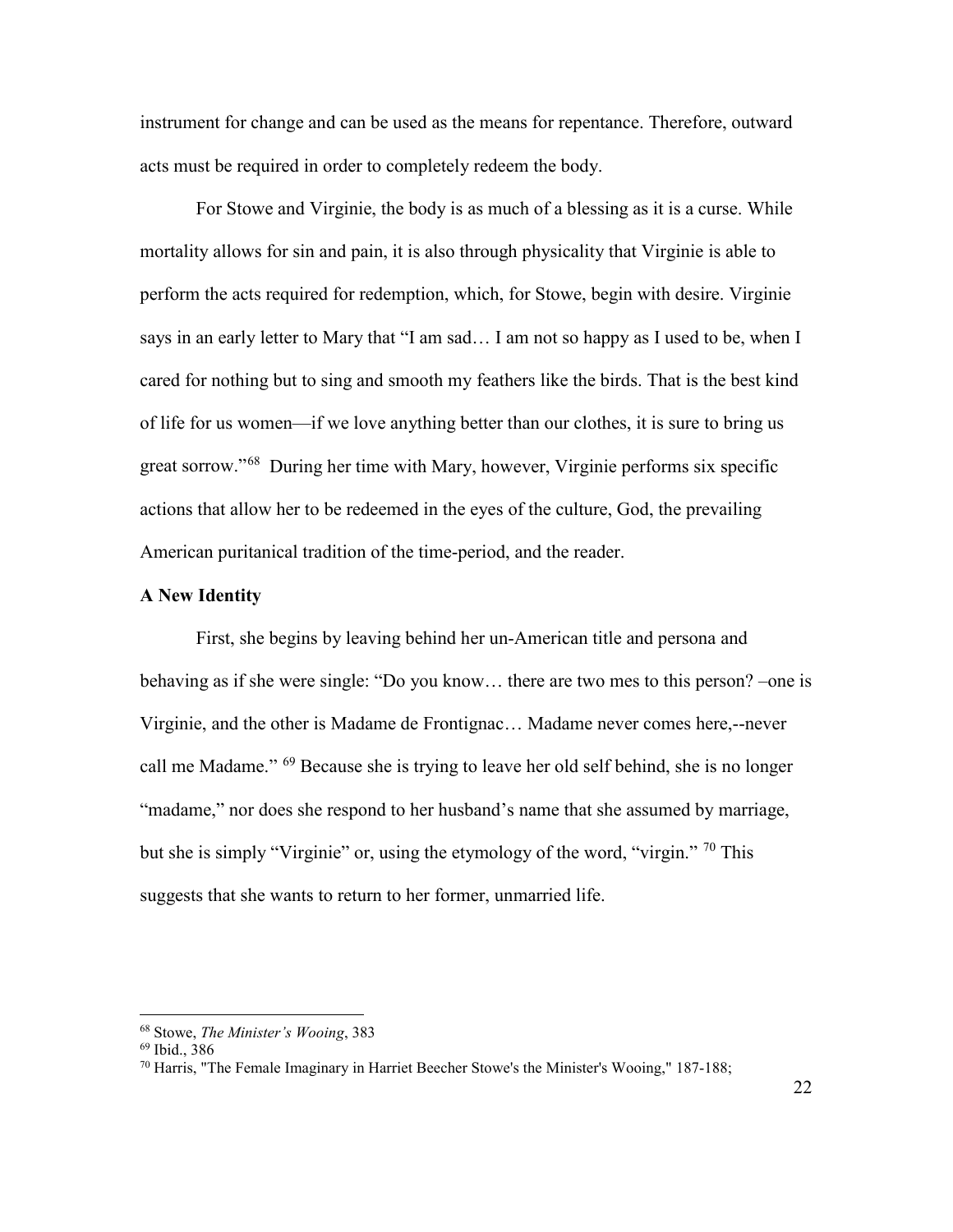After establishing the fact that she wants to change her identity, then she can work on changing her outward performance of femininity:

At home I wear rouge; that makes all right;—but I don't put it on for you, Mary; you see me just as I am… You see, *ma blanche*, I have left all Madame's clothes at Philadelphia, and brought only those that belong to Virginie,—no *tromperie*, no feathers, no gauzes, no diamonds,—only white dresses, and my straw hat *en bergère*. [71](#page-43-6)

As she changes her costume, she changes her persona. This action becomes an act of conversion to American thought. Additionally, because she is out in the country and away from society, she leaves her carriage and other visible signals of status behind. These tools of power, made necessary by masculine conventions, are not needed because she will be focusing on the feminine tools of power: religion, domestic tasks, and the maternal destiny of the body.

# <span id="page-27-0"></span>**Religiosity**

Second in Stowe's process of redemption is the incorporation of religion a daily performance. It appears that, like many Catholics of the period, reading from scripture is not habitual for Virginie. This could be an aspersion on the heretical church of Europe or merely a signal of how far from God she is.<sup>[72](#page-43-2)</sup> Either way, Mary introduces her to daily reading of the Bible:

'That is a beautiful book,' she said, 'and to read it all by one's self must be lovely. I cannot understand why it should be dangerous; it has not injured you… Talk to me so every day, and read me good cool verses out of that beautiful Book, and perhaps by-and-by I shall grow still and quiet like you.<sup> $73$ </sup>

<sup>71</sup> Stowe, *The Minister's* Wooing, 384, 403

 $72$  Largely because of the Separatist/Puritan heritage of its founders, Catholicism was highly distrusted in America during the colonial and Civil War era.

<sup>73</sup> Stowe, *The Minister's Wooing,* 398, 486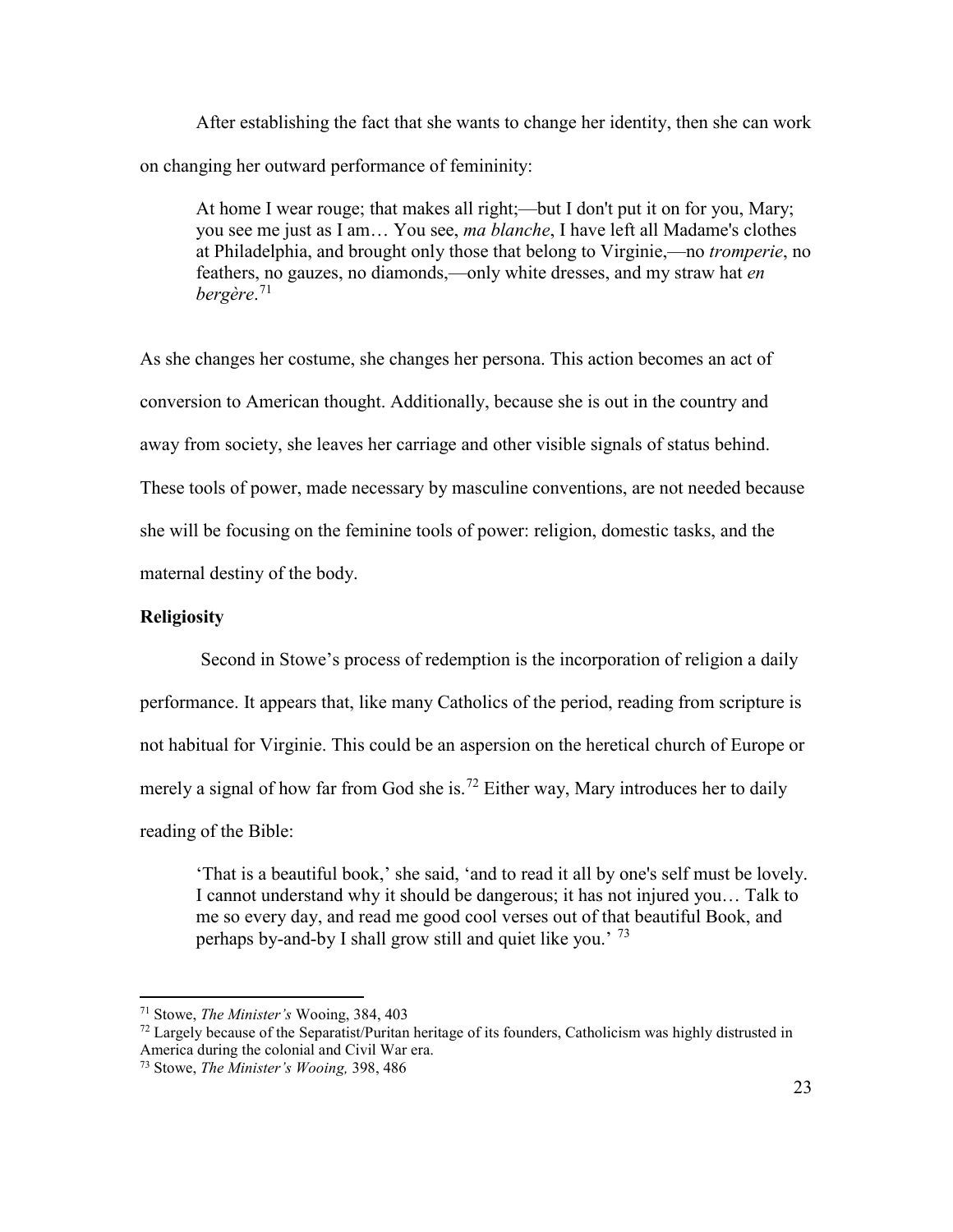She attends church with Mary and her mother and, while she does not abandon her Catholic faith in favor of the Puritan one, Stowe tries to make it clear that Virginie adopts some of their beliefs, such as daily prayer, church attendance and regular reading from the Bible. Harris, in fact, draws strong ties between Mary's calm, quiet abode and religious seclusion. [74](#page-43-1)

Religion, as expressed earlier, is an important part of the domestication process. While a complete analysis of the religious commentary and subtexts is not the purpose of this paper, Virginie does let religion take a superficial role in her life, even taking the Abbe's suggestion that she pray for the heretical Burr.<sup>[75](#page-43-2)</sup> She says "the offices to him daily" but it is not until she lives with Mary that she says "I felt your prayers in my heart," claiming that Mary is "as true a saint as Saint Catherine."<sup>[76](#page-43-4)</sup> Thus, if taken literally, it isn't until she lives with Mary that she feels like her prayers are efficacious. In other words, Mary assumes the role of an intercessory saint for Virginie.

Prayer is valuable to consider in this context because it is a way that text and performance intermingle in religion. Certain words are said to create realities so that the performed metaphysical enables the physical. This adds a layer to J. L. Austin's claim that "things might be done with words."[77](#page-43-3) Austin claims that words do things: create a married couple from two single people, or put people in public office. Therefore, the

<sup>74</sup> Stowe, *The Minister's Wooing*, 22; Harris, "The Female Imaginary in Harriet Beecher Stowe's the Minister's Wooing," 194-195<br><sup>75</sup> Stowe. The Minister's Wooing. 390

<sup>75</sup> Stowe, *The Minister's Wooing,* 390 76 Ibid., 394-395. 77 Butler, *Excitable Speech*, 17, 43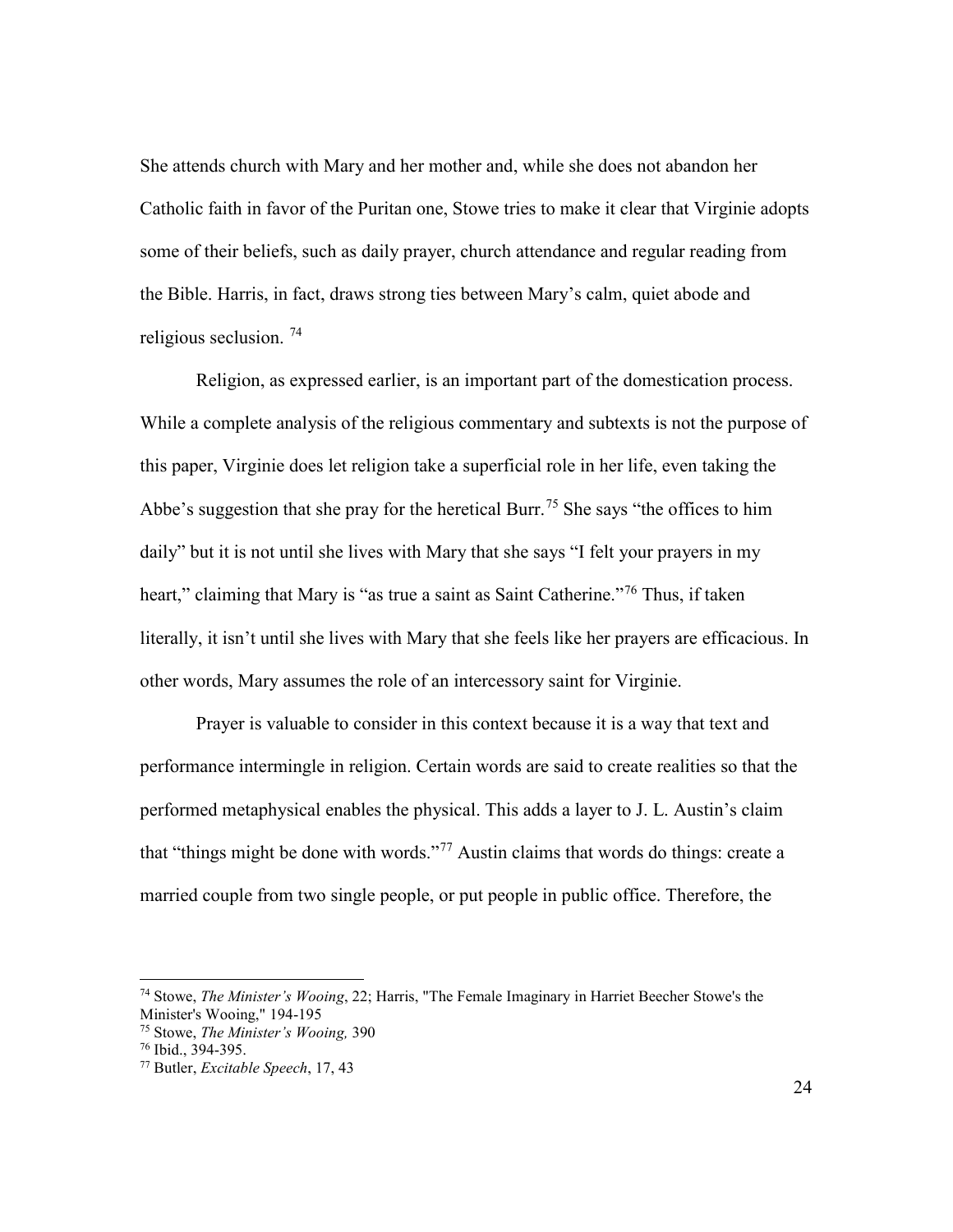religious, among them Stowe and her characters Mary and Virginie, believe prayers are words and thoughts that have the power to create actions. In other words, the act of praying is a performance that creates something good in the world. For Stowe, prayers were powerful performed actions.

#### <span id="page-29-0"></span>**Domesticity**

Third, Stowe and her contemporaries subscribed to the idea that the culminating role for each woman was that of a mother, a guardian of the domestic sphere. While genteel women did not work outside the home, work within the home was acceptable because it was what women's bodies were created to do.<sup>[78](#page-43-6)</sup> It was through guarding that sphere, teaching her children and sending them out into the world that a mother reached the pinnacle of her influence. In fact, Stowe's sister Catherine published a book called *A Treatise on Domestic Economy* and later they collaborated on *The American Woman's Home: Or Principles of Domestic Science.* In these manuals, the sisters provided advice on how to create the perfect home or atmosphere that will protect the family and impede potential threats to the body and the soul. The home is important to the Beecher sisters because the home will have a lasting, physical effect on the people who live there. The food and the level of cleanliness will affect their bodies, which will in turn have an effect on their souls.<sup>[79](#page-43-2)</sup> In these manuals, the sisters liken domestic work to building a temple, saying that the workers were "agents in accomplishing the greatest work that ever was committed to human responsibility."[80](#page-43-3)

<sup>78</sup> Brown, Gillian*. Domestic Individualism.* University of California Press, Berkeley, 1990. 66, 68

<sup>79</sup> Beecher, Catharine Esther*. The American Woman's Home: Or, Principles of Domestic Science,* ed Stowe, Harriet Beecher, Library of Victorian Culture, American Life Foundation, Watkins Glen, N.Y., 1979. 70.

<sup>80</sup> Kaplan, "Manifest Domesticity," 587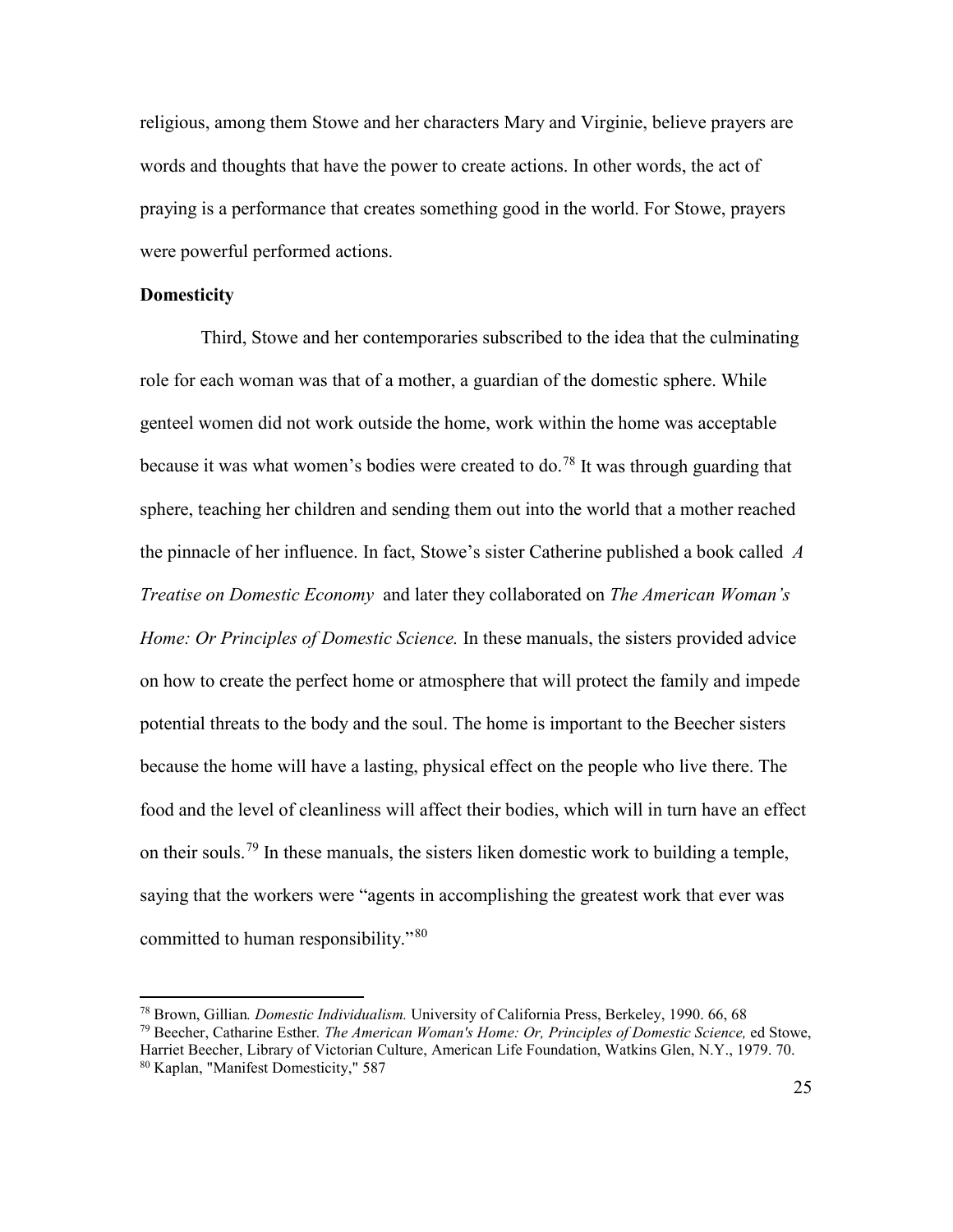Fourth, Virginie's time with Mary and her mother allows her to perfect domestic skills and become domesticated—or Americanized and willing to develop the skills that Stowe and her sister Catherine deemed requisite to having a proper home:

'Come now, mimi, coax the good mamma for me,—tell her I shall try to be very good. I shall help you with the spinning,—you know I spin beautifully,—and I shall make butter, and milk the cow, and set the table. Oh, I will be so useful, you can't spare me!'... 'We feed the hens and chickens together, and we search for eggs in the hay and the barn. And they have taught me to spin at their great wheel. $\frac{81}{10}$  $\frac{81}{10}$  $\frac{81}{10}$ 

For Stowe, domesticity is a physical business. The ideal home is that of a middle-class family where wife and mother are not completely removed from housework. So Virginie and Mary care for the livestock, cook, sew, spin and perform other homely, physical actions.

Later on, Stowe observed "the simple, homely ways of the cottage, the healthful routine of daily domestic toils, into which she delighted to enter, brought refreshment to her spirit."<sup>[82](#page-43-4)</sup> Because women had an effect on men and female coquetry undoes domestication of both sexes, this meant that domestication was essential to the role of a good woman. Women who went outside that sphere to earn their living were dehumanized. Such thought is demonstrated in James' statement to Mary about the prostitutes that sailors meet in every port: "You don't know what men, what women, -- no, they're not women! ---what creatures beset us in every foreign port."[83](#page-43-3) These women, lacking in any sort of maternal or domestic instinct, are no longer women but

<sup>81</sup> Stowe, *The Minister's Wooing,* 399, 489, 440

<sup>82</sup> Ibid., 485; Kaplan, "Manifest Domesticity," 581-584

<sup>83</sup> Stowe, *The Minister's Wooing,* 42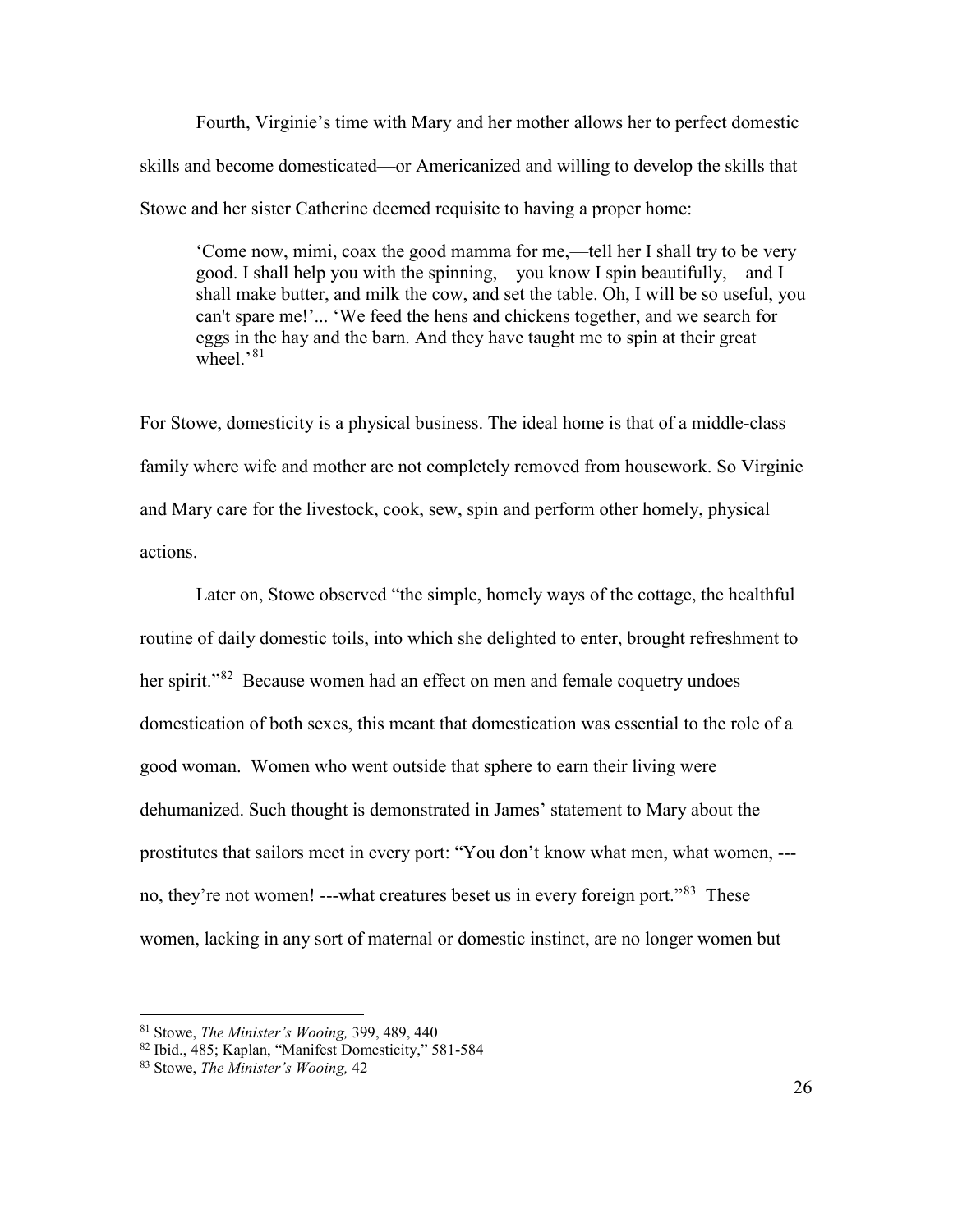"creatures" lacking a specific role or attraction. Thus, in *The Coquette,* it is Wharton/Whitman's refusal to perform proper female tasks and her apparent lack of domesticity that put her on the path to her inevitable death.

#### <span id="page-31-0"></span>**Feminine Influence**

Fifth, domestication or the redemption of women is available only through contact with women who are domestic. While Eliza Wharton had women surrounding her, she also allowed Sanford into her sphere—an action that had a destructive effect. In contrast, Virginie leaves all the men in her life behind and goes into seclusion with Mrs. Scudder and Mary. [84](#page-43-0) Sexual intimacy, in Stowe's eyes, is not restorative, so those who would be sexually threatening are detrimental to the healing process. Because her contact with sexualized men and women is limited in Mary's home, Virginie becomes domesticated. As she frankly tells Mary when she arrives, "Poor Virginie wants something to hold to her heart; let me have you."<sup>[85](#page-43-3)</sup> Essentially, she is saying that women need women. While Eliza abandons and is self-righteously abandoned by the women around her (including Foster), Stowe upholds women as the moral fiber behind civilization and advocates for a gentler, more forgiving society, especially in the way women treat each other. Female nurturing is the most effective way for a woman to heal.

While Virginie is not immune to the appetites of the body, her attraction to Aaron Burr is more than a physical one. Though she feels the lack of physical attraction in her

<sup>84</sup> Harris, "The Female Imaginary in Harriet Beecher Stowe's the Minister's Wooing," 184. While Doctor Hopkins, who boards with the Scudders, is also present, Hopkins is, in a sense, a de-sexualized figure; he is male, yet he is also symbolically castrated by virtue of his position, his age, and a lack of physical attractiveness. Thus, he is a nonthreatening figure in this domestic space. His attraction to Mary comes because she has a fine, spiritual mind—he never expresses a physical desire for her in the novel. 85 Stowe, *The Minister's Wooing,* <sup>394</sup>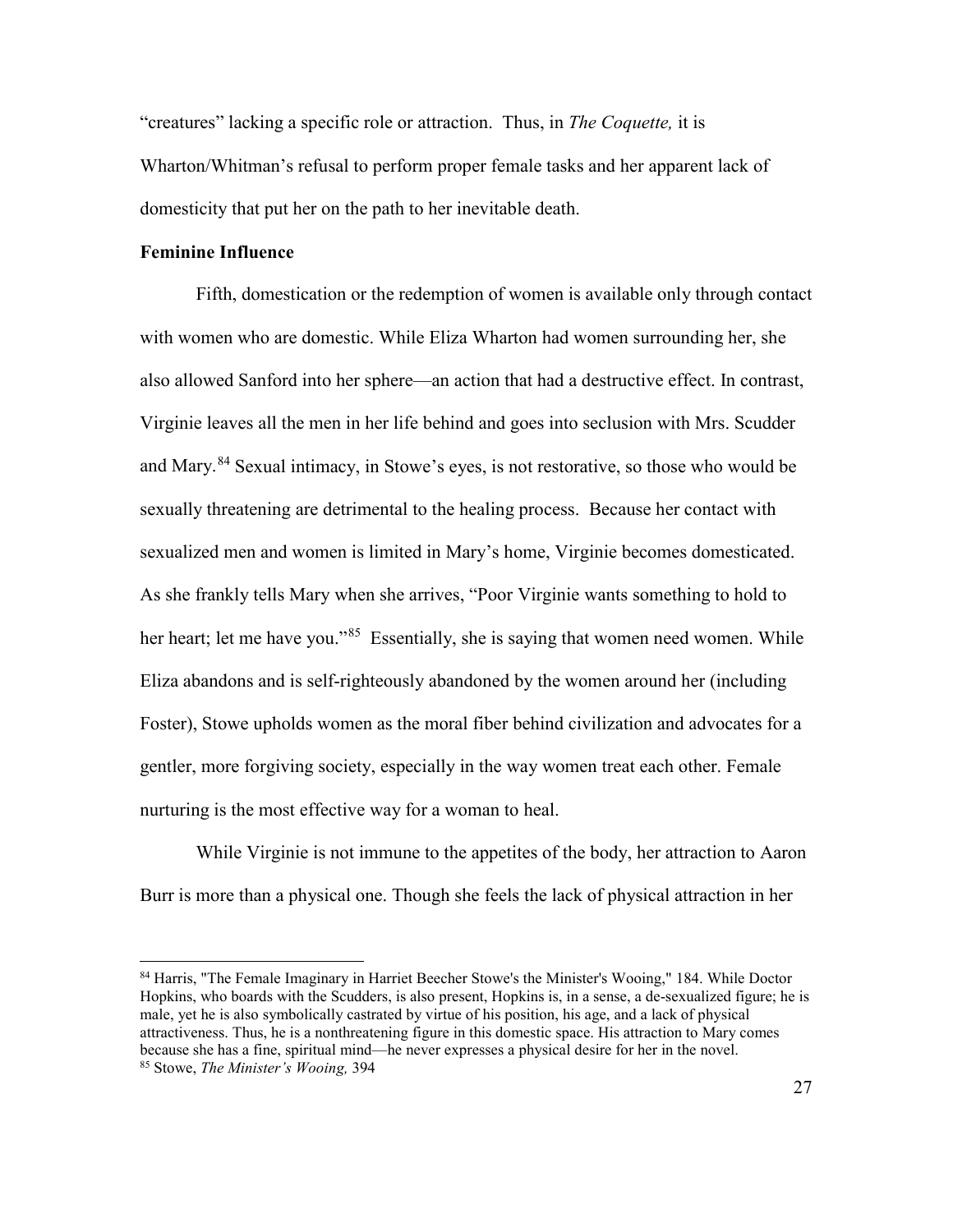own marriage, her disinterest in her husband is compounded by a lack of an emotional connection. Before meeting Mary, Burr provides her the attention she craves. Once she is removed from the world of men, she finds herself in an asexual environment. Performing femininity without the presence of sexually threatening and overbearing men creates an atmosphere not unlike a nunnery.<sup>[86](#page-43-6)</sup> Mary's sisterly treatment of her helps bring about the healing needed after immersion in the world of men.<sup>[87](#page-43-2)</sup> When they perform domestic tasks together, they build *communitas* that, in turn, heals them of their emotional and spiritual wounds.

Being taught how to become a domestic mother by other women also requires a protective space without masculine influence; for example, it is Mary to whom Virginie says of Burr "I never want to see him again without you… you must keep your blue eyes on me, or I shall be gone."[88](#page-43-4) And when he does intrude, it is Mary who refuses him entrance—in order to better protect her friend. Mary's protection of Virginie debunks the masculine scheme that women need the protection of men and the feminist critique that claims that Stowe is submitting to their decrees.

#### <span id="page-32-0"></span>**Maternity**

However, Mary cannot shelter Virginie for the rest of her life. After domestication has taken its effect, Virginie goes back into the world to impart these values to others of her sex, thus fulfilling her and Mary's domestic role yet again.<sup>[89](#page-43-3)</sup> While this is done in sharing and re-performing this knowledge, the culmination of

<sup>86</sup> Harris, "The Female Imaginary in Harriet Beecher Stowe's the Minister's Wooing," 194-195

<sup>87</sup> Stowe, *The Minister's Wooing,* 397

<sup>88</sup> Ibid., 399

<sup>89</sup> Kaplan, "Manifest Domesticity," 586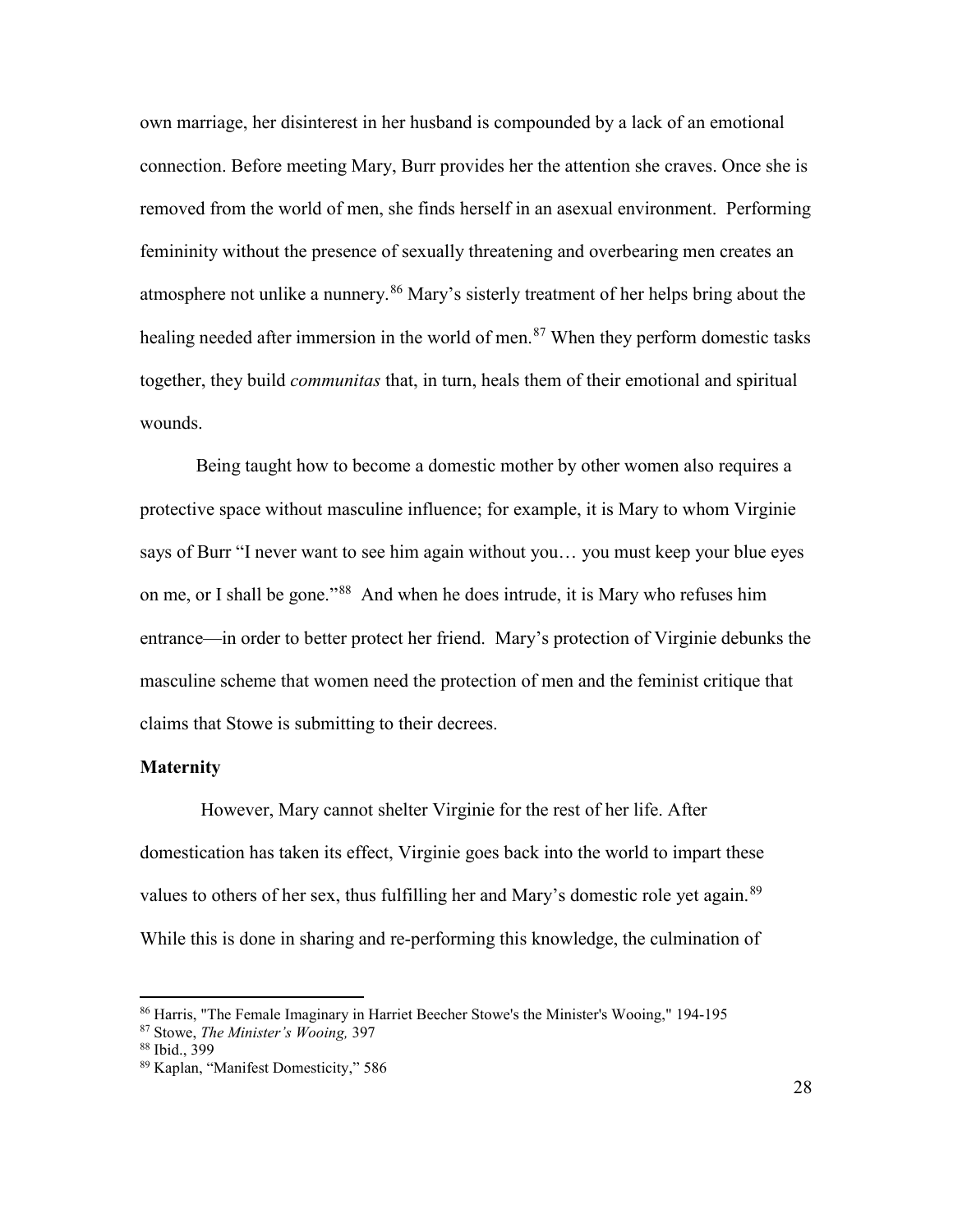domesticity is motherhood. Teaching domestication to others is the final step of redemption that Stowe requires of her character. This is the final performance and an indication of her total redemption. It is obvious that this domestication has truly culminated while looking at Virginie's final letter.

It reads:

'You see me now, my Marie, a proud and happy woman. I was truly envious, when you wrote me of the birth of your little son; but now the dear good God has sent a sweet little angel to me, to comfort my sorrows and lie close to my heart; and since he came, all pain is gone. Ah, if you could see him! he has black eyes and lashes like silk, and such little hands!—even his finger-nails are all perfect, like little gems; and when he puts his little hand on my bosom, I tremble with joy. Since he came, I pray always, and the good God seems very near to me. Now I realize, as I never did before, the sublime thought that God revealed Himself in the infant Jesus; and I bow before the manger of Bethlehem where the Holy Babe was laid. What comfort, what adorable condescension for us mothers in that scene!—My husband is so moved, he can scarce stay an hour from the cradle. He seems to look at me with a sort of awe, because I know how to care for this precious treasure that he adores without daring to touch… I vow for him an eternal friendship with the son of my little Marie; and I shall try and train him up to be a brave man and a true Christian. Ah, Marie, this gives me something to live for! My heart is full,—a whole new life opens before me! … how thankful for those dear children whose little hands had healed all the morbid places of my heart, so that I could think of all the past without a pang!'<sup>[90](#page-43-3)</sup>

No longer is Virginie pining for a life of frivolity, wanting to be the mistress of

Aaron Burr. She longs for a child whose birth heals not only her sorrow at infertility, but also her sins of the past with Burr. It heals the remnants of the separation between her and her husband and sanctifies—almost beatifies—her. Consider her language. It is through motherhood that she understands the traditional tableau at Bethlehem and, because of that, she will raise him to be "a true Christian." The child is an "angel," a "precious treasure" and since he has come she prays "always, and the good God seems very near."

<sup>90</sup> Stowe, *The Minister's Wooing,* 575-576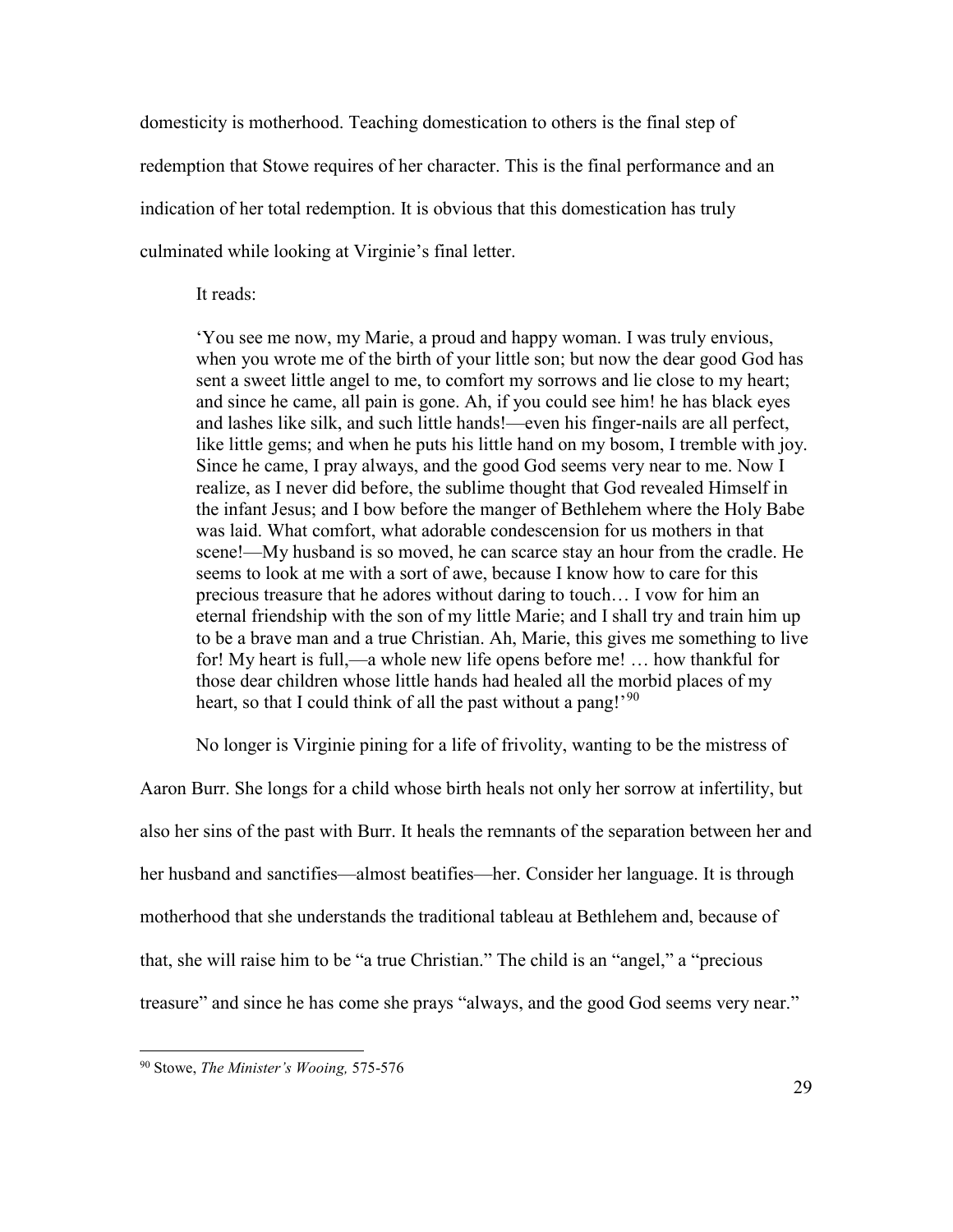He is the reason she lives and the one who lies close to her heart. She is no longer a trophy wife to her husband but someone of worth because she can care for this child. It is the physical performance of successful conception and delivery of a healthy child that makes the healing of Virginie complete.

Noticeable, as well, is the absence of French terms in the letter. Apart from Mary's name and the name of her little son, the letter is American in sentiment and form. Viriginie states that she will train him up to be a brave Christian—intimating that he will not be a dandy like most of the French aristocracy. <sup>[91](#page-43-2)</sup> Additionally, she herself draws the tying symbolic link between herself and her son, and the Virgin Mary and her son, the baby Jesus, further cementing the role of motherhood as sanctifying.<sup>[92](#page-43-4)</sup>

With their limited knowledge of fertility, medical opinion believed that women who were incapable of mothering emotionally were also those who were incapable of mothering physically. Consequently, Virginie had no child at the beginning of the story not simply because relations between her and her husband were emotionally and physically distant, but also because emotionally she was not able to be a true mother. Being unfit to become a mother, according to the standard medical opinion in 1800, meant that her body would not be able to carry a child.

Stowe and her contemporaries considered motherhood as the perfect welding of the physical and spiritual missions given to women.<sup>[93](#page-43-3)</sup> Mother's bodies were literally lifegiving and life-sustaining, making the biblical connection between them and Jesus Christ

 $91$  Ibid., 576

<sup>&</sup>lt;sup>92</sup> Baker, "French Women, Italian Art, and Other 'Advocates of the Body," 64 93Beecher, *The American Woman's Home,* 71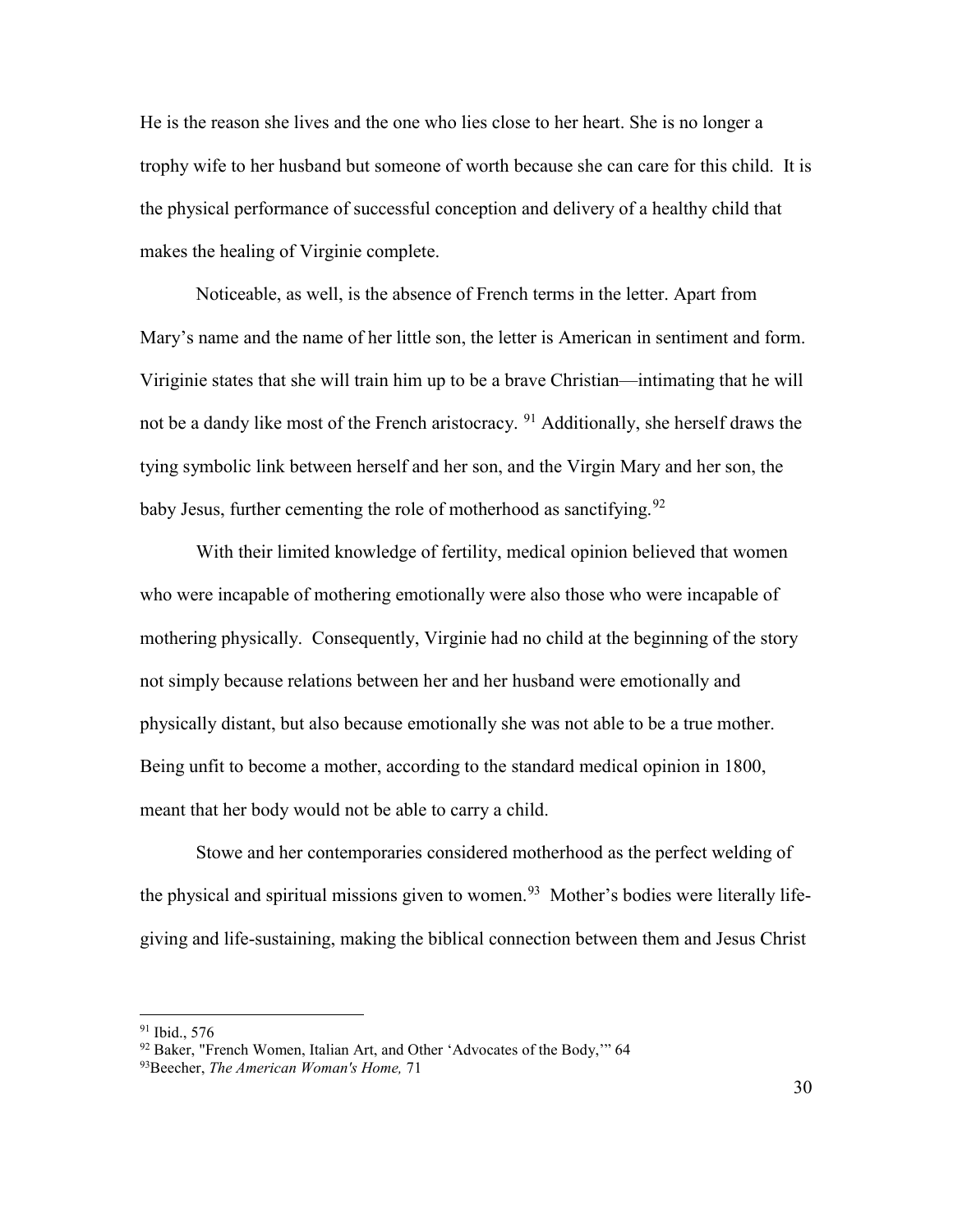a logical part of their theology. While the child was in the womb it was sustained, eucharistically, through the blood of the mother. The life-giving process of birth sanctified both mother and child.<sup>[94](#page-43-4)</sup> Additionally, giving birth, especially to a son, is highly symbolic of the Virgin Mary and here Stowe paints it that way, conveniently overlooking the traditionally carnal sexual act that precedes conception. Because Virginie is finally able to become a mother physically, we can trust that her redemption and transformation is complete. Not only has repetition of performance transformed her soul, but it has transformed her body. She has moved from being viewed as a whore to being viewed as a Madonna. She is given, as she says, "new life" as a mother. In a Christian context, redemption signifies being given a new life. It is the ultimate sign that she has been cleansed of her past misdeeds.

In contrast, Eliza or Elizabeth's motherhood is not a healing ordeal but rather the opening of a wound that was hitherto concealed in the body. As her story progresses, the tale gradually shifts from Eliza's own words to being letters about Eliza by her friends almost as if she is diminishing in education and identity as her coquettish tendencies overpower those values. Unwed, coquettish, and therefore unfit to be a mother, her child cannot live. Because she wouldn't and then, after her infatuation with Sanford, couldn't perform domestic tasks, she made herself vulnerable, allowing a man to violate her. While her body might be able to conceive a child, she could never care for one that would live after birth. Thus, she is physically incapable of mothering and, like every coquette, she must die.

<sup>94</sup> Bingemer, Maria Clara Lucchetti. "The Eucharist and the Feminine Body: Real Presence, Transumstantiation, Communion." *Modern Theology* 30, no. 2 (2014): 366. 371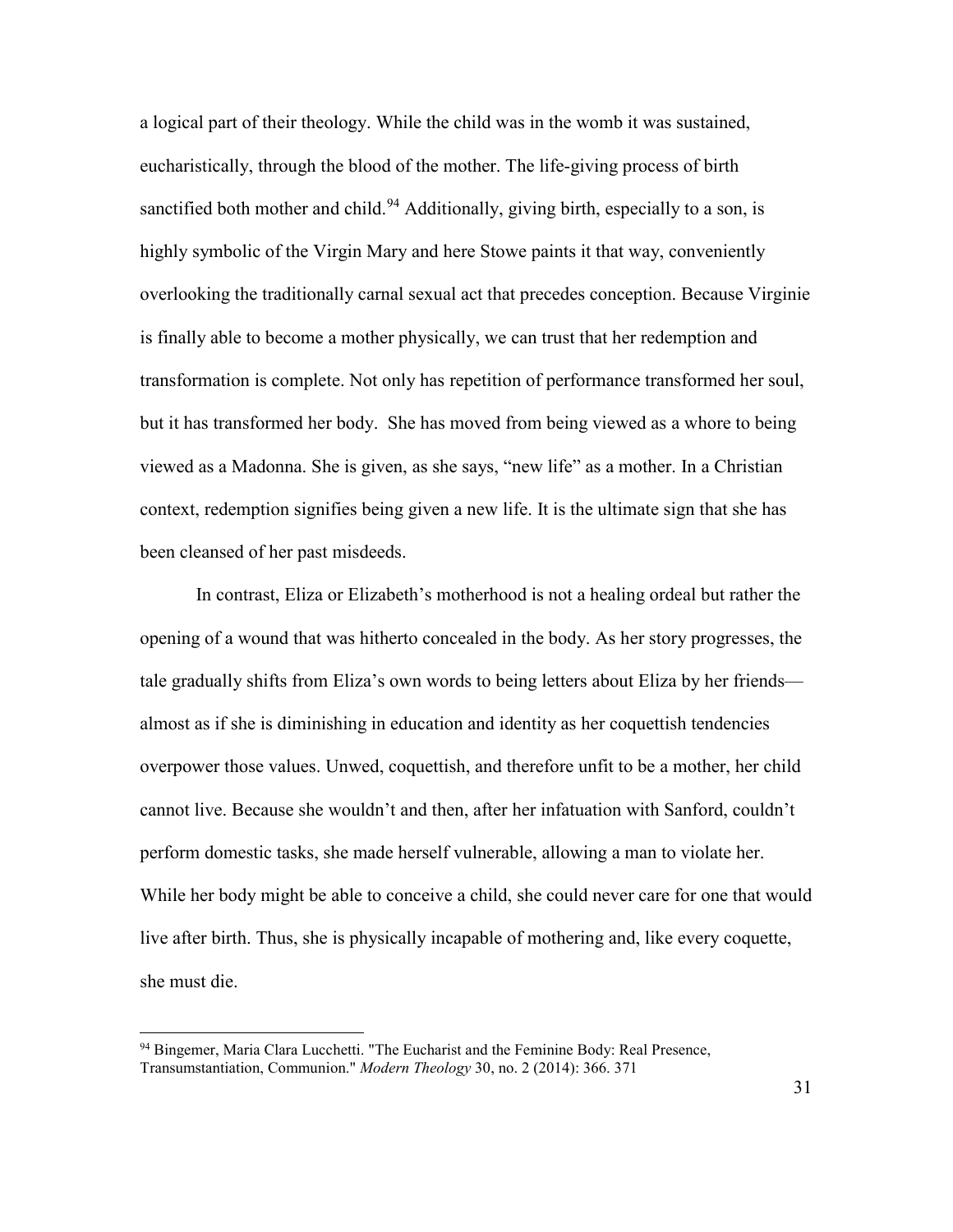Virginie, on the other hand, has been domesticated and will continue performing motherhood as long as she lives, and this will redeem her in the eyes of her cultural prescriptions and God. The traditions that her French heritage taught her have been Americanized through domestication. We can deduce from her letter that her marriage has healed, her pain is gone, and she will perpetuate the tradition of dispensing Christian and American domesticity to the world through her son. He will speak her words for her. Motherhood is the highest role that the domestic woman can perform and it is transformative, not only physically, but metaphysically as well. A woman becomes more domestic after the traumatizing physical performance of birth, assuming, of course, that this birth is preceded by lawful matrimony. She performs motherhood not just in action, but in word, thought, and feeling as well. The hope of sexual touch from Burr has been replaced by the delight in the touch of her infant son. The sexual act of conception is glossed over completely, with her husband delighting more in the body of his son than in the sexual touch of his wife, whom he now regards as someone almost too sacred to touch. <sup>[95](#page-43-9)</sup> While the birth of her child still does not grant her sexual autonomy, it makes her less of a sexual object in the eyes of her husband and culture.<sup>[96](#page-43-3)</sup>

<sup>&</sup>lt;sup>95</sup> Holier because she took less delight in sexuality. This delight is in the body, but it is in the liminal body of their son who is neither male nor female—a body that will allow for redemption.<sup>95</sup> In this era, the influence of her son would have been seen as a feminine one. Young children, at this time, occupied a uniquely gender-neutral space in the world. Both female and male babies were dressed in skirts, while their hair was grown long. Since Virginie's son is young, he probably was groomed in this asexual way. Additionally, he has not yet become sexualized through puberty—making him non-threatening. Kimball, *The Religious Ideas of Harriet Beecher Stowe,* 72; Orgel, Stephen. *Impersonations*. Cambridge University Press, Cambridge England; New York, 1996. 15, 19-20

<sup>96</sup> Waterman, "Elizabeth Whitman's Disappearance and her 'Disappointment,' 327.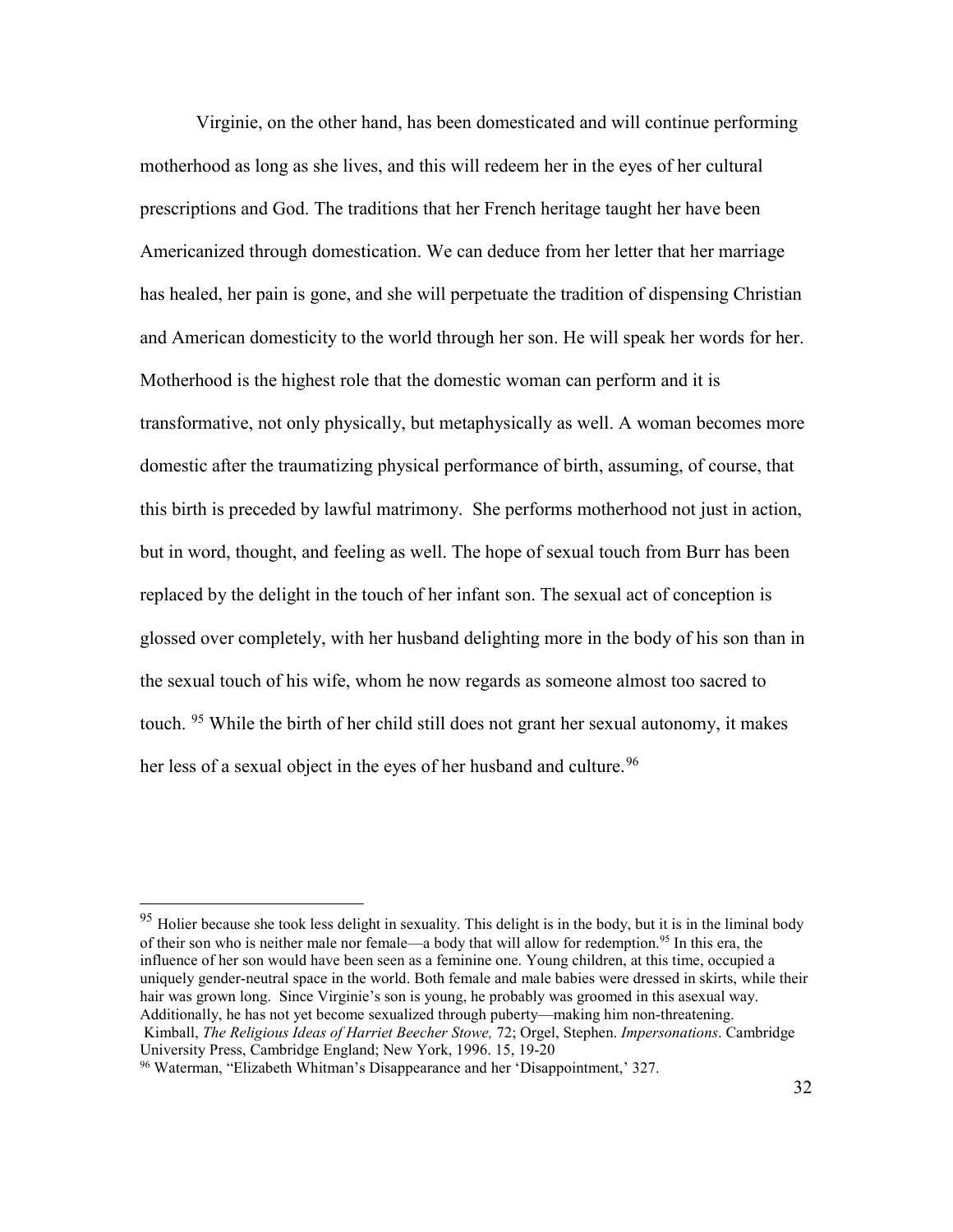#### **Stowe As Feminist**

<span id="page-37-0"></span>Here we return to this notion of being undone.<sup>[97](#page-43-1)</sup> As stated earlier, Virginie is in the process of being undone when this story begins and, as mentioned at the beginning of the paper, some might find Harriet Beecher Stowe's principles of motherhood as misogynistic evidence of an antiquated society. Some see it as Stowe's attempt to "succeed according to the … male definition of power—and failing. Or … [that] she craves power of a male-defined sort."[98](#page-43-4) However, Stowe did not see it that way.

While the central male character of the novel is Dr. Stephen Hopkins, the minister, he is surround by women who have more influence than he, even though he occupies the public role that was supposed to have the most influence in a town at that time. Early on, Hopkins is revered for his talent in preaching, but by the end of the novel he has instigated little to no lasting and beneficial changes in those around him. While he may be the "minister" in the title, it is women in the novel who are the true ministers to those around them. Women needed a voice, not because they were subjugated, but because they stood on higher ground and could lift others to that high ground.

In Stowe's eyes, women who truly filled their roles as mothers and wives, as evidenced by her protagonist Mary and Virginie, had more influence than men, in spite of or, perhaps, because of the "informality and fluidity" of their preaching.<sup>[99](#page-43-3)</sup> Women were successful when they performed their own scripts that acted in harmony with their unique

<sup>&</sup>lt;sup>97</sup> Remember, to be "undone" refers to the unraveling of health or sanity. This was a narrative that was forced upon female characters that were performed on stage. It was a reaction against the sexualized female body.

<sup>&</sup>lt;sup>98</sup> Hedrick, "'Peaceable Fruits': The Minister of Harriet Beecher Stowe," 325

<sup>99</sup> Ibid., 326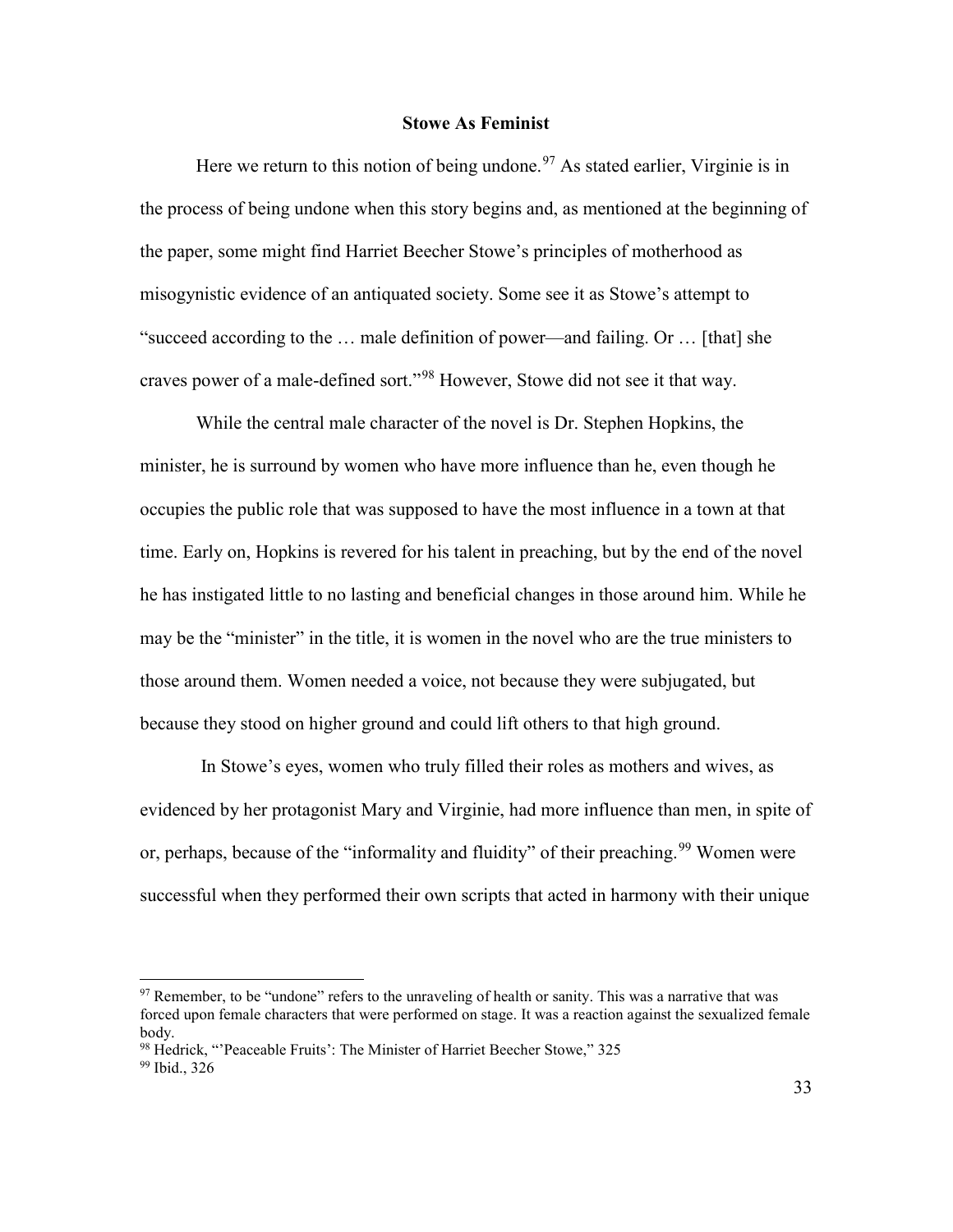strengths. It is a woman who instigates healing; defends the home; preaches, teaches, and loves her children; and advocates for lasting change. Thus, in Stowe's novel, Virginie is saved from being "undone" by being "redone" and invited into the purely feminine world, which Stowe sees as a realm that will have a stronger influence than the masculine one. After the birth of her son, Virginie vows "for him an eternal friendship with the son of my little Marie," extending the healing act outward from herself and home into the world. Stowe uses this as an example of how ideal feminism works in her time. She subscribed to poem's idea that women "rocked the cradle" and "ruled the world."<sup>[100](#page-43-6)</sup>

While some might see Stowe as a product of male censorship because she has no vote, few rights should she get a divorce, and is limited in the roles she can fill in public, Stowe provides a different vision for women. Judith Butler says of censorship that

The author does not create the rules according to which that selection is made; those rules that govern the intelligibility of speech are 'decided' prior to any individual decision… repetition does not constitute the decision of the speaking subject as a redundancy. The gap between redundancy and repetition is the space of agency… This attempt to purify the sphere of public discourse by institutionalizing the norms that establish what ought properly to be included there operates as a preemptive censor. Such efforts… are also compelled to restage in the spectacles of public denunciations they perform the very utterances they seek to banish from public life.<sup>[101](#page-43-4)</sup>

Thus it is the very strictness of the culture that allowed Stowe to decide to

speak—to become an agent. Similarly, even though she may be speaking or writing according to the script that the culture has given her, she is repeating them in *her* way in favor of *her* results.<sup>[102](#page-43-3)</sup> It is an originary subordination—allowing her to take the "words"

<sup>100</sup> Wallace, William Ross. "What Rules the World" *Oxford Dictionary of Quotations*, edited by Knowles, Elizabeth. 8th ed. Online: Oxford University Press, 2014.

<sup>101</sup> Butler, *Excitable Speech*, 129

<sup>102</sup> Ibid., 163, 88-89, 38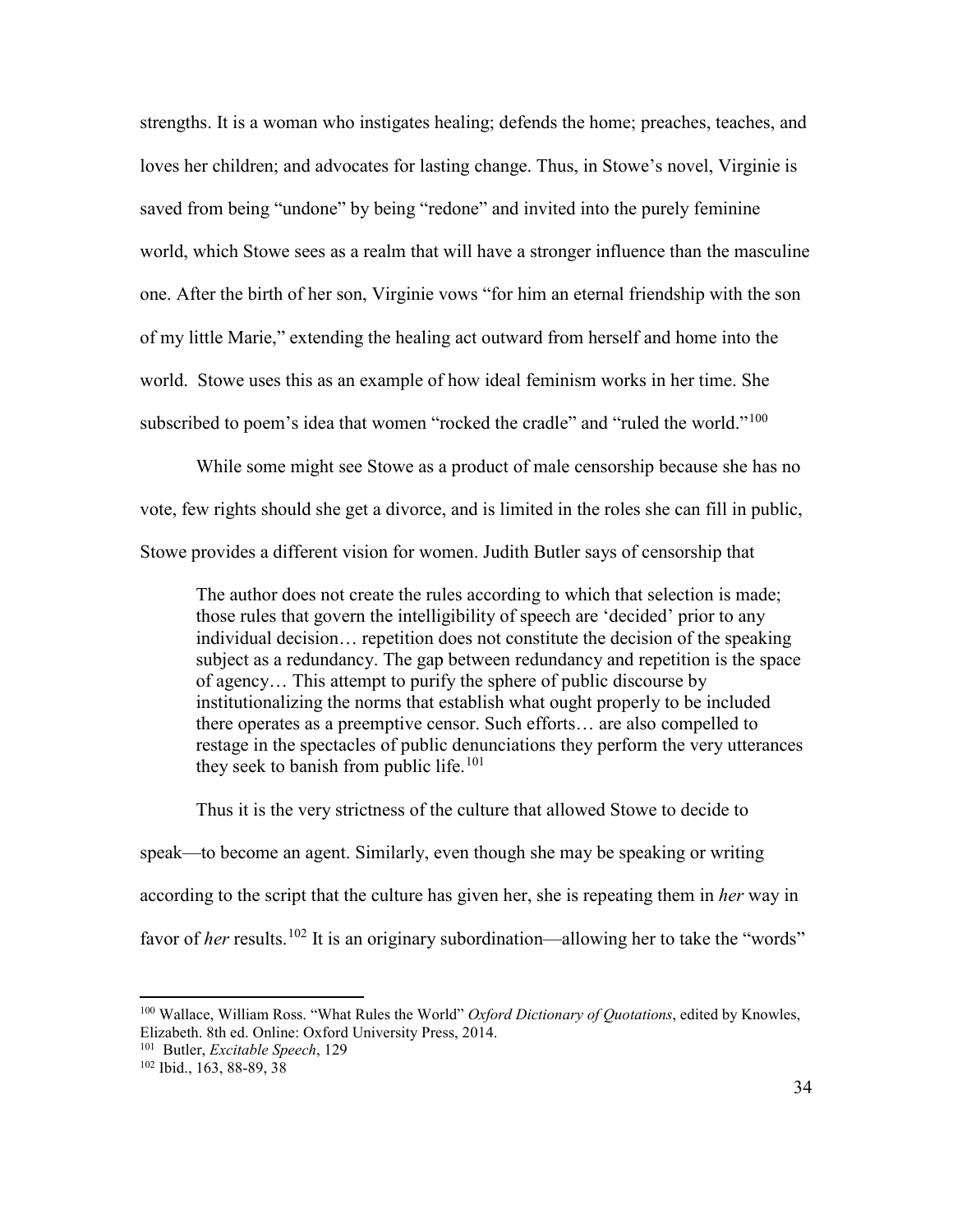or role that they gave her and create her own context and meaning from those words. Thus, while they might dictate what she can say, they cannot dictate the way she says it.

#### **Conclusion**

<span id="page-39-0"></span>Harriet Beecher Stowe once wrote to her brother "you see my dear George that I was made for a preacher—indeed I can scarcely keep my letters from turning into sermons… indeed in a certain sense it is as much my vocation to preach on paper as it is that of my brothers to preach viva voce."<sup>[103](#page-43-4)</sup> As the daughter and sister of preachers, Stowe, in her mind, saw her role as one of domesticating by preaching through the printed word and helping others to transform through physical and metaphysical actions. Finding redemption through the actions of the body solves the "body problem" for Stowe by replacing the erotically sexualized body with a maternal one and its actions through the words of her novel. The maternal body, as a literal house for the soul of both the mother and child, removes the body from public and allows women to perform in private as an asexual being occupying a liminal space. As she says at the midpoint of her novel, as her heroine must simultaneously choose how to alter a dress and how to heal from emotional trauma: "So we go, dear reader,--so long as we have a body and a soul. Two worlds must mingle,--the great and the little, the solemn and the trivial."<sup>[104](#page-43-3)</sup> The body is not an evil thing, but a tool to be used in each woman's performance of the domestic. The feminine body exists to perform the domestic and, through its performance of the domestic, it is redeemed.

<sup>103</sup> Hedrick, "'Peaceable Fruits': The Minister of Harriet Beecher Stowe," 309

<sup>104</sup>Baker, "French Women, Italian Art, and Other 'Advocates of the Body,'" 65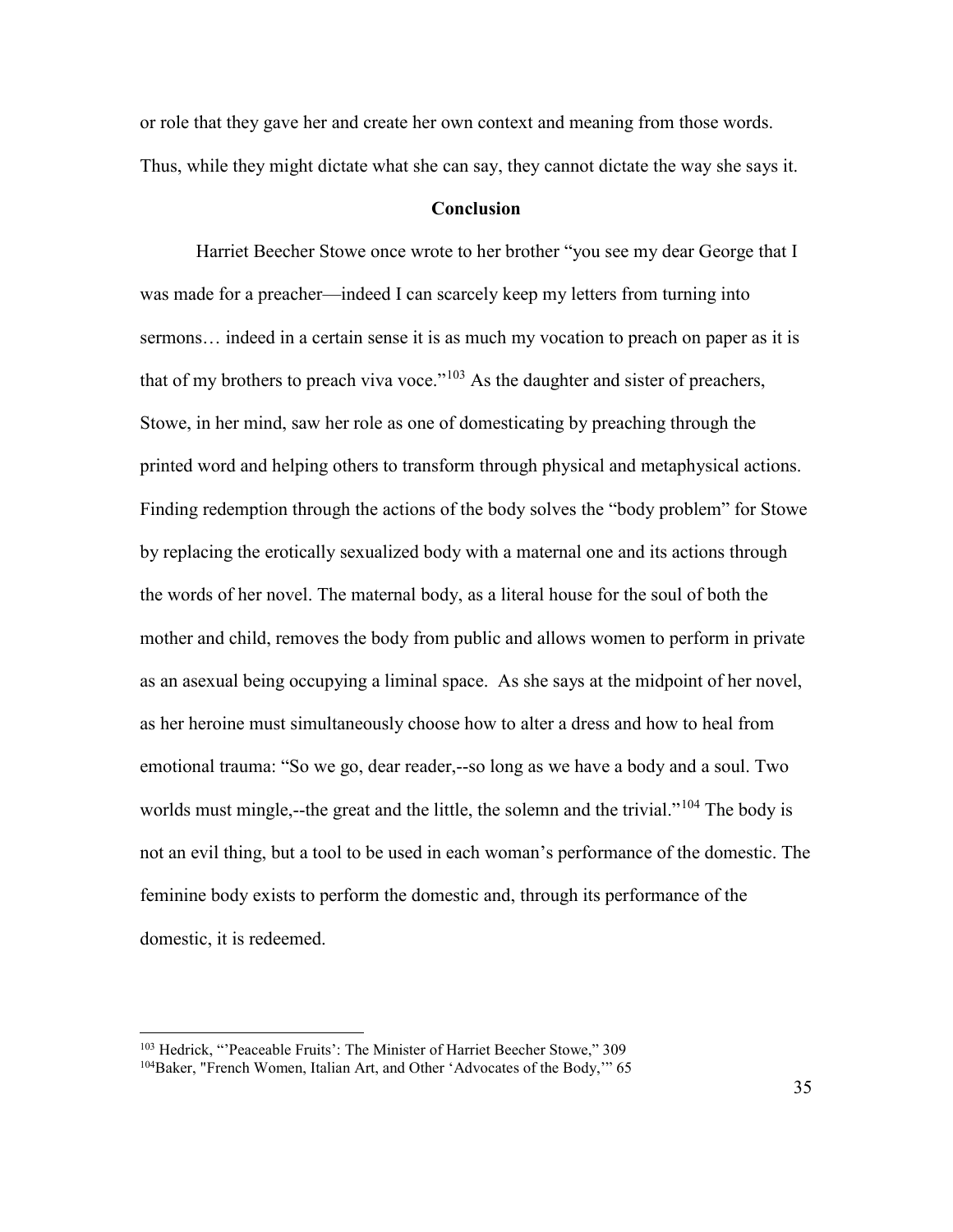Thus, reading *The Minister's Wooing* with domesticity and performance theory in the foreground provides clarifying evidence on Stowe's feminist agenda. Her role was that of a minister for social change in a time when women were largely banned from public speaking. Women in her novel did create necessary interlacing relationships between other women but it was for the purpose of relating and protecting each other spiritually and mentally. However, it was not just the presence of feminine space, or even women, that Virginie needed. She needed domestic women who would provide shelter from and ways to work within the masculine world that surrounds them. Finally, while the culmination of domesticity is motherhood, Stowe required certain acts prior to motherhood as proof of maternal preparation. She saw these actions and the action of motherhood as transformative; in fact, these performances reversed the negative effects of the "body problem." Redemptive performance through the body gave societal worth to fallen women. Through these enactments they stepped out of the role of literary diva and avoided the prescribed madness and early demise of their theatrical counterparts.

Stowe allowed the female body, previously something inherently tainted, to redeem itself through a series of private actions that resulted in public results. Because she used her agency within the censorship of the masculine system, presenting unconventional ideas in a conventional form, she was able to reframe the way fallen women were viewed. Instead of a future set in stone, Stowe's text gave her sex agency through domesticity. Harriet Beecher Stowe did much more than provide a place for Virginie to heal, a treatise on feminine physicality, or an argument in favor of the domestic sphere. She offered women a path of change, religiosity, domesticity,

36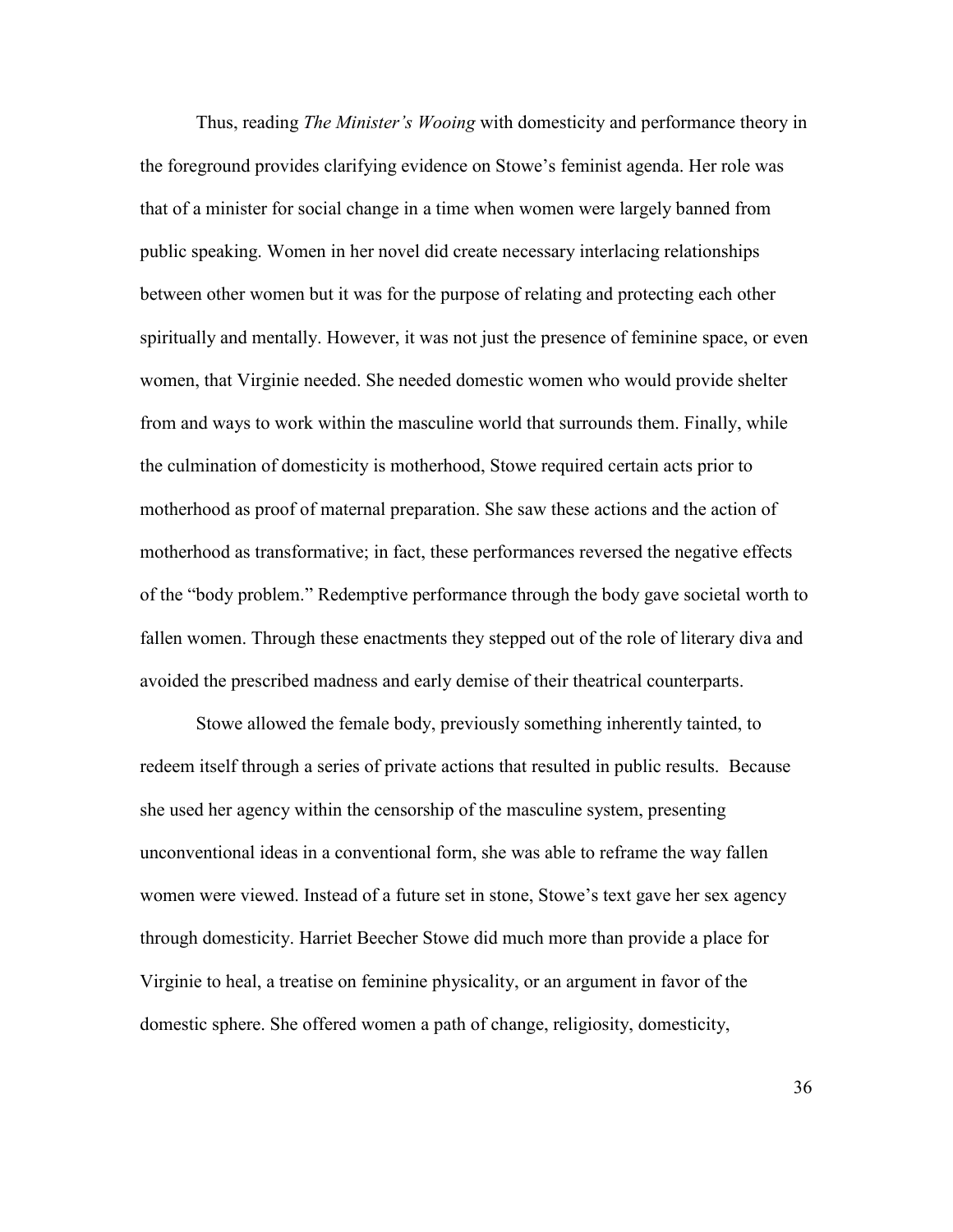femininity and maternity that allowed the fallen woman to reenter the public sphere as a domestic creator. She transformed the narrative of the coquette and paved the way for her redemption.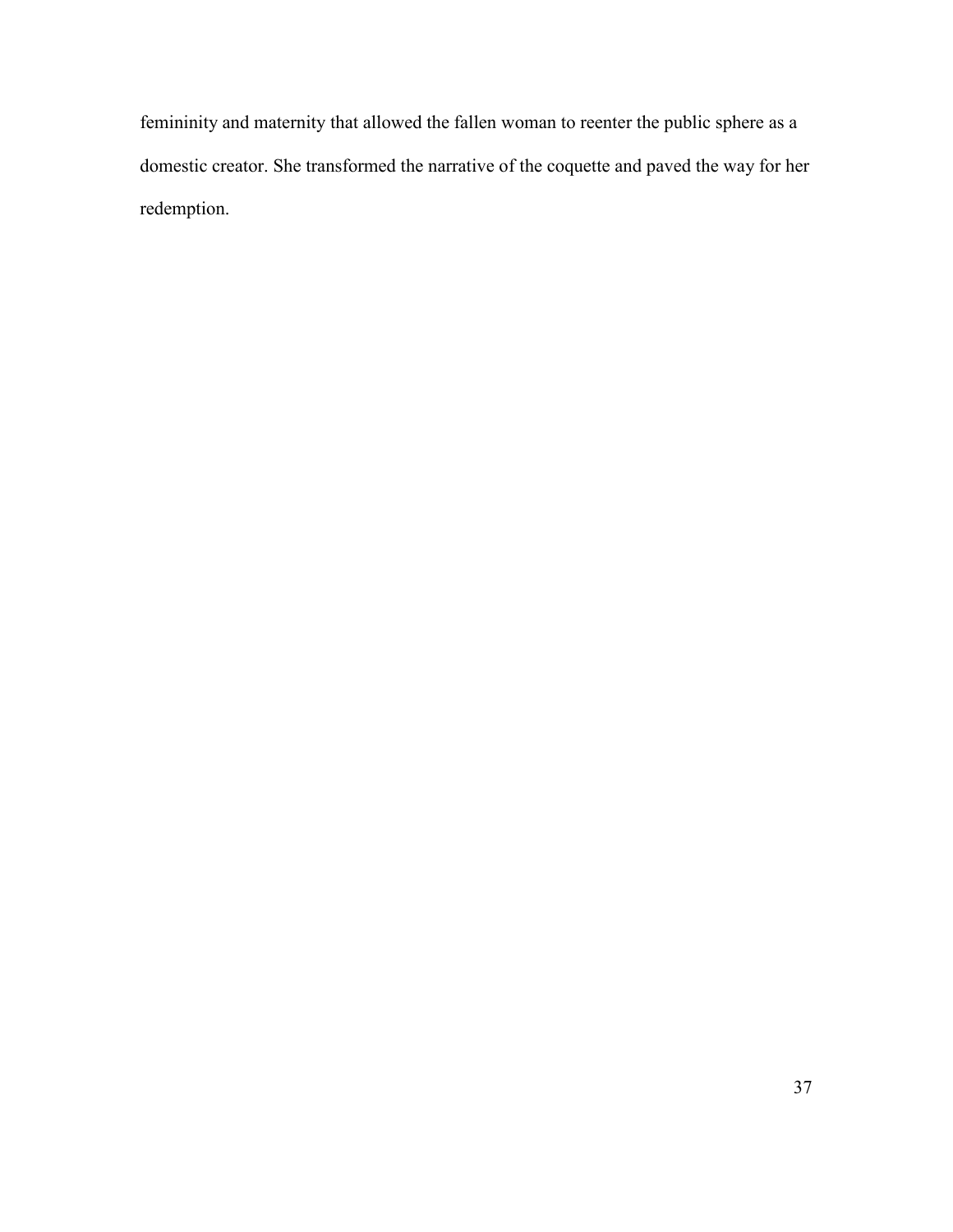#### BIBLIOGRAPHY

- <span id="page-42-0"></span>*Continental Feminism Reader*, edited by Cahill, Ann J., Jennifer Hansen Rowman & Littlefield Publishers, Lanham, Md., 2003.
- Baker, Dorothy. "French Women, Italian Art, and Other 'Advocates of the Body'" in Harriet Beecher Stowe's." *The New England Quarterly* 83, no. 1 (2010): 47-72.
- Barthes, Roland G. "The Death of the Author." *Aspen* no. 56, item 3: Three Essays. Accessed January 31, 2017. http://www.ubu.com/aspen/aspen5and6/threeEssays.html#barthes.
- Beecher, Catharine Esther. *The American Woman's Home: Or, Principles of Domestic Science*, edited by Stowe, Harriet Beecher Library of Victorian Culture, American Life Foundation, Watkins Glen, N.Y., 1979.
- Beecher, Lyman. *Autobiography, Correspondence, etc. of Lyman Beecher*, edited by Beecher, Charles Harper, New York, 1865.
- Bingemer, Maria Clara Lucchetti. "The Eucharist and the Feminine Body: Real Presence, Transumstantiation, Communion." *Modern Theology* 30, no. 2 (2014): 366.
- Brown, Gillian. *Domestic Individualism*, University of California Press, Berkeley, 1990.

Butler, Judith. *Excitable Speech,* Routledge, New York, 1997.

- ———. *Gender Trouble*, edited by Inc ebrary, Judith Butler. Routledge, New York, 1999.
- ———. *Undoing Gender,* Routledge, New York; London, 2004.
- Clément, Catherine. *Opera, Or, the Undoing of Women,* University of Minnesota Press, Minneapolis, 1988.
- Couch, Daniel Diez. "Edith Wharton's Scraps of Writing: Dissipation and Fragmentation in the Coquette." *Early American Literature,* 49, no. 3 (2014): 683-23.
- Davidson, Cathy N. *Revolution and the Word: The Rise of the Novel in America,* Oxford Press, New York, 2004.
- Dudden, Faye E. *Women in the American Theatre,* Yale University Press, New Haven, 1994.